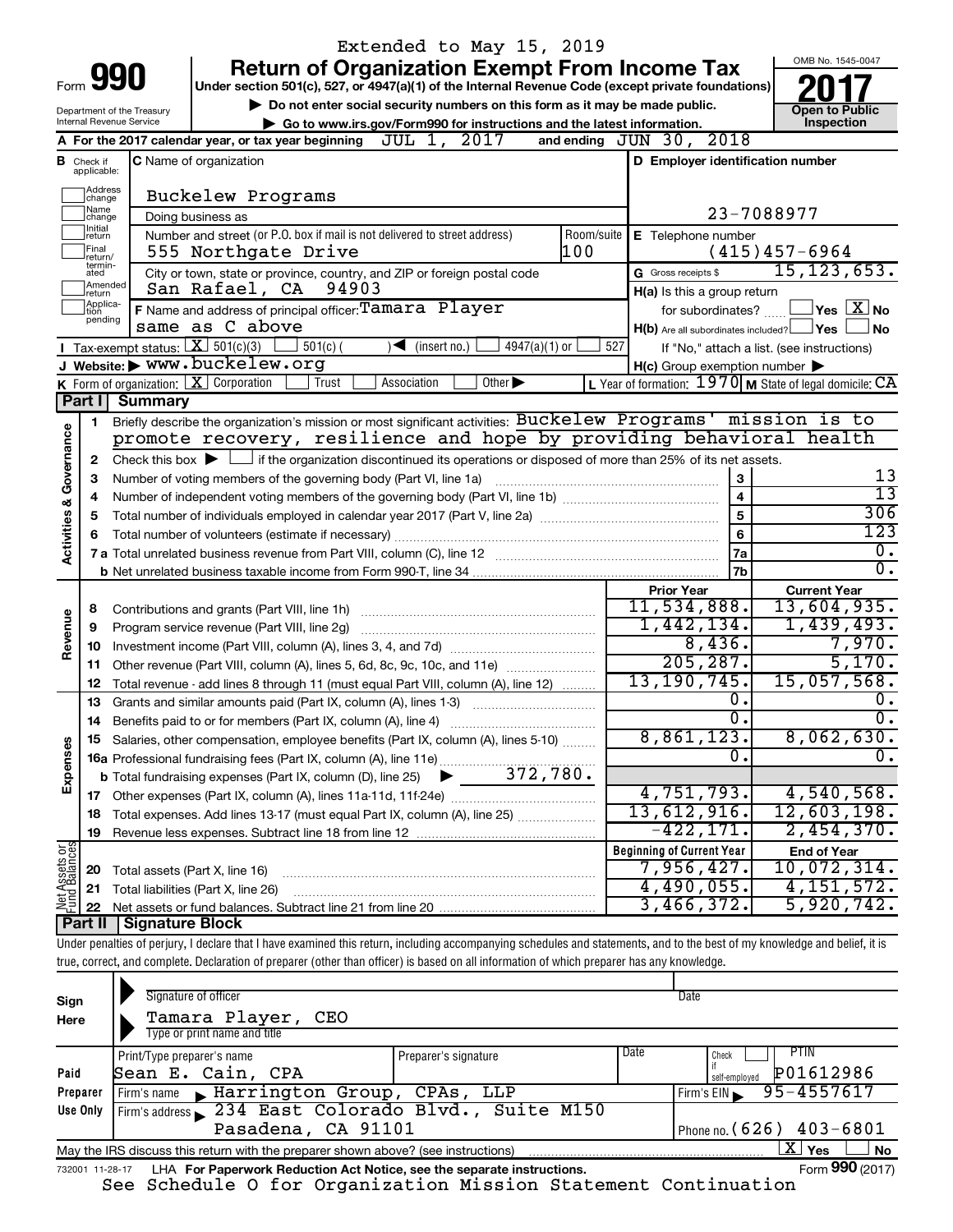|                | Buckelew Programs<br>Form 990 (2017)                                                                                                                                                                                                                 | 23-7088977                                      | Page 2               |
|----------------|------------------------------------------------------------------------------------------------------------------------------------------------------------------------------------------------------------------------------------------------------|-------------------------------------------------|----------------------|
|                | <b>Part III Statement of Program Service Accomplishments</b>                                                                                                                                                                                         |                                                 |                      |
|                |                                                                                                                                                                                                                                                      |                                                 | $\boxed{\textbf{X}}$ |
| 1              | Briefly describe the organization's mission:                                                                                                                                                                                                         |                                                 |                      |
|                | Buckelew Programs' mission is to promote recovery, resilience and hope                                                                                                                                                                               |                                                 |                      |
|                | by providing behavioral health and support services that enhance                                                                                                                                                                                     |                                                 |                      |
|                | quality of life.                                                                                                                                                                                                                                     |                                                 |                      |
|                |                                                                                                                                                                                                                                                      |                                                 |                      |
| $\overline{2}$ | Did the organization undertake any significant program services during the year which were not listed on the                                                                                                                                         |                                                 |                      |
|                | prior Form 990 or 990-EZ?                                                                                                                                                                                                                            | $\Box$ Yes $[\overline{X}]$ No                  |                      |
|                | If "Yes," describe these new services on Schedule O.                                                                                                                                                                                                 |                                                 |                      |
| 3              | Did the organization cease conducting, or make significant changes in how it conducts, any program services?                                                                                                                                         | $\boxed{\phantom{1}}$ Yes $\boxed{\text{X}}$ No |                      |
|                | If "Yes," describe these changes on Schedule O.                                                                                                                                                                                                      |                                                 |                      |
| 4              | Describe the organization's program service accomplishments for each of its three largest program services, as measured by expenses.                                                                                                                 |                                                 |                      |
|                | Section 501(c)(3) and 501(c)(4) organizations are required to report the amount of grants and allocations to others, the total expenses, and                                                                                                         |                                                 |                      |
|                | revenue, if any, for each program service reported.                                                                                                                                                                                                  |                                                 |                      |
|                | (Code: ) (Expenses \$ 10,380,639. including grants of \$ ) (Revenue \$ 1,439, 4 ) (Revenue \$ 1,439, 4 ) (Revenue \$ 1,439, 4 ) (Revenue \$ 1,439, 4 ) (Revenue \$ 1,439, 4 ) (Revenue \$ 1,439, 4 ) (Revenue \$ 1,439, 4 ) (Revenue \$<br>4a (Code: | 1,439,493.                                      |                      |
|                | adults with mental illness in Marin, Sonoma and Napa Counties. Clients                                                                                                                                                                               |                                                 |                      |
|                | may live in 24-hour staffed group homes, in semi-independent, shared                                                                                                                                                                                 |                                                 |                      |
|                | housing, or in their own apartments. Staff teaches independent living                                                                                                                                                                                |                                                 |                      |
|                | skills and helps clients improve their self-sufficiency and quality of                                                                                                                                                                               |                                                 |                      |
|                | life. For those experiencing a mental health crisis, Casa Rene offers                                                                                                                                                                                |                                                 |                      |
|                | support in a home-like setting. Because of our wrap-around services,                                                                                                                                                                                 |                                                 |                      |
|                | over 90% of our housing clients in Marin, Sonoma and Napa managed their                                                                                                                                                                              |                                                 |                      |
|                | mental health without needing to go to the hospital and maintained                                                                                                                                                                                   |                                                 |                      |
|                | their community living. 195 people received short-term housing with                                                                                                                                                                                  |                                                 |                      |
|                | intensive mental health services as an alternative to psychiatric                                                                                                                                                                                    |                                                 |                      |
|                | hospitalization at Casa Rene.                                                                                                                                                                                                                        |                                                 |                      |
| 4b             | (Code: ) (Expenses \$ contains a modulating grants of \$ code: ) (Revenue \$ code:                                                                                                                                                                   |                                                 |                      |
|                |                                                                                                                                                                                                                                                      |                                                 |                      |
|                |                                                                                                                                                                                                                                                      |                                                 |                      |
|                |                                                                                                                                                                                                                                                      |                                                 |                      |
|                |                                                                                                                                                                                                                                                      |                                                 |                      |
|                |                                                                                                                                                                                                                                                      |                                                 |                      |
|                |                                                                                                                                                                                                                                                      |                                                 |                      |
|                |                                                                                                                                                                                                                                                      |                                                 |                      |
|                |                                                                                                                                                                                                                                                      |                                                 |                      |
|                |                                                                                                                                                                                                                                                      |                                                 |                      |
|                |                                                                                                                                                                                                                                                      |                                                 |                      |
|                |                                                                                                                                                                                                                                                      |                                                 |                      |
|                |                                                                                                                                                                                                                                                      |                                                 |                      |
| 4с             | $\left(\text{Code:}\right)$ $\left(\text{Expenses $}\right)$<br>) (Revenue \$<br>including grants of \$                                                                                                                                              |                                                 |                      |
|                |                                                                                                                                                                                                                                                      |                                                 |                      |
|                |                                                                                                                                                                                                                                                      |                                                 |                      |
|                |                                                                                                                                                                                                                                                      |                                                 |                      |
|                |                                                                                                                                                                                                                                                      |                                                 |                      |
|                |                                                                                                                                                                                                                                                      |                                                 |                      |
|                |                                                                                                                                                                                                                                                      |                                                 |                      |
|                |                                                                                                                                                                                                                                                      |                                                 |                      |
|                |                                                                                                                                                                                                                                                      |                                                 |                      |
|                |                                                                                                                                                                                                                                                      |                                                 |                      |
|                |                                                                                                                                                                                                                                                      |                                                 |                      |
|                |                                                                                                                                                                                                                                                      |                                                 |                      |
|                |                                                                                                                                                                                                                                                      |                                                 |                      |
| 4d             | Other program services (Describe in Schedule O.)                                                                                                                                                                                                     |                                                 |                      |
|                | (Expenses \$<br>(Revenue \$<br>including grants of \$<br>10, 380, 639.                                                                                                                                                                               |                                                 |                      |
| 4е             | Total program service expenses                                                                                                                                                                                                                       |                                                 | Form 990 (2017)      |
|                |                                                                                                                                                                                                                                                      |                                                 |                      |

See Schedule O for Continuation(s)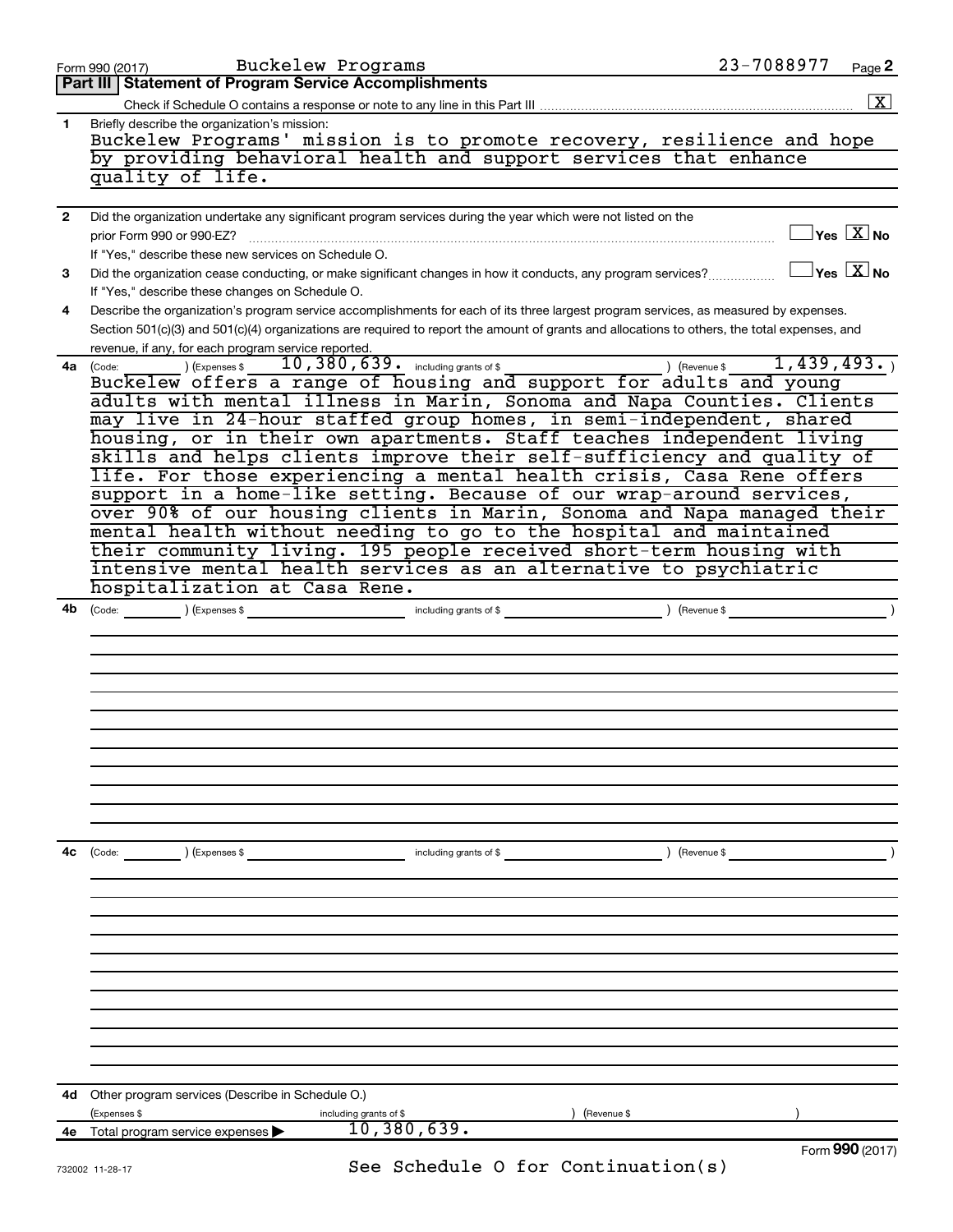|  | Form 990 (2017) |
|--|-----------------|

Buckelew Programs 23-7088977

**Part IV Checklist of Required Schedules**

|    |                                                                                                                                                                                         |                | Yes                     | No                      |
|----|-----------------------------------------------------------------------------------------------------------------------------------------------------------------------------------------|----------------|-------------------------|-------------------------|
| 1  | Is the organization described in section 501(c)(3) or $4947(a)(1)$ (other than a private foundation)?                                                                                   |                |                         |                         |
|    |                                                                                                                                                                                         | 1              | х                       |                         |
| 2  | Is the organization required to complete Schedule B, Schedule of Contributors? [11] The organization required to complete Schedule B, Schedule of Contributors?                         | $\mathbf{2}$   | $\overline{\text{x}}$   |                         |
| 3  | Did the organization engage in direct or indirect political campaign activities on behalf of or in opposition to candidates for<br>public office? If "Yes," complete Schedule C, Part I | 3              |                         | х                       |
| 4  | Section 501(c)(3) organizations. Did the organization engage in lobbying activities, or have a section 501(h) election in effect                                                        | 4              |                         | х                       |
| 5  | Is the organization a section 501(c)(4), 501(c)(5), or 501(c)(6) organization that receives membership dues, assessments, or                                                            |                |                         |                         |
|    |                                                                                                                                                                                         | 5              |                         | х                       |
| 6  | Did the organization maintain any donor advised funds or any similar funds or accounts for which donors have the right to                                                               |                |                         |                         |
|    | provide advice on the distribution or investment of amounts in such funds or accounts? If "Yes," complete Schedule D, Part I                                                            | 6              |                         | х                       |
| 7  | Did the organization receive or hold a conservation easement, including easements to preserve open space,                                                                               |                |                         |                         |
|    |                                                                                                                                                                                         | $\overline{7}$ |                         | х                       |
| 8  | Did the organization maintain collections of works of art, historical treasures, or other similar assets? If "Yes," complete                                                            | 8              |                         | х                       |
| 9  | Did the organization report an amount in Part X, line 21, for escrow or custodial account liability, serve as a custodian for                                                           |                |                         |                         |
|    | amounts not listed in Part X; or provide credit counseling, debt management, credit repair, or debt negotiation services?                                                               |                |                         |                         |
|    | If "Yes," complete Schedule D, Part IV                                                                                                                                                  | 9              |                         | х                       |
| 10 | Did the organization, directly or through a related organization, hold assets in temporarily restricted endowments, permanent                                                           |                | х                       |                         |
|    | If the organization's answer to any of the following questions is "Yes," then complete Schedule D, Parts VI, VII, VIII, IX, or X                                                        | 10             |                         |                         |
| 11 | as applicable.                                                                                                                                                                          |                |                         |                         |
|    | a Did the organization report an amount for land, buildings, and equipment in Part X, line 10? If "Yes," complete Schedule D,                                                           |                |                         |                         |
|    | Part VI                                                                                                                                                                                 | 11a            | х                       |                         |
|    | <b>b</b> Did the organization report an amount for investments - other securities in Part X, line 12 that is 5% or more of its total                                                    |                |                         |                         |
|    |                                                                                                                                                                                         | 11b            |                         | х                       |
|    | c Did the organization report an amount for investments - program related in Part X, line 13 that is 5% or more of its total                                                            |                |                         |                         |
|    |                                                                                                                                                                                         | 11c            |                         | х                       |
|    | d Did the organization report an amount for other assets in Part X, line 15 that is 5% or more of its total assets reported in                                                          |                |                         |                         |
|    |                                                                                                                                                                                         | 11d            |                         | х                       |
|    | e Did the organization report an amount for other liabilities in Part X, line 25? If "Yes," complete Schedule D, Part X                                                                 | 11e            | $\overline{\textbf{x}}$ |                         |
| f  | Did the organization's separate or consolidated financial statements for the tax year include a footnote that addresses                                                                 |                | х                       |                         |
|    | the organization's liability for uncertain tax positions under FIN 48 (ASC 740)? If "Yes," complete Schedule D, Part X                                                                  | 11f            |                         |                         |
|    | 12a Did the organization obtain separate, independent audited financial statements for the tax year? If "Yes," complete<br>Schedule D, Parts XI and XII                                 | 12a            | х                       |                         |
|    | <b>b</b> Was the organization included in consolidated, independent audited financial statements for the tax year?                                                                      |                |                         |                         |
|    | If "Yes," and if the organization answered "No" to line 12a, then completing Schedule D, Parts XI and XII is optional                                                                   | 12b            |                         | ▵                       |
| 13 |                                                                                                                                                                                         | 13             |                         | $\overline{\mathbf{X}}$ |
|    |                                                                                                                                                                                         | 14a            |                         | х                       |
|    | <b>b</b> Did the organization have aggregate revenues or expenses of more than \$10,000 from grantmaking, fundraising, business,                                                        |                |                         |                         |
|    | investment, and program service activities outside the United States, or aggregate foreign investments valued at \$100,000                                                              |                |                         | х                       |
| 15 | Did the organization report on Part IX, column (A), line 3, more than \$5,000 of grants or other assistance to or for any                                                               | 14b            |                         |                         |
|    |                                                                                                                                                                                         | 15             |                         | x                       |
| 16 | Did the organization report on Part IX, column (A), line 3, more than \$5,000 of aggregate grants or other assistance to                                                                |                |                         |                         |
|    |                                                                                                                                                                                         | 16             |                         | х                       |
| 17 | Did the organization report a total of more than \$15,000 of expenses for professional fundraising services on Part IX,                                                                 |                |                         |                         |
|    |                                                                                                                                                                                         | 17             |                         | х                       |
| 18 | Did the organization report more than \$15,000 total of fundraising event gross income and contributions on Part VIII, lines                                                            |                |                         |                         |
|    |                                                                                                                                                                                         | 18             | х                       |                         |
| 19 | Did the organization report more than \$15,000 of gross income from gaming activities on Part VIII, line 9a? If "Yes,"                                                                  |                |                         |                         |
|    |                                                                                                                                                                                         | 19             |                         | х                       |

Form (2017) **990**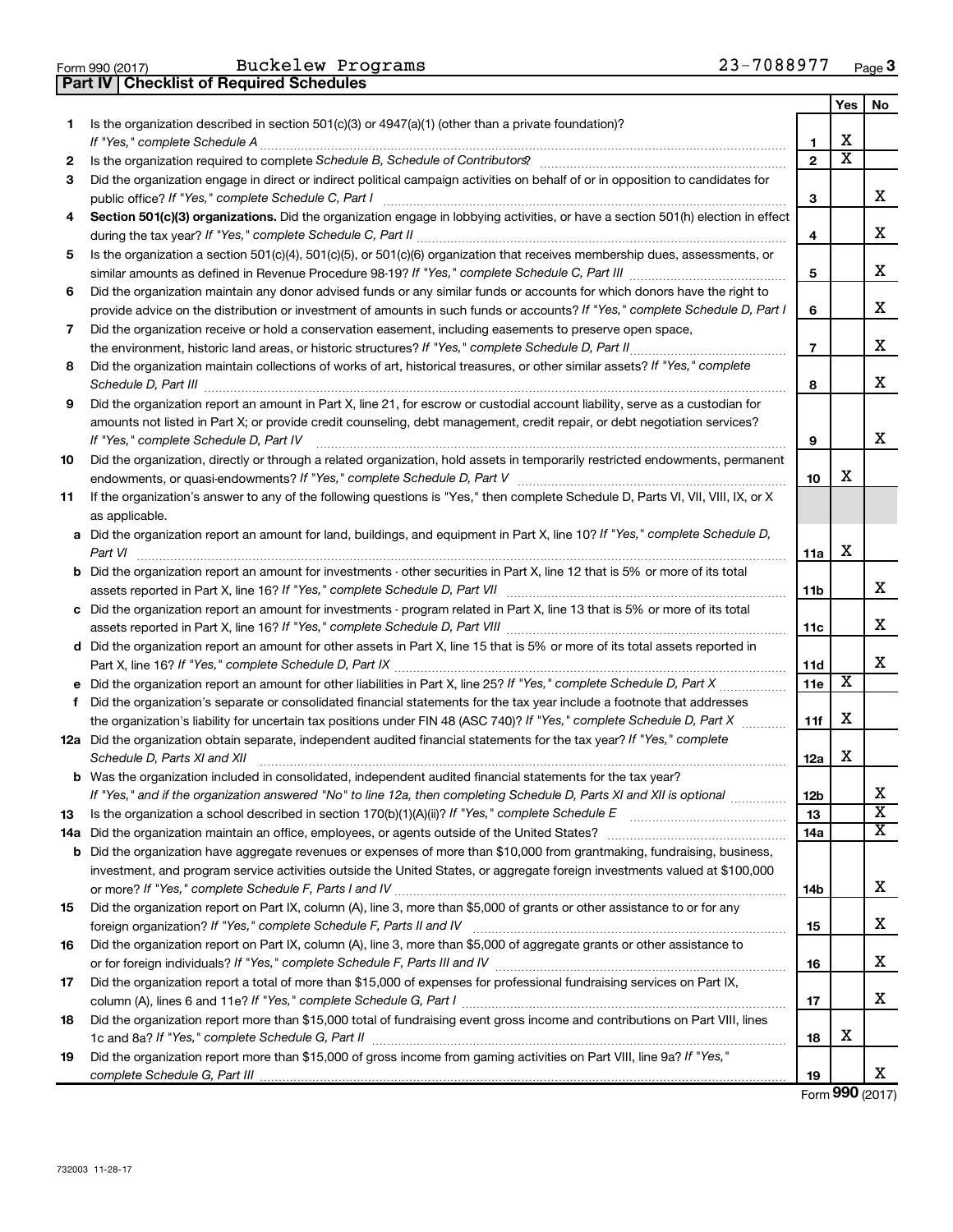|  | Form 990 (2017) |
|--|-----------------|
|  |                 |

**Part IV Checklist of Required Schedules**

Buckelew Programs 23-7088977

*(continued)*

|     |                                                                                                                                                                                                                                                                                                                                                    |                 | Yes                     | No                      |
|-----|----------------------------------------------------------------------------------------------------------------------------------------------------------------------------------------------------------------------------------------------------------------------------------------------------------------------------------------------------|-----------------|-------------------------|-------------------------|
| 20a | Did the organization operate one or more hospital facilities? If "Yes," complete Schedule H                                                                                                                                                                                                                                                        | 20a             |                         | x                       |
|     | <b>b</b> If "Yes" to line 20a, did the organization attach a copy of its audited financial statements to this return?                                                                                                                                                                                                                              | 20 <sub>b</sub> |                         |                         |
| 21  | Did the organization report more than \$5,000 of grants or other assistance to any domestic organization or                                                                                                                                                                                                                                        |                 |                         |                         |
|     |                                                                                                                                                                                                                                                                                                                                                    | 21              |                         | x                       |
| 22  | Did the organization report more than \$5,000 of grants or other assistance to or for domestic individuals on                                                                                                                                                                                                                                      |                 |                         |                         |
|     | Part IX, column (A), line 2? If "Yes," complete Schedule I, Parts I and III [11]] [11]] [11] [11] [11] [11] [1                                                                                                                                                                                                                                     | 22              |                         | x                       |
| 23  | Did the organization answer "Yes" to Part VII, Section A, line 3, 4, or 5 about compensation of the organization's current                                                                                                                                                                                                                         |                 |                         |                         |
|     | and former officers, directors, trustees, key employees, and highest compensated employees? If "Yes," complete                                                                                                                                                                                                                                     |                 | X                       |                         |
|     | Schedule J                                                                                                                                                                                                                                                                                                                                         | 23              |                         |                         |
|     | 24a Did the organization have a tax-exempt bond issue with an outstanding principal amount of more than \$100,000 as of the<br>last day of the year, that was issued after December 31, 2002? If "Yes," answer lines 24b through 24d and complete                                                                                                  |                 |                         |                         |
|     | Schedule K. If "No", go to line 25a                                                                                                                                                                                                                                                                                                                | 24a             |                         | x                       |
| b   | Did the organization invest any proceeds of tax-exempt bonds beyond a temporary period exception?                                                                                                                                                                                                                                                  | 24 <sub>b</sub> |                         |                         |
| с   | Did the organization maintain an escrow account other than a refunding escrow at any time during the year to defease                                                                                                                                                                                                                               |                 |                         |                         |
|     |                                                                                                                                                                                                                                                                                                                                                    | 24c             |                         |                         |
|     | d Did the organization act as an "on behalf of" issuer for bonds outstanding at any time during the year?                                                                                                                                                                                                                                          | 24d             |                         |                         |
|     | 25a Section 501(c)(3), 501(c)(4), and 501(c)(29) organizations. Did the organization engage in an excess benefit                                                                                                                                                                                                                                   |                 |                         |                         |
|     |                                                                                                                                                                                                                                                                                                                                                    | 25a             |                         | x                       |
| b   | Is the organization aware that it engaged in an excess benefit transaction with a disqualified person in a prior year, and                                                                                                                                                                                                                         |                 |                         |                         |
|     | that the transaction has not been reported on any of the organization's prior Forms 990 or 990-EZ? If "Yes," complete                                                                                                                                                                                                                              |                 |                         |                         |
|     | Schedule L, Part I                                                                                                                                                                                                                                                                                                                                 | 25b             |                         | x                       |
| 26  | Did the organization report any amount on Part X, line 5, 6, or 22 for receivables from or payables to any current or                                                                                                                                                                                                                              |                 |                         |                         |
|     | former officers, directors, trustees, key employees, highest compensated employees, or disqualified persons? If "Yes,"                                                                                                                                                                                                                             |                 |                         | x                       |
|     | complete Schedule L, Part II<br>Did the organization provide a grant or other assistance to an officer, director, trustee, key employee, substantial                                                                                                                                                                                               | 26              |                         |                         |
| 27  | contributor or employee thereof, a grant selection committee member, or to a 35% controlled entity or family member                                                                                                                                                                                                                                |                 |                         |                         |
|     |                                                                                                                                                                                                                                                                                                                                                    | 27              |                         | х                       |
| 28  | Was the organization a party to a business transaction with one of the following parties (see Schedule L, Part IV                                                                                                                                                                                                                                  |                 |                         |                         |
|     | instructions for applicable filing thresholds, conditions, and exceptions):                                                                                                                                                                                                                                                                        |                 |                         |                         |
| а   | A current or former officer, director, trustee, or key employee? If "Yes," complete Schedule L, Part IV                                                                                                                                                                                                                                            | 28a             |                         | x                       |
| b   | A family member of a current or former officer, director, trustee, or key employee? If "Yes," complete Schedule L, Part IV                                                                                                                                                                                                                         | 28 <sub>b</sub> |                         | $\overline{\mathbf{x}}$ |
|     | c An entity of which a current or former officer, director, trustee, or key employee (or a family member thereof) was an officer,                                                                                                                                                                                                                  |                 |                         |                         |
|     | director, trustee, or direct or indirect owner? If "Yes," complete Schedule L, Part IV.                                                                                                                                                                                                                                                            | 28c             |                         | X                       |
| 29  |                                                                                                                                                                                                                                                                                                                                                    | 29              | $\overline{\textbf{x}}$ |                         |
| 30  | Did the organization receive contributions of art, historical treasures, or other similar assets, or qualified conservation                                                                                                                                                                                                                        |                 |                         |                         |
|     |                                                                                                                                                                                                                                                                                                                                                    | 30              |                         | x                       |
| 31  | Did the organization liquidate, terminate, or dissolve and cease operations?                                                                                                                                                                                                                                                                       |                 |                         | х                       |
| 32  | If "Yes," complete Schedule N, Part I manufactured and all content of the set of the set of the set of the set of the set of the set of the set of the set of the set of the set of the set of the set of the set of the set o<br>Did the organization sell, exchange, dispose of, or transfer more than 25% of its net assets? If "Yes," complete | 31              |                         |                         |
|     | Schedule N, Part II                                                                                                                                                                                                                                                                                                                                | 32              |                         | x                       |
| 33  | Did the organization own 100% of an entity disregarded as separate from the organization under Regulations                                                                                                                                                                                                                                         |                 |                         |                         |
|     |                                                                                                                                                                                                                                                                                                                                                    | 33              |                         | x                       |
| 34  | Was the organization related to any tax-exempt or taxable entity? If "Yes," complete Schedule R, Part II, III, or IV, and                                                                                                                                                                                                                          |                 |                         |                         |
|     | Part V, line 1                                                                                                                                                                                                                                                                                                                                     | 34              | х                       |                         |
|     |                                                                                                                                                                                                                                                                                                                                                    | 35a             | $\overline{\textbf{X}}$ |                         |
|     | b If "Yes" to line 35a, did the organization receive any payment from or engage in any transaction with a controlled entity                                                                                                                                                                                                                        |                 |                         |                         |
|     |                                                                                                                                                                                                                                                                                                                                                    | 35 <sub>b</sub> |                         | х                       |
| 36  | Section 501(c)(3) organizations. Did the organization make any transfers to an exempt non-charitable related organization?                                                                                                                                                                                                                         |                 |                         |                         |
|     |                                                                                                                                                                                                                                                                                                                                                    | 36              |                         | x                       |
| 37  | Did the organization conduct more than 5% of its activities through an entity that is not a related organization                                                                                                                                                                                                                                   |                 |                         | х                       |
| 38  | Did the organization complete Schedule O and provide explanations in Schedule O for Part VI, lines 11b and 19?                                                                                                                                                                                                                                     | 37              |                         |                         |
|     |                                                                                                                                                                                                                                                                                                                                                    | 38              | X                       |                         |
|     |                                                                                                                                                                                                                                                                                                                                                    |                 |                         |                         |

Form (2017) **990**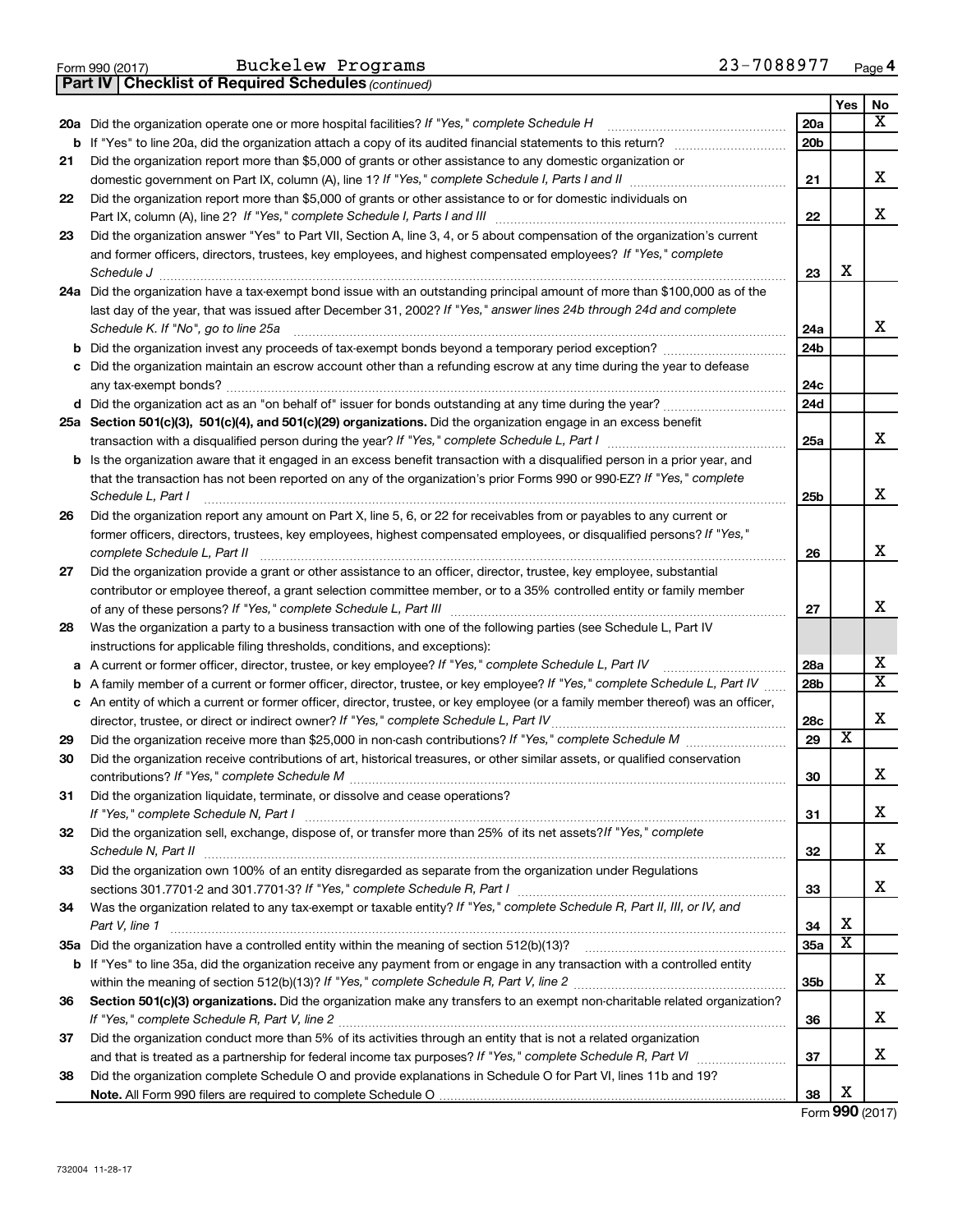|               | Buckelew Programs<br>Form 990 (2017)                                                                                                                                                                                                             |                 | 23-7088977 |                |        | Page 5                  |
|---------------|--------------------------------------------------------------------------------------------------------------------------------------------------------------------------------------------------------------------------------------------------|-----------------|------------|----------------|--------|-------------------------|
| <b>Part V</b> | <b>Statements Regarding Other IRS Filings and Tax Compliance</b>                                                                                                                                                                                 |                 |            |                |        |                         |
|               | Check if Schedule O contains a response or note to any line in this Part V                                                                                                                                                                       |                 |            |                |        |                         |
|               |                                                                                                                                                                                                                                                  |                 |            |                | Yes    | No                      |
|               |                                                                                                                                                                                                                                                  | 1a              | 80         |                |        |                         |
| b             | Enter the number of Forms W-2G included in line 1a. Enter -0- if not applicable                                                                                                                                                                  | 1 <sub>b</sub>  | $\Omega$   |                |        |                         |
| с             | Did the organization comply with backup withholding rules for reportable payments to vendors and reportable gaming                                                                                                                               |                 |            |                |        |                         |
|               |                                                                                                                                                                                                                                                  |                 |            | 1c             | х      |                         |
|               | 2a Enter the number of employees reported on Form W-3, Transmittal of Wage and Tax Statements,                                                                                                                                                   |                 |            |                |        |                         |
|               | filed for the calendar year ending with or within the year covered by this return                                                                                                                                                                | 2a              | 306        |                |        |                         |
|               | <b>b</b> If at least one is reported on line 2a, did the organization file all required federal employment tax returns?                                                                                                                          |                 |            | 2 <sub>b</sub> | X      |                         |
|               |                                                                                                                                                                                                                                                  |                 |            |                |        |                         |
|               | 3a Did the organization have unrelated business gross income of \$1,000 or more during the year?                                                                                                                                                 |                 |            | За             |        | х                       |
|               |                                                                                                                                                                                                                                                  |                 |            | 3b             |        |                         |
|               | 4a At any time during the calendar year, did the organization have an interest in, or a signature or other authority over, a                                                                                                                     |                 |            |                |        |                         |
|               | financial account in a foreign country (such as a bank account, securities account, or other financial account)?                                                                                                                                 |                 |            | 4a             |        | x                       |
|               | <b>b</b> If "Yes," enter the name of the foreign country: $\blacktriangleright$                                                                                                                                                                  |                 |            |                |        |                         |
|               | See instructions for filing requirements for FinCEN Form 114, Report of Foreign Bank and Financial Accounts (FBAR).                                                                                                                              |                 |            |                |        |                         |
|               |                                                                                                                                                                                                                                                  |                 |            | 5a             |        | х                       |
| b             |                                                                                                                                                                                                                                                  |                 |            | 5b             |        | $\overline{\text{X}}$   |
| с             |                                                                                                                                                                                                                                                  |                 |            | 5c             |        |                         |
|               | 6a Does the organization have annual gross receipts that are normally greater than \$100,000, and did the organization solicit                                                                                                                   |                 |            |                |        |                         |
|               |                                                                                                                                                                                                                                                  |                 |            | 6a             |        | x                       |
|               | <b>b</b> If "Yes," did the organization include with every solicitation an express statement that such contributions or gifts                                                                                                                    |                 |            |                |        |                         |
|               |                                                                                                                                                                                                                                                  |                 |            | 6b             |        |                         |
| 7             | Organizations that may receive deductible contributions under section 170(c).                                                                                                                                                                    |                 |            |                |        |                         |
| а             | Did the organization receive a payment in excess of \$75 made partly as a contribution and partly for goods and services provided to the payor?                                                                                                  |                 |            | 7a             | х<br>X |                         |
| b             |                                                                                                                                                                                                                                                  |                 |            | 7b             |        |                         |
|               | c Did the organization sell, exchange, or otherwise dispose of tangible personal property for which it was required                                                                                                                              |                 |            |                |        | х                       |
|               |                                                                                                                                                                                                                                                  |                 |            | 7c             |        |                         |
|               |                                                                                                                                                                                                                                                  |                 |            |                |        | х                       |
| е             | Did the organization receive any funds, directly or indirectly, to pay premiums on a personal benefit contract?                                                                                                                                  |                 |            | 7e<br>7f       |        | $\overline{\mathtt{x}}$ |
| f.            | Did the organization, during the year, pay premiums, directly or indirectly, on a personal benefit contract?<br>If the organization received a contribution of qualified intellectual property, did the organization file Form 8899 as required? |                 |            | 7g             | N/A    |                         |
|               | h If the organization received a contribution of cars, boats, airplanes, or other vehicles, did the organization file a Form 1098-C?                                                                                                             |                 |            | 7h             | N/R    |                         |
| 8             | Sponsoring organizations maintaining donor advised funds. Did a donor advised fund maintained by the                                                                                                                                             |                 | N/A        |                |        |                         |
|               |                                                                                                                                                                                                                                                  |                 |            | 8              |        |                         |
|               | Sponsoring organizations maintaining donor advised funds.                                                                                                                                                                                        |                 |            |                |        |                         |
| а             | Did the sponsoring organization make any taxable distributions under section 4966?                                                                                                                                                               |                 | N/A        | 9а             |        |                         |
| b             | Did the sponsoring organization make a distribution to a donor, donor advisor, or related person?                                                                                                                                                |                 | N/A        | 9b             |        |                         |
| 10            | Section 501(c)(7) organizations. Enter:                                                                                                                                                                                                          |                 |            |                |        |                         |
| а             | N/A<br>Initiation fees and capital contributions included on Part VIII, line 12 <i></i>                                                                                                                                                          | 10a             |            |                |        |                         |
| b             | Gross receipts, included on Form 990, Part VIII, line 12, for public use of club facilities                                                                                                                                                      | 10 <sub>b</sub> |            |                |        |                         |
| 11            | Section 501(c)(12) organizations. Enter:                                                                                                                                                                                                         |                 |            |                |        |                         |
| а             | N/A                                                                                                                                                                                                                                              | 11a             |            |                |        |                         |
| b             | Gross income from other sources (Do not net amounts due or paid to other sources against                                                                                                                                                         |                 |            |                |        |                         |
|               | amounts due or received from them.)                                                                                                                                                                                                              | 11b             |            |                |        |                         |
|               | 12a Section 4947(a)(1) non-exempt charitable trusts. Is the organization filing Form 990 in lieu of Form 1041?                                                                                                                                   |                 |            | 12a            |        |                         |
|               | <b>b</b> If "Yes," enter the amount of tax-exempt interest received or accrued during the year $\ldots$ $\mathbf{N}/\mathbf{A}$ .                                                                                                                | 12b             |            |                |        |                         |
| 13            | Section 501(c)(29) qualified nonprofit health insurance issuers.                                                                                                                                                                                 |                 |            |                |        |                         |
|               |                                                                                                                                                                                                                                                  |                 | N/A        | 13a            |        |                         |
|               | Note. See the instructions for additional information the organization must report on Schedule O.                                                                                                                                                |                 |            |                |        |                         |
|               | <b>b</b> Enter the amount of reserves the organization is required to maintain by the states in which the                                                                                                                                        |                 |            |                |        |                         |
|               |                                                                                                                                                                                                                                                  | 13b             |            |                |        |                         |
|               |                                                                                                                                                                                                                                                  | 13 <sub>c</sub> |            |                |        |                         |
|               | 14a Did the organization receive any payments for indoor tanning services during the tax year?                                                                                                                                                   |                 |            | 14a            |        | x                       |
|               |                                                                                                                                                                                                                                                  |                 |            | 14b            |        |                         |

|  |  | Form 990 (2017) |
|--|--|-----------------|
|--|--|-----------------|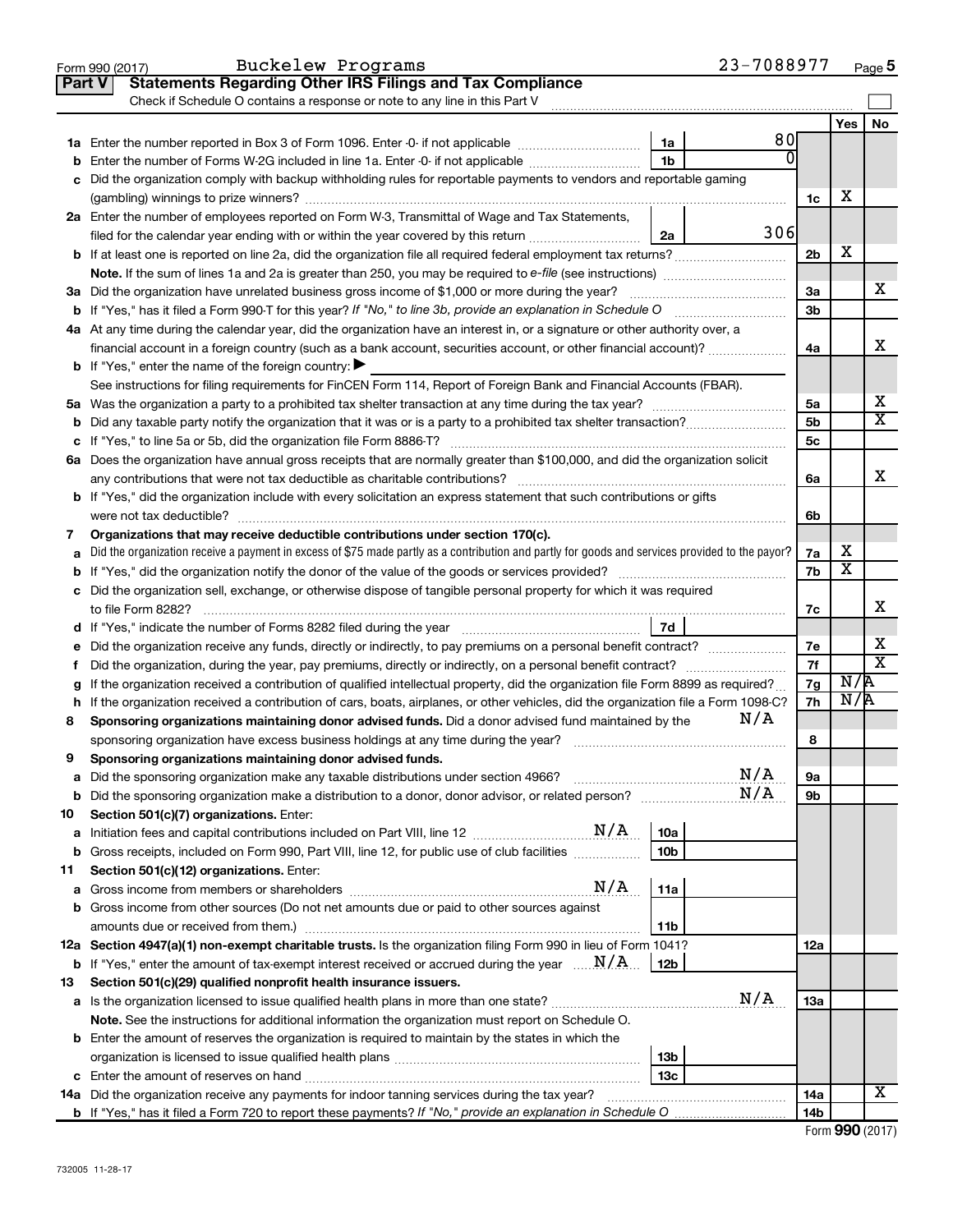|             | to line 8a, 8b, or 10b below, describe the circumstances, processes, or changes in Schedule O. See instructions.                                      |    |  |    |                 |                              |                              |  |
|-------------|-------------------------------------------------------------------------------------------------------------------------------------------------------|----|--|----|-----------------|------------------------------|------------------------------|--|
|             | Check if Schedule O contains a response or note to any line in this Part VI                                                                           |    |  |    |                 |                              | $\overline{\mathbf{x}}$      |  |
|             | <b>Section A. Governing Body and Management</b>                                                                                                       |    |  |    |                 |                              |                              |  |
|             |                                                                                                                                                       |    |  |    |                 | Yes                          | No                           |  |
|             | 1a Enter the number of voting members of the governing body at the end of the tax year                                                                | 1a |  | 13 |                 |                              |                              |  |
|             | If there are material differences in voting rights among members of the governing body, or if the governing                                           |    |  |    |                 |                              |                              |  |
|             | body delegated broad authority to an executive committee or similar committee, explain in Schedule O.                                                 |    |  |    |                 |                              |                              |  |
| b           | Enter the number of voting members included in line 1a, above, who are independent                                                                    | 1b |  | 13 |                 |                              |                              |  |
| 2           | Did any officer, director, trustee, or key employee have a family relationship or a business relationship with any other                              |    |  |    |                 |                              |                              |  |
|             |                                                                                                                                                       |    |  |    | $\mathbf{2}$    |                              | х                            |  |
| 3           | Did the organization delegate control over management duties customarily performed by or under the direct supervision                                 |    |  |    |                 |                              |                              |  |
|             |                                                                                                                                                       |    |  |    | 3               |                              | х<br>$\overline{\mathbf{x}}$ |  |
| 4           | Did the organization make any significant changes to its governing documents since the prior Form 990 was filed?                                      |    |  |    |                 |                              |                              |  |
| 5           |                                                                                                                                                       |    |  |    | 5               |                              | $\overline{\mathbf{X}}$      |  |
| 6           |                                                                                                                                                       |    |  |    | 6               |                              | $\overline{\mathbf{X}}$      |  |
| 7a          | Did the organization have members, stockholders, or other persons who had the power to elect or appoint one or                                        |    |  |    |                 |                              |                              |  |
|             |                                                                                                                                                       |    |  |    | 7a              |                              | х                            |  |
| b           | Are any governance decisions of the organization reserved to (or subject to approval by) members, stockholders, or                                    |    |  |    |                 |                              |                              |  |
|             |                                                                                                                                                       |    |  |    | 7b              |                              | х                            |  |
| 8           | Did the organization contemporaneously document the meetings held or written actions undertaken during the year by the following:                     |    |  |    |                 |                              |                              |  |
| a           |                                                                                                                                                       |    |  |    | 8a              | x                            |                              |  |
| $\mathbf b$ |                                                                                                                                                       |    |  |    | 8b              | $\overline{\textbf{x}}$      |                              |  |
| 9           | Is there any officer, director, trustee, or key employee listed in Part VII, Section A, who cannot be reached at the                                  |    |  |    |                 |                              |                              |  |
|             | organization's mailing address? If "Yes," provide the names and addresses in Schedule O                                                               |    |  |    | 9               |                              | x                            |  |
|             | <b>Section B. Policies</b> (This Section B requests information about policies not required by the Internal Revenue Code.)                            |    |  |    |                 |                              |                              |  |
|             |                                                                                                                                                       |    |  |    |                 | Yes                          | No                           |  |
|             |                                                                                                                                                       |    |  |    | 10a             |                              | х                            |  |
| b           | If "Yes," did the organization have written policies and procedures governing the activities of such chapters, affiliates,                            |    |  |    |                 |                              |                              |  |
|             |                                                                                                                                                       |    |  |    | 10 <sub>b</sub> |                              |                              |  |
|             | 11a Has the organization provided a complete copy of this Form 990 to all members of its governing body before filing the form?                       |    |  |    | 11a             | $\overline{\mathbf{X}}$      |                              |  |
| b           | Describe in Schedule O the process, if any, used by the organization to review this Form 990.                                                         |    |  |    |                 |                              |                              |  |
| 12a         | Did the organization have a written conflict of interest policy? If "No," go to line 13                                                               |    |  |    | 12a             | х                            |                              |  |
| b           | Were officers, directors, or trustees, and key employees required to disclose annually interests that could give rise to conflicts?                   |    |  |    | 12 <sub>b</sub> | $\overline{\textbf{x}}$      |                              |  |
| c           | Did the organization regularly and consistently monitor and enforce compliance with the policy? If "Yes," describe                                    |    |  |    |                 |                              |                              |  |
|             | in Schedule O how this was done                                                                                                                       |    |  |    | 12c             | х                            |                              |  |
| 13          |                                                                                                                                                       |    |  |    | 13              | $\overline{\textbf{X}}$      |                              |  |
| 14          |                                                                                                                                                       |    |  |    | 14              | $\overline{\textbf{x}}$      |                              |  |
| 15          | Did the process for determining compensation of the following persons include a review and approval by independent                                    |    |  |    |                 |                              |                              |  |
|             | persons, comparability data, and contemporaneous substantiation of the deliberation and decision?                                                     |    |  |    |                 |                              |                              |  |
|             |                                                                                                                                                       |    |  |    | 15a             | х<br>$\overline{\textbf{x}}$ |                              |  |
|             |                                                                                                                                                       |    |  |    | 15 <sub>b</sub> |                              |                              |  |
|             | If "Yes" to line 15a or 15b, describe the process in Schedule O (see instructions).                                                                   |    |  |    |                 |                              |                              |  |
|             | 16a Did the organization invest in, contribute assets to, or participate in a joint venture or similar arrangement with a                             |    |  |    |                 |                              |                              |  |
|             | taxable entity during the year?                                                                                                                       |    |  |    | 16a             |                              | х                            |  |
|             | <b>b</b> If "Yes," did the organization follow a written policy or procedure requiring the organization to evaluate its participation                 |    |  |    |                 |                              |                              |  |
|             | in joint venture arrangements under applicable federal tax law, and take steps to safeguard the organization's                                        |    |  |    |                 |                              |                              |  |
|             | exempt status with respect to such arrangements?                                                                                                      |    |  |    | 16b             |                              |                              |  |
|             | <b>Section C. Disclosure</b>                                                                                                                          |    |  |    |                 |                              |                              |  |
| 17          | List the states with which a copy of this Form 990 is required to be filed $\blacktriangleright$ CA                                                   |    |  |    |                 |                              |                              |  |
| 18          | Section 6104 requires an organization to make its Forms 1023 (or 1024 if applicable), 990, and 990-T (Section 501(c)(3)s only) available              |    |  |    |                 |                              |                              |  |
|             | for public inspection. Indicate how you made these available. Check all that apply.                                                                   |    |  |    |                 |                              |                              |  |
|             | $ \underline{X} $ Upon request<br>Another's website<br>Other (explain in Schedule O)<br>Own website                                                   |    |  |    |                 |                              |                              |  |
| 19          | Describe in Schedule O whether (and if so, how) the organization made its governing documents, conflict of interest policy, and financial             |    |  |    |                 |                              |                              |  |
|             | statements available to the public during the tax year.                                                                                               |    |  |    |                 |                              |                              |  |
| 20          | State the name, address, and telephone number of the person who possesses the organization's books and records:<br>Tamara Player, CEO - (415)457-6966 |    |  |    |                 |                              |                              |  |
|             | 555 Northgate Drive, No. 100, San Rafael, CA<br>94903                                                                                                 |    |  |    |                 |                              |                              |  |

**Part VI** Governance, Management, and Disclosure For each "Yes" response to lines 2 through 7b below, and for a "No" response

Form 990 (2017) Page Buckelew Programs 23-7088977

**6**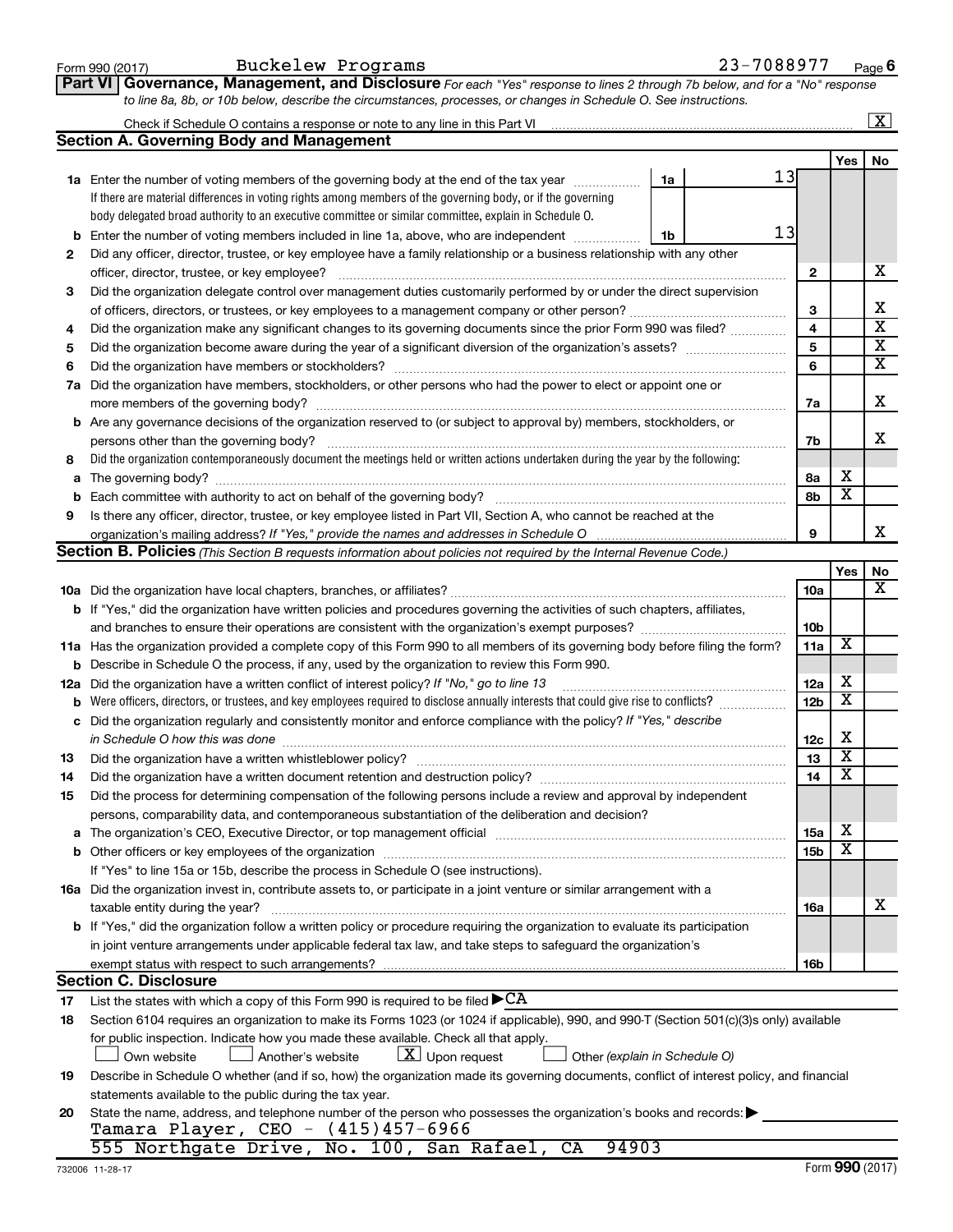| Form 990 (2017)                               | Buckelew Programs                                                                          | 23-7088977 | Page 7 |  |  |  |  |  |
|-----------------------------------------------|--------------------------------------------------------------------------------------------|------------|--------|--|--|--|--|--|
|                                               | Part VII Compensation of Officers, Directors, Trustees, Key Employees, Highest Compensated |            |        |  |  |  |  |  |
| <b>Employees, and Independent Contractors</b> |                                                                                            |            |        |  |  |  |  |  |
|                                               | Check if Schedule O contains a response or note to any line in this Part VII               |            |        |  |  |  |  |  |
| Section A.                                    | Officers, Directors, Trustees, Key Employees, and Highest Compensated Employees            |            |        |  |  |  |  |  |

**1a**  Complete this table for all persons required to be listed. Report compensation for the calendar year ending with or within the organization's tax year.

**•** List all of the organization's current officers, directors, trustees (whether individuals or organizations), regardless of amount of compensation.

**•** List all of the organization's **current** key employees, if any. See instructions for definition of "key employee." Enter  $-0$ - in columns  $(D)$ ,  $(E)$ , and  $(F)$  if no compensation was paid.

**•** List the organization's five current highest compensated employees (other than an officer, director, trustee, or key employee) who received reportable compensation (Box 5 of Form W-2 and/or Box 7 of Form 1099-MISC) of more than \$100,000 from the organization and any related organizations.

**•** List all of the organization's former officers, key employees, and highest compensated employees who received more than \$100,000 of reportable compensation from the organization and any related organizations.

**•** List all of the organization's former directors or trustees that received, in the capacity as a former director or trustee of the organization, more than \$10,000 of reportable compensation from the organization and any related organizations.

List persons in the following order: individual trustees or directors; institutional trustees; officers; key employees; highest compensated employees; and former such persons.

Check this box if neither the organization nor any related organization compensated any current officer, director, or trustee. †

| (A)                          | (B)           |                               |                                                              | (C)         |              |                                 |        | (D)             | (E)             | (F)           |
|------------------------------|---------------|-------------------------------|--------------------------------------------------------------|-------------|--------------|---------------------------------|--------|-----------------|-----------------|---------------|
| Name and Title               | Average       |                               |                                                              | Position    |              |                                 |        | Reportable      | Reportable      | Estimated     |
|                              | hours per     |                               | (do not check more than one<br>box, unless person is both an |             |              |                                 |        | compensation    | compensation    | amount of     |
|                              | week          |                               | officer and a director/trustee)                              |             |              |                                 |        | from            | from related    | other         |
|                              | (list any     |                               |                                                              |             |              |                                 |        | the             | organizations   | compensation  |
|                              | hours for     |                               |                                                              |             |              |                                 |        | organization    | (W-2/1099-MISC) | from the      |
|                              | related       |                               |                                                              |             |              |                                 |        | (W-2/1099-MISC) |                 | organization  |
|                              | organizations |                               |                                                              |             |              |                                 |        |                 |                 | and related   |
|                              | below         | ndividual trustee or director | nstitutional trustee                                         | Officer     | Key employee | Highest compensated<br>employee | Former |                 |                 | organizations |
|                              | line)<br>2.50 |                               |                                                              |             |              |                                 |        |                 |                 |               |
| Stan Moore<br>(1)            | 1.00          | X                             |                                                              | $\mathbf X$ |              |                                 |        | $\mathbf 0$ .   | $\mathbf 0$     | $\mathbf 0$ . |
| Board Chair                  |               |                               |                                                              |             |              |                                 |        |                 |                 |               |
| Doug Brown<br>(2)            | 2.50          |                               |                                                              |             |              |                                 |        |                 |                 |               |
| Vice Chair                   | 1.00          | X                             |                                                              | $\mathbf X$ |              |                                 |        | $\mathbf 0$ .   | $\mathbf 0$     | $\mathbf 0$ . |
| Rowan Smith<br>(3)           | 2.50          |                               |                                                              |             |              |                                 |        |                 |                 |               |
| Board Treasurer              | 2.00          | X                             |                                                              | $\mathbf X$ |              |                                 |        | $\mathbf 0$ .   | $\mathbf 0$     | $\mathbf 0$ . |
| Judy Kramer<br>(4)           | 2.50          |                               |                                                              |             |              |                                 |        |                 |                 |               |
| Board Secretary              | 2.00          | X                             |                                                              | $\mathbf X$ |              |                                 |        | 0.              | $\mathbf 0$     | $\mathbf 0$ . |
| Mary Bihr<br>(5)             | 2.50          |                               |                                                              |             |              |                                 |        |                 |                 |               |
| Board Member                 | 1.00          | X                             |                                                              |             |              |                                 |        | 0.              | $\mathbf 0$     | $\mathbf 0$ . |
| John Curtis, Ph.D.<br>(6)    | 2.50          |                               |                                                              |             |              |                                 |        |                 |                 |               |
| Board Member                 | 1.00          | X                             |                                                              |             |              |                                 |        | 0.              | $\mathbf 0$     | $\mathbf 0$ . |
| Melissa Delaney<br>(7)       | 2.50          |                               |                                                              |             |              |                                 |        |                 |                 |               |
| Board Member                 | 1.00          | $\mathbf X$                   |                                                              |             |              |                                 |        | 0.              | $\mathbf 0$     | $\mathbf 0$ . |
| Dr. Diana Demetrulias<br>(8) | 2.50          |                               |                                                              |             |              |                                 |        |                 |                 |               |
| Board Member                 | 1.00          | X                             |                                                              |             |              |                                 |        | 0.              | $\mathbf 0$     | $\mathbf 0$ . |
| David Green<br>(9)           | 2.50          |                               |                                                              |             |              |                                 |        |                 |                 |               |
| Board Member                 | 1.00          | X                             |                                                              |             |              |                                 |        | 0.              | $\mathbf 0$ .   | $\mathbf 0$ . |
| (10) Scott Maclise           | 2.50          |                               |                                                              |             |              |                                 |        |                 |                 |               |
| Board Member                 | 1.00          | X                             |                                                              |             |              |                                 |        | 0.              | $\mathbf 0$ .   | $\mathbf 0$ . |
| (11) Mary McDevitt           | 2.50          |                               |                                                              |             |              |                                 |        |                 |                 |               |
| Board Member                 | 1.00          | X                             |                                                              |             |              |                                 |        | 0.              | 0.              | $\mathbf 0$ . |
| (12) Jack Scott              | 2.50          |                               |                                                              |             |              |                                 |        |                 |                 |               |
| Board Member                 | 1.00          | X                             |                                                              |             |              |                                 |        | 0.              | $\mathbf 0$ .   | $\mathbf 0$ . |
| (13) Liz Williamson          | 2.50          |                               |                                                              |             |              |                                 |        |                 |                 |               |
| Board Member                 | 1.00          | X                             |                                                              |             |              |                                 |        | 0.              | 0.              | $\mathbf 0$ . |
| (14) Tamara Player           | 40.00         |                               |                                                              |             |              |                                 |        |                 |                 |               |
| CEO                          | 1.00          |                               |                                                              | $\mathbf X$ |              |                                 |        | 179,612.        | 0.              | 9,876.        |
| (15) Michael Rizzo           | 40.00         |                               |                                                              |             |              |                                 |        |                 |                 |               |
| CFO (term start 10/17)       | 3.00          |                               |                                                              | $\mathbf X$ |              |                                 |        | 30,316.         | 0.              | 801.          |
| (16) James Mensing           | 40.00         |                               |                                                              |             |              |                                 |        |                 |                 |               |
| Dir. Quality & Compliance    |               |                               |                                                              |             |              | $\mathbf X$                     |        | 130,534.        | 0.              | 1,071.        |
|                              |               |                               |                                                              |             |              |                                 |        |                 |                 |               |
|                              |               |                               |                                                              |             |              |                                 |        |                 |                 |               |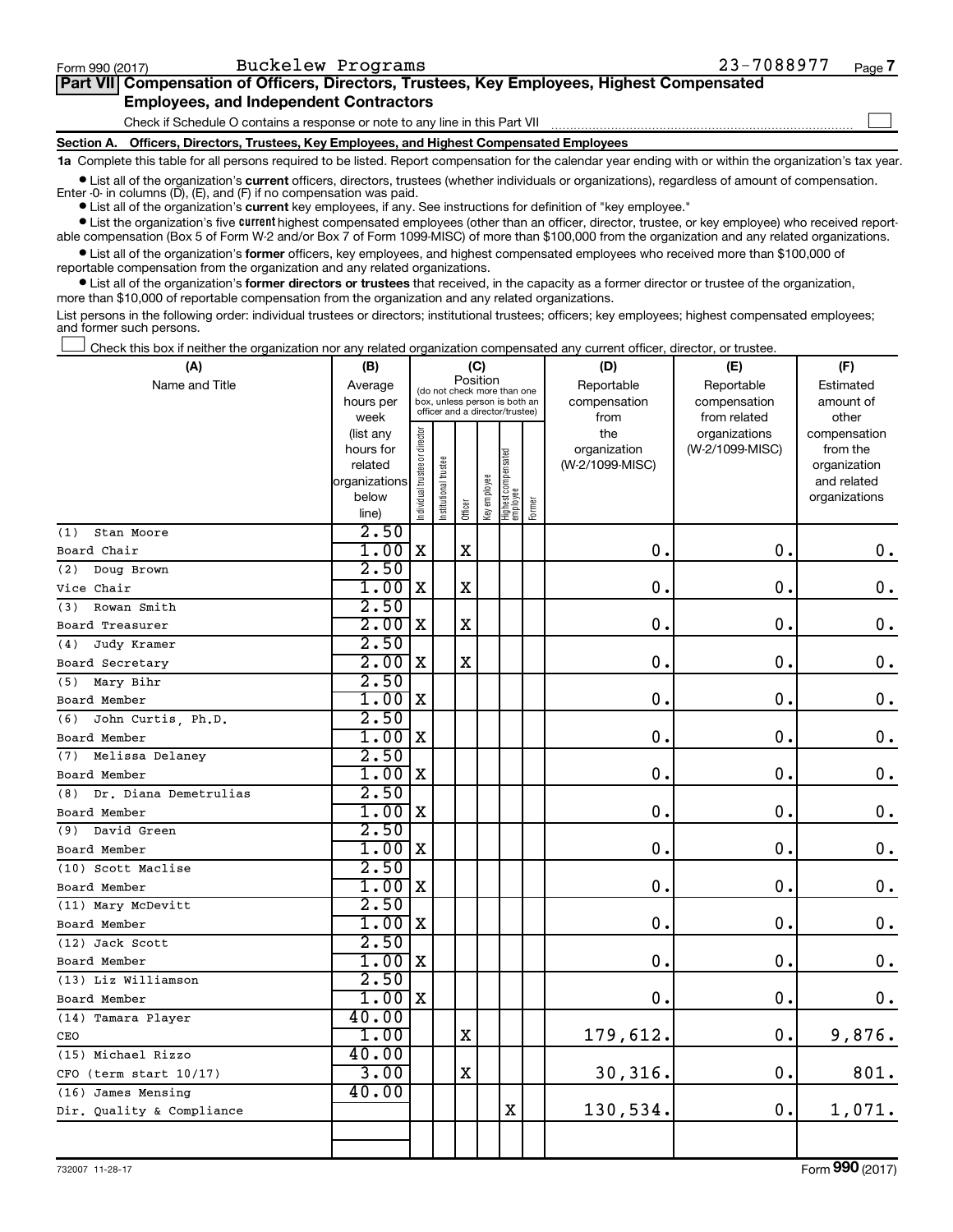| Buckelew Programs<br>Form 990 (2017)                                                                                                                                                                                                                         |                                                                              |                                                                                                                    |                       |         |              |                                 |        |                                                | 23-7088977                                       |                                      |                                                                                   | Page 8                      |
|--------------------------------------------------------------------------------------------------------------------------------------------------------------------------------------------------------------------------------------------------------------|------------------------------------------------------------------------------|--------------------------------------------------------------------------------------------------------------------|-----------------------|---------|--------------|---------------------------------|--------|------------------------------------------------|--------------------------------------------------|--------------------------------------|-----------------------------------------------------------------------------------|-----------------------------|
| Part VII Section A. Officers, Directors, Trustees, Key Employees, and Highest Compensated Employees (continued)                                                                                                                                              |                                                                              |                                                                                                                    |                       |         |              |                                 |        |                                                |                                                  |                                      |                                                                                   |                             |
| (A)<br>Name and title                                                                                                                                                                                                                                        | (B)<br>Average<br>hours per                                                  | (C)<br>Position<br>(do not check more than one<br>box, unless person is both an<br>officer and a director/trustee) |                       |         |              |                                 |        | (D)<br>Reportable<br>compensation              | (E)<br>Reportable<br>compensation                | (F)<br>Estimated<br>amount of        |                                                                                   |                             |
|                                                                                                                                                                                                                                                              | week<br>(list any<br>hours for<br>related<br>organizations<br>below<br>line) | Individual trustee or director                                                                                     | Institutional trustee | Officer | Key employee | Highest compensated<br>employee | Former | from<br>the<br>organization<br>(W-2/1099-MISC) | from related<br>organizations<br>(W-2/1099-MISC) |                                      | other<br>compensation<br>from the<br>organization<br>and related<br>organizations |                             |
|                                                                                                                                                                                                                                                              |                                                                              |                                                                                                                    |                       |         |              |                                 |        |                                                |                                                  |                                      |                                                                                   |                             |
|                                                                                                                                                                                                                                                              |                                                                              |                                                                                                                    |                       |         |              |                                 |        |                                                |                                                  |                                      |                                                                                   |                             |
|                                                                                                                                                                                                                                                              |                                                                              |                                                                                                                    |                       |         |              |                                 |        |                                                |                                                  |                                      |                                                                                   |                             |
|                                                                                                                                                                                                                                                              |                                                                              |                                                                                                                    |                       |         |              |                                 |        |                                                |                                                  |                                      |                                                                                   |                             |
|                                                                                                                                                                                                                                                              |                                                                              |                                                                                                                    |                       |         |              |                                 |        |                                                |                                                  |                                      |                                                                                   |                             |
|                                                                                                                                                                                                                                                              |                                                                              |                                                                                                                    |                       |         |              |                                 |        |                                                |                                                  |                                      |                                                                                   |                             |
|                                                                                                                                                                                                                                                              |                                                                              |                                                                                                                    |                       |         |              |                                 |        |                                                |                                                  |                                      |                                                                                   |                             |
|                                                                                                                                                                                                                                                              |                                                                              |                                                                                                                    |                       |         |              |                                 |        |                                                |                                                  |                                      |                                                                                   |                             |
|                                                                                                                                                                                                                                                              |                                                                              |                                                                                                                    |                       |         |              |                                 |        |                                                |                                                  |                                      |                                                                                   |                             |
| 1b Sub-total                                                                                                                                                                                                                                                 |                                                                              |                                                                                                                    |                       |         |              |                                 |        | 340, 462.                                      |                                                  | $\overline{0}$ .                     |                                                                                   | 11,748.                     |
| c Total from continuation sheets to Part VII, Section A [11, 11, 11, 11, 11]                                                                                                                                                                                 |                                                                              |                                                                                                                    |                       |         |              |                                 |        | σ.<br>340, 462.                                |                                                  | $\overline{0}$ .<br>$\overline{0}$ . |                                                                                   | $\overline{0}$ .<br>11,748. |
| Total number of individuals (including but not limited to those listed above) who received more than \$100,000 of reportable<br>2                                                                                                                            |                                                                              |                                                                                                                    |                       |         |              |                                 |        |                                                |                                                  |                                      |                                                                                   |                             |
| compensation from the organization $\blacktriangleright$                                                                                                                                                                                                     |                                                                              |                                                                                                                    |                       |         |              |                                 |        |                                                |                                                  |                                      |                                                                                   | 2                           |
|                                                                                                                                                                                                                                                              |                                                                              |                                                                                                                    |                       |         |              |                                 |        |                                                |                                                  |                                      | <b>Yes</b>                                                                        | No                          |
| Did the organization list any former officer, director, or trustee, key employee, or highest compensated employee on<br>3<br>line 1a? If "Yes," complete Schedule J for such individual                                                                      |                                                                              |                                                                                                                    |                       |         |              |                                 |        |                                                |                                                  |                                      | 3                                                                                 | х                           |
| 4<br>For any individual listed on line 1a, is the sum of reportable compensation and other compensation from the organization<br>and related organizations greater than \$150,000? If "Yes," complete Schedule J for such individual                         |                                                                              |                                                                                                                    |                       |         |              |                                 |        |                                                |                                                  |                                      | x<br>4                                                                            |                             |
| Did any person listed on line 1a receive or accrue compensation from any unrelated organization or individual for services<br>5<br>rendered to the organization? If "Yes," complete Schedule J for such person.                                              |                                                                              |                                                                                                                    |                       |         |              |                                 |        |                                                |                                                  |                                      | 5                                                                                 | x                           |
| <b>Section B. Independent Contractors</b>                                                                                                                                                                                                                    |                                                                              |                                                                                                                    |                       |         |              |                                 |        |                                                |                                                  |                                      |                                                                                   |                             |
| Complete this table for your five highest compensated independent contractors that received more than \$100,000 of compensation from<br>1.<br>the organization. Report compensation for the calendar year ending with or within the organization's tax year. |                                                                              |                                                                                                                    |                       |         |              |                                 |        |                                                |                                                  |                                      |                                                                                   |                             |
| (A)<br>Name and business address                                                                                                                                                                                                                             |                                                                              |                                                                                                                    |                       |         |              |                                 |        | (B)<br>Description of services                 |                                                  |                                      | (C)<br>Compensation                                                               |                             |
| McDevitt Construction Partners, Inc., 3820<br>Cypress DRive, No. 6, Petaluma, CA 94954                                                                                                                                                                       |                                                                              |                                                                                                                    |                       |         |              |                                 |        | Construction                                   |                                                  |                                      |                                                                                   | 1,364,234.                  |
| Impact Construction Services, Inc., 1200<br>Airport Road, Suite 200, Chowchilla, CA                                                                                                                                                                          |                                                                              |                                                                                                                    |                       |         |              |                                 |        | Construction                                   |                                                  |                                      |                                                                                   | 860,095.                    |
| KLH Consulting, Inc<br>2324 Bethards Drive, Santa Rosa, CA 95405                                                                                                                                                                                             |                                                                              |                                                                                                                    |                       |         |              |                                 |        | IT support                                     |                                                  |                                      |                                                                                   | 211,023.                    |
| Albertsons Safeway<br>P.O. Box 742918, Los Angeles, CA 90074                                                                                                                                                                                                 |                                                                              |                                                                                                                    |                       |         |              |                                 |        | Food for program<br>facilities                 |                                                  |                                      |                                                                                   | 140,359.                    |
|                                                                                                                                                                                                                                                              |                                                                              |                                                                                                                    |                       |         |              |                                 |        |                                                |                                                  |                                      |                                                                                   |                             |
| Total number of independent contractors (including but not limited to those listed above) who received more than<br>2<br>\$100,000 of compensation from the organization >                                                                                   |                                                                              |                                                                                                                    |                       |         |              | 4                               |        |                                                |                                                  |                                      |                                                                                   |                             |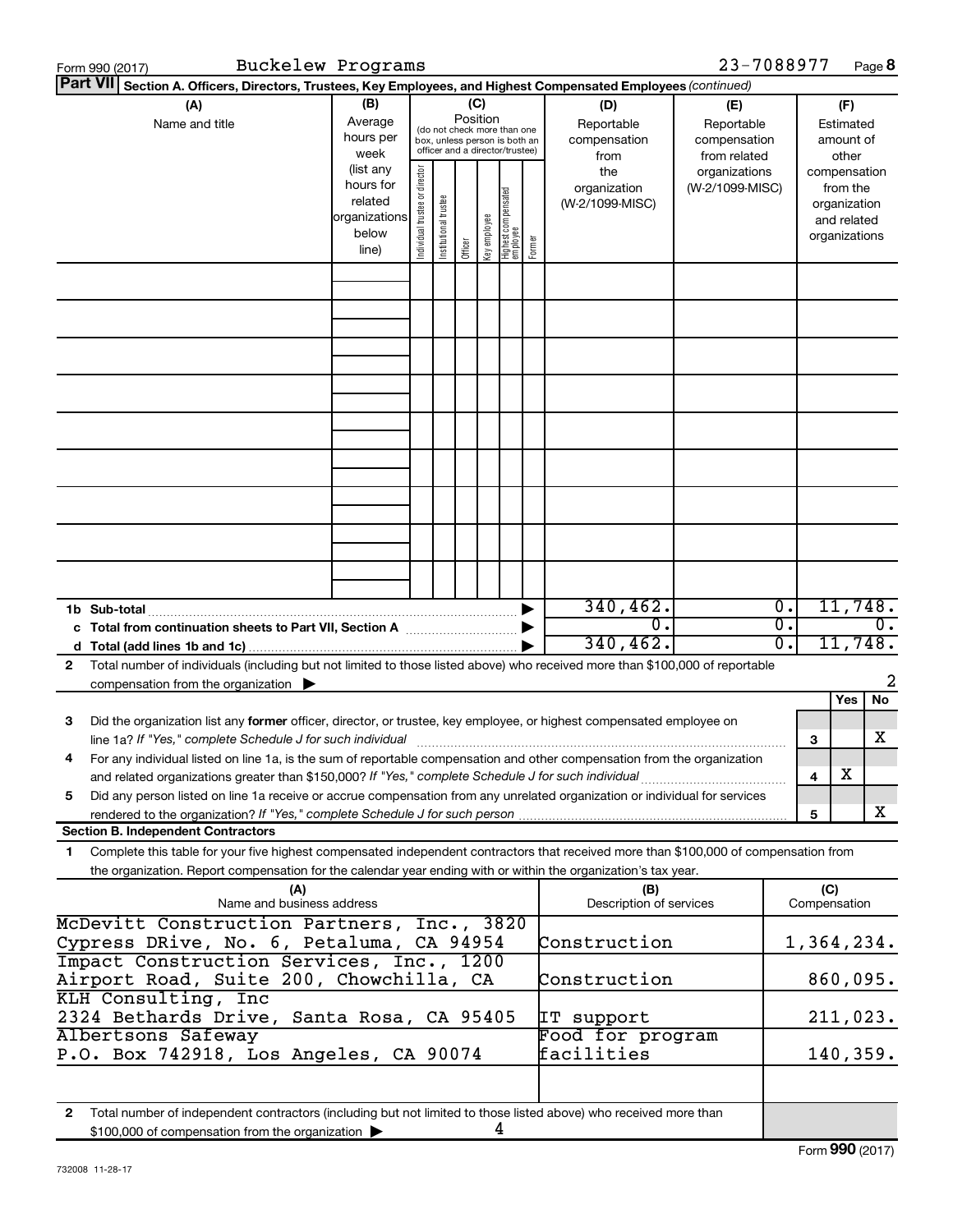|                                                           | <b>Part VIII</b> | <b>Statement of Revenue</b>                                                               |                |                                |                      |                                                 |                                         |                                                             |
|-----------------------------------------------------------|------------------|-------------------------------------------------------------------------------------------|----------------|--------------------------------|----------------------|-------------------------------------------------|-----------------------------------------|-------------------------------------------------------------|
|                                                           |                  |                                                                                           |                |                                |                      |                                                 |                                         |                                                             |
|                                                           |                  |                                                                                           |                |                                | (A)<br>Total revenue | (B)<br>Related or<br>exempt function<br>revenue | (C)<br>Unrelated<br>business<br>revenue | Revenue excluded<br>from tax under<br>sections<br>512 - 514 |
| Contributions, Gifts, Grants<br>and Other Similar Amounts |                  | 1 a Federated campaigns                                                                   | 1a             |                                |                      |                                                 |                                         |                                                             |
|                                                           |                  |                                                                                           | 1b             |                                |                      |                                                 |                                         |                                                             |
|                                                           |                  |                                                                                           | 1 <sub>c</sub> | 168,898.                       |                      |                                                 |                                         |                                                             |
|                                                           |                  | d Related organizations                                                                   | 1 <sub>d</sub> |                                |                      |                                                 |                                         |                                                             |
|                                                           |                  | e Government grants (contributions)                                                       | 1e             | 12,009,273.                    |                      |                                                 |                                         |                                                             |
|                                                           |                  | f All other contributions, gifts, grants, and                                             |                |                                |                      |                                                 |                                         |                                                             |
|                                                           |                  | similar amounts not included above                                                        | 1f             | 1,426,764.                     |                      |                                                 |                                         |                                                             |
|                                                           |                  | <b>g</b> Noncash contributions included in lines 1a-1f: \$                                |                | 36,091.                        |                      |                                                 |                                         |                                                             |
|                                                           |                  |                                                                                           |                |                                | 13,604,935.          |                                                 |                                         |                                                             |
|                                                           |                  |                                                                                           |                | <b>Business Code</b>           |                      |                                                 |                                         |                                                             |
|                                                           |                  | 2 a Client rent and fees                                                                  |                | 532000                         | 1,439,493.           | 1,439,493.                                      |                                         |                                                             |
| Program Service<br>Revenue                                | b                |                                                                                           |                |                                |                      |                                                 |                                         |                                                             |
|                                                           | c                | the contract of the contract of the contract of the contract of the contract of           |                |                                |                      |                                                 |                                         |                                                             |
|                                                           | d                | <u> 1989 - Johann Barbara, martxa alemaniar arg</u>                                       |                |                                |                      |                                                 |                                         |                                                             |
|                                                           | е                |                                                                                           |                |                                |                      |                                                 |                                         |                                                             |
|                                                           |                  | All other program service revenue <i>mimimini</i>                                         |                |                                |                      |                                                 |                                         |                                                             |
|                                                           |                  |                                                                                           |                |                                | 1,439,493.           |                                                 |                                         |                                                             |
|                                                           | З                | Investment income (including dividends, interest, and                                     |                |                                |                      |                                                 |                                         |                                                             |
|                                                           |                  |                                                                                           |                | ▶                              | 7,970.               |                                                 |                                         | 7,970.                                                      |
|                                                           | 4                | Income from investment of tax-exempt bond proceeds                                        |                |                                |                      |                                                 |                                         |                                                             |
|                                                           | 5                |                                                                                           |                |                                |                      |                                                 |                                         |                                                             |
|                                                           |                  |                                                                                           | (i) Real       | (ii) Personal                  |                      |                                                 |                                         |                                                             |
|                                                           |                  | 6 a Gross rents                                                                           |                |                                |                      |                                                 |                                         |                                                             |
|                                                           |                  | <b>b</b> Less: rental expenses                                                            |                |                                |                      |                                                 |                                         |                                                             |
|                                                           |                  | <b>c</b> Rental income or (loss) $\ldots$                                                 |                |                                |                      |                                                 |                                         |                                                             |
|                                                           |                  |                                                                                           |                |                                |                      |                                                 |                                         |                                                             |
|                                                           |                  | 7 a Gross amount from sales of                                                            | (i) Securities | (ii) Other                     |                      |                                                 |                                         |                                                             |
|                                                           |                  | assets other than inventory                                                               |                |                                |                      |                                                 |                                         |                                                             |
|                                                           |                  | <b>b</b> Less: cost or other basis                                                        |                |                                |                      |                                                 |                                         |                                                             |
|                                                           |                  | and sales expenses                                                                        |                |                                |                      |                                                 |                                         |                                                             |
|                                                           |                  |                                                                                           |                |                                |                      |                                                 |                                         |                                                             |
|                                                           |                  |                                                                                           |                |                                |                      |                                                 |                                         |                                                             |
|                                                           |                  | 8 a Gross income from fundraising events (not                                             |                |                                |                      |                                                 |                                         |                                                             |
| <b>Other Revenue</b>                                      |                  | $168,898.$ of<br>including $$$                                                            |                |                                |                      |                                                 |                                         |                                                             |
|                                                           |                  | contributions reported on line 1c). See                                                   |                |                                |                      |                                                 |                                         |                                                             |
|                                                           |                  |                                                                                           |                | 66,085.                        |                      |                                                 |                                         |                                                             |
|                                                           |                  |                                                                                           | b              | 66,085.                        |                      |                                                 |                                         |                                                             |
|                                                           |                  | c Net income or (loss) from fundraising events                                            |                | ▶<br>.                         | 0.                   |                                                 |                                         |                                                             |
|                                                           |                  | 9 a Gross income from gaming activities. See                                              |                |                                |                      |                                                 |                                         |                                                             |
|                                                           |                  |                                                                                           |                |                                |                      |                                                 |                                         |                                                             |
|                                                           |                  |                                                                                           | b              |                                |                      |                                                 |                                         |                                                             |
|                                                           |                  | c Net income or (loss) from gaming activities                                             |                | ▶                              |                      |                                                 |                                         |                                                             |
|                                                           |                  | <b>10 a</b> Gross sales of inventory, less returns                                        |                |                                |                      |                                                 |                                         |                                                             |
|                                                           |                  |                                                                                           |                |                                |                      |                                                 |                                         |                                                             |
|                                                           |                  |                                                                                           | b              |                                |                      |                                                 |                                         |                                                             |
|                                                           |                  | c Net income or (loss) from sales of inventory                                            |                |                                |                      |                                                 |                                         |                                                             |
|                                                           |                  | Miscellaneous Revenue<br>11 a Other income                                                |                | <b>Business Code</b><br>900099 | 26,611.              |                                                 |                                         | 26,611.                                                     |
|                                                           | b                | Investment-Subsidiary                                                                     |                | 900099                         | $-21,441.$           |                                                 |                                         | $-21,441.$                                                  |
|                                                           |                  |                                                                                           |                |                                |                      |                                                 |                                         |                                                             |
|                                                           | c                |                                                                                           |                |                                |                      |                                                 |                                         |                                                             |
|                                                           |                  | <b>d</b> All other revenue $\ldots$ $\ldots$ $\ldots$ $\ldots$ $\ldots$ $\ldots$ $\ldots$ |                |                                | 5,170.               |                                                 |                                         |                                                             |
|                                                           | 12               |                                                                                           |                |                                | 15,057,568.          | 1,439,493.                                      | $\mathbf{0}$ .                          | 13,140.                                                     |
|                                                           |                  |                                                                                           |                |                                |                      |                                                 |                                         |                                                             |

Form 990 (2017) Page Buckelew Programs 23-7088977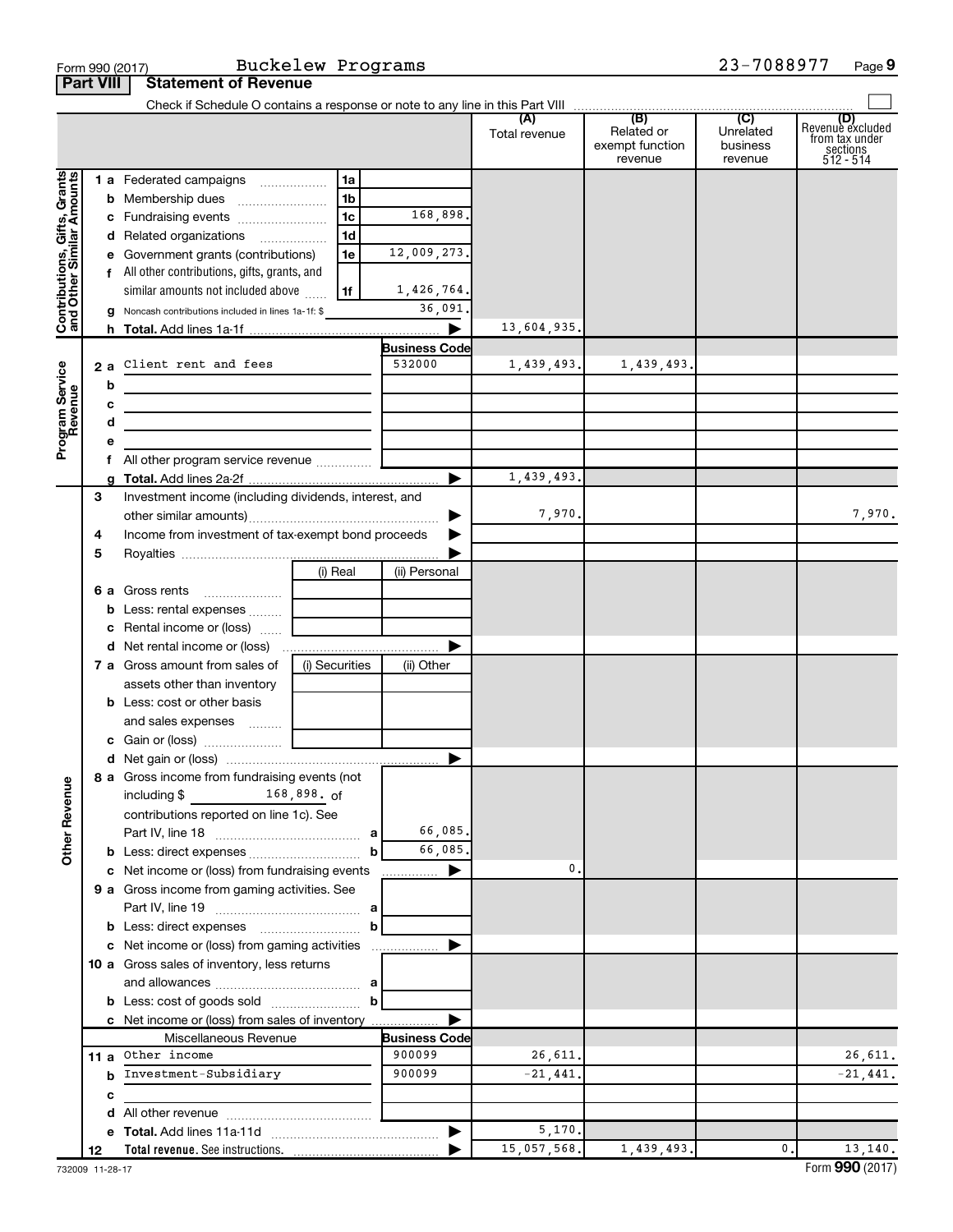Form 990 (2017) Page Buckelew Programs 23-7088977

**Part IX Statement of Functional Expenses** 

|              | Section 501(c)(3) and 501(c)(4) organizations must complete all columns. All other organizations must complete column (A).                                  |                       |                                    |                                    |                                |  |  |  |  |  |  |  |
|--------------|-------------------------------------------------------------------------------------------------------------------------------------------------------------|-----------------------|------------------------------------|------------------------------------|--------------------------------|--|--|--|--|--|--|--|
|              | Check if Schedule O contains a response or note to any line in this Part IX                                                                                 |                       |                                    |                                    |                                |  |  |  |  |  |  |  |
|              | Do not include amounts reported on lines 6b,<br>7b, 8b, 9b, and 10b of Part VIII.                                                                           | (A)<br>Total expenses | (B)<br>Program service<br>expenses | Management and<br>general expenses | (D)<br>Fundraising<br>expenses |  |  |  |  |  |  |  |
| 1            | Grants and other assistance to domestic organizations                                                                                                       |                       |                                    |                                    |                                |  |  |  |  |  |  |  |
|              | and domestic governments. See Part IV, line 21                                                                                                              |                       |                                    |                                    |                                |  |  |  |  |  |  |  |
| $\mathbf{2}$ | Grants and other assistance to domestic                                                                                                                     |                       |                                    |                                    |                                |  |  |  |  |  |  |  |
|              | individuals. See Part IV, line 22                                                                                                                           |                       |                                    |                                    |                                |  |  |  |  |  |  |  |
| 3            | Grants and other assistance to foreign                                                                                                                      |                       |                                    |                                    |                                |  |  |  |  |  |  |  |
|              | organizations, foreign governments, and foreign                                                                                                             |                       |                                    |                                    |                                |  |  |  |  |  |  |  |
|              | individuals. See Part IV, lines 15 and 16                                                                                                                   |                       |                                    |                                    |                                |  |  |  |  |  |  |  |
| 4            | Benefits paid to or for members                                                                                                                             |                       |                                    |                                    |                                |  |  |  |  |  |  |  |
| 5            | Compensation of current officers, directors,                                                                                                                |                       |                                    |                                    |                                |  |  |  |  |  |  |  |
|              | trustees, and key employees                                                                                                                                 | 292,524.              | 237,803.                           | 46,476.                            | 8,245.                         |  |  |  |  |  |  |  |
| 6            | Compensation not included above, to disqualified                                                                                                            |                       |                                    |                                    |                                |  |  |  |  |  |  |  |
|              | persons (as defined under section 4958(f)(1)) and                                                                                                           |                       |                                    |                                    |                                |  |  |  |  |  |  |  |
|              | persons described in section 4958(c)(3)(B)                                                                                                                  |                       |                                    |                                    |                                |  |  |  |  |  |  |  |
| 7            | Other salaries and wages                                                                                                                                    | 6, 212, 800.          | 5,050,577.                         | 987,102.                           | 175, 121.                      |  |  |  |  |  |  |  |
| 8            | Pension plan accruals and contributions (include                                                                                                            |                       |                                    |                                    |                                |  |  |  |  |  |  |  |
|              | section 401(k) and 403(b) employer contributions)                                                                                                           |                       |                                    |                                    |                                |  |  |  |  |  |  |  |
| 9            | Other employee benefits                                                                                                                                     | 1,065,230.            | 878,775.                           | 156,662.                           | 29,793.                        |  |  |  |  |  |  |  |
| 10           |                                                                                                                                                             | 492,076.              | 405,886.                           | 72,427.                            | 13,763.                        |  |  |  |  |  |  |  |
| 11           | Fees for services (non-employees):                                                                                                                          |                       |                                    |                                    |                                |  |  |  |  |  |  |  |
| a            |                                                                                                                                                             |                       |                                    |                                    |                                |  |  |  |  |  |  |  |
| b            |                                                                                                                                                             | 28,030.               | 9,217.                             | 17,630.                            | 1,183.                         |  |  |  |  |  |  |  |
|              |                                                                                                                                                             | 55,729.               | 18,325.                            | 35,052.                            | 2,352.                         |  |  |  |  |  |  |  |
| d            |                                                                                                                                                             |                       |                                    |                                    |                                |  |  |  |  |  |  |  |
| е            | Professional fundraising services. See Part IV, line 17                                                                                                     |                       |                                    |                                    |                                |  |  |  |  |  |  |  |
| f            | Investment management fees                                                                                                                                  |                       |                                    |                                    |                                |  |  |  |  |  |  |  |
| g            | Other. (If line 11g amount exceeds 10% of line 25,                                                                                                          |                       |                                    |                                    |                                |  |  |  |  |  |  |  |
|              | column (A) amount, list line 11g expenses on Sch O.)                                                                                                        | 280,207.<br>56, 230.  | 92,136.                            | 176,243.<br>171.                   | 11,828.                        |  |  |  |  |  |  |  |
| 12           |                                                                                                                                                             | 215,774.              | 17,024.<br>179, 157.               | 20,030.                            | 39,035.<br>16,587.             |  |  |  |  |  |  |  |
| 13           |                                                                                                                                                             | 159,625.              | 52,487.                            |                                    | 6,738.                         |  |  |  |  |  |  |  |
| 14           |                                                                                                                                                             |                       |                                    | 100, 400.                          |                                |  |  |  |  |  |  |  |
| 15           |                                                                                                                                                             | 2, 269, 241.          | 2,138,828.                         | 128,698.                           | 1,715.                         |  |  |  |  |  |  |  |
| 16           |                                                                                                                                                             | 145,541.              | 140, 461.                          | 4,509.                             | 571.                           |  |  |  |  |  |  |  |
| 17           |                                                                                                                                                             |                       |                                    |                                    |                                |  |  |  |  |  |  |  |
| 18           | Payments of travel or entertainment expenses                                                                                                                |                       |                                    |                                    |                                |  |  |  |  |  |  |  |
|              | for any federal, state, or local public officials                                                                                                           | 38,277.               | 6,186.                             | 3,724.                             | 28, 367.                       |  |  |  |  |  |  |  |
| 19           | Conferences, conventions, and meetings                                                                                                                      | 71,483.               | 71,483                             |                                    |                                |  |  |  |  |  |  |  |
| 20           | Interest                                                                                                                                                    |                       |                                    |                                    |                                |  |  |  |  |  |  |  |
| 21<br>22     | Depreciation, depletion, and amortization                                                                                                                   | 181,190.              | 173,390.                           | 7,800.                             |                                |  |  |  |  |  |  |  |
| 23           | Insurance                                                                                                                                                   | 101,431.              | 73,098.                            | 25,680.                            | 2,653.                         |  |  |  |  |  |  |  |
| 24           | Other expenses. Itemize expenses not covered                                                                                                                |                       |                                    |                                    |                                |  |  |  |  |  |  |  |
|              | above. (List miscellaneous expenses in line 24e. If line<br>24e amount exceeds 10% of line 25, column (A)<br>amount, list line 24e expenses on Schedule O.) |                       |                                    |                                    |                                |  |  |  |  |  |  |  |
| a            | Food & Meals-Client                                                                                                                                         | 313,787.              | 313,787.                           |                                    |                                |  |  |  |  |  |  |  |
| b            | Building repair & maint                                                                                                                                     | 230, 282.             | 221, 226.                          | 9,030.                             | 26.                            |  |  |  |  |  |  |  |
|              | Equipment leasing & mai                                                                                                                                     | 101, 178.             | 56,785.                            | 9,873.                             | 34,520.                        |  |  |  |  |  |  |  |
| d            | Equipment and furniture                                                                                                                                     | 89,895.               | 89,895.                            |                                    |                                |  |  |  |  |  |  |  |
|              | e All other expenses                                                                                                                                        | 202,668.              | 154,113.                           | 48, 272.                           | 283.                           |  |  |  |  |  |  |  |
| 25           | Total functional expenses. Add lines 1 through 24e                                                                                                          | 12,603,198.           | 10,380,639.                        | 1,849,779.                         | 372,780.                       |  |  |  |  |  |  |  |
| 26           | Joint costs. Complete this line only if the organization                                                                                                    |                       |                                    |                                    |                                |  |  |  |  |  |  |  |
|              | reported in column (B) joint costs from a combined                                                                                                          |                       |                                    |                                    |                                |  |  |  |  |  |  |  |
|              | educational campaign and fundraising solicitation.                                                                                                          |                       |                                    |                                    |                                |  |  |  |  |  |  |  |
|              | Check here $\blacktriangleright$<br>if following SOP 98-2 (ASC 958-720)                                                                                     |                       |                                    |                                    |                                |  |  |  |  |  |  |  |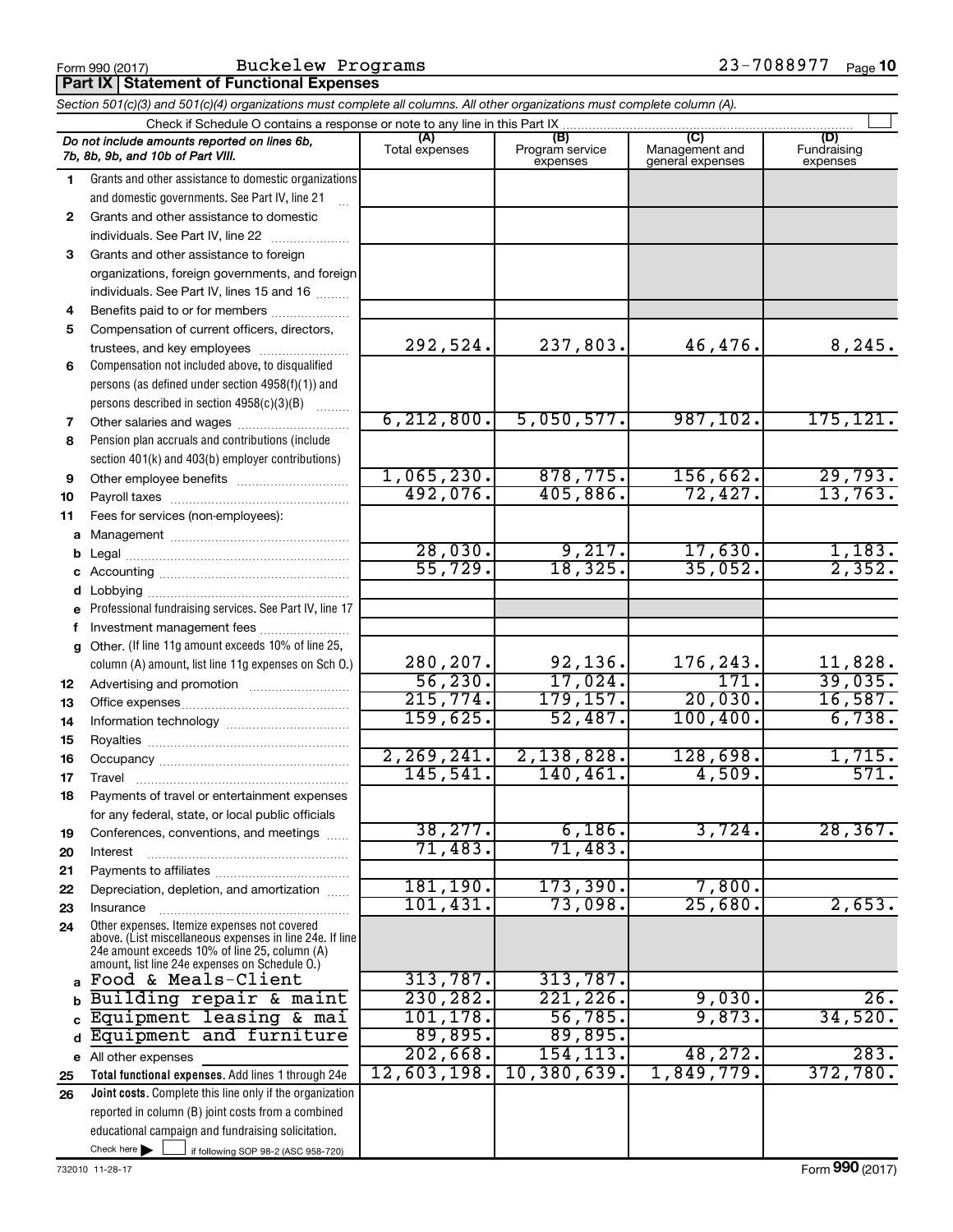Form 990 (2017) Page Buckelew Programs 23-7088977 23-7088977 Page 11

| (A)<br>(B)<br>Beginning of year<br>End of year<br>2,726.<br>41,634.<br>$\mathbf{1}$<br>1<br>1,064,077.<br>1,797,006.<br>$\overline{2}$<br>$\mathbf{2}$<br>2, 213, 771.<br>1,286,412.<br>3<br>3<br>155,402.<br>145,037.<br>$\overline{4}$<br>4<br>Loans and other receivables from current and former officers, directors,<br>5<br>trustees, key employees, and highest compensated employees. Complete<br>5<br>Part II of Schedule Latin and Communication of Schedule Latin and Communication of Schedule Latin and Schedule<br>Loans and other receivables from other disqualified persons (as defined under<br>6<br>section $4958(f)(1)$ , persons described in section $4958(c)(3)(B)$ , and contributing<br>employers and sponsoring organizations of section 501(c)(9) voluntary<br>employees' beneficiary organizations (see instr). Complete Part II of Sch L<br>6<br>Assets<br>140, 230.<br>146, 545.<br>$\overline{7}$<br>7<br>8<br>8<br>189,526.<br>200, 455.<br>9<br>Prepaid expenses and deferred charges [11] [11] Prepaid expenses and deferred charges [11] [11] Martin Martin Martin Martin Martin Martin Martin Martin Martin Martin Martin Martin Martin Martin Martin Martin Martin Martin<br>9<br>10a Land, buildings, and equipment: cost or other<br>8,831,768.<br>basis. Complete Part VI of Schedule D    10a  <br>2,690,340.<br>3,823,779.<br>6, 141, 428.<br>10 <sub>b</sub><br>10 <sub>c</sub><br>11<br>11<br>261,478.<br>245,000.<br>12<br>12<br>13<br>13<br>14<br>14<br>104,672.<br>69,563.<br>15<br>15<br>7,956,427.<br>10,072,314.<br>16<br>16<br>1,406,186.<br>1,131,671.<br>17<br>17<br>18<br>18<br>19<br>19<br>20<br>20<br>Escrow or custodial account liability. Complete Part IV of Schedule D<br>21<br>21<br>22<br>Loans and other payables to current and former officers, directors, trustees,<br>Liabilities<br>key employees, highest compensated employees, and disqualified persons.<br>22<br>23<br>Secured mortgages and notes payable to unrelated third parties<br>23<br>3,036,527.<br>2,967,438.<br>24<br>24<br>Unsecured notes and loans payable to unrelated third parties<br>25<br>Other liabilities (including federal income tax, payables to related third<br>parties, and other liabilities not included on lines 17-24). Complete Part X of<br>47,342.<br>52,463.<br>25<br>Schedule D<br>4,490,055.<br>4, 151, 572.<br>26<br>Total liabilities. Add lines 17 through 25<br>26<br>Organizations that follow SFAS 117 (ASC 958), check here $\blacktriangleright \begin{array}{c} \boxed{X} \\ \end{array}$ and<br>complete lines 27 through 29, and lines 33 and 34.<br>Net Assets or Fund Balances<br>2,670,943.<br>5,451,624.<br>27<br>27<br>795,429.<br>469,118.<br>28<br>28<br>29<br>Permanently restricted net assets<br>29<br>Organizations that do not follow SFAS 117 (ASC 958), check here $\blacktriangleright\Box$<br>and complete lines 30 through 34.<br>30<br>30<br>Paid-in or capital surplus, or land, building, or equipment fund<br>31<br>31<br>32<br>Retained earnings, endowment, accumulated income, or other funds<br>32<br>3,466,372.<br>5,920,742.<br>33<br>33<br>7,956,427.<br>10,072,314.<br>34<br>34<br>Form 990 (2017) |  |  |  |  |  |  |
|-----------------------------------------------------------------------------------------------------------------------------------------------------------------------------------------------------------------------------------------------------------------------------------------------------------------------------------------------------------------------------------------------------------------------------------------------------------------------------------------------------------------------------------------------------------------------------------------------------------------------------------------------------------------------------------------------------------------------------------------------------------------------------------------------------------------------------------------------------------------------------------------------------------------------------------------------------------------------------------------------------------------------------------------------------------------------------------------------------------------------------------------------------------------------------------------------------------------------------------------------------------------------------------------------------------------------------------------------------------------------------------------------------------------------------------------------------------------------------------------------------------------------------------------------------------------------------------------------------------------------------------------------------------------------------------------------------------------------------------------------------------------------------------------------------------------------------------------------------------------------------------------------------------------------------------------------------------------------------------------------------------------------------------------------------------------------------------------------------------------------------------------------------------------------------------------------------------------------------------------------------------------------------------------------------------------------------------------------------------------------------------------------------------------------------------------------------------------------------------------------------------------------------------------------------------------------------------------------------------------------------------------------------------------------------------------------------------------------------------------------------------------------------------------------------------------------------------------------------------------------------------------------------------------------------------------------------------------------------------------------------------------------------------------------------------------------------------------------------------------------------------------------------------------------------------------------------------|--|--|--|--|--|--|
|                                                                                                                                                                                                                                                                                                                                                                                                                                                                                                                                                                                                                                                                                                                                                                                                                                                                                                                                                                                                                                                                                                                                                                                                                                                                                                                                                                                                                                                                                                                                                                                                                                                                                                                                                                                                                                                                                                                                                                                                                                                                                                                                                                                                                                                                                                                                                                                                                                                                                                                                                                                                                                                                                                                                                                                                                                                                                                                                                                                                                                                                                                                                                                                                           |  |  |  |  |  |  |
|                                                                                                                                                                                                                                                                                                                                                                                                                                                                                                                                                                                                                                                                                                                                                                                                                                                                                                                                                                                                                                                                                                                                                                                                                                                                                                                                                                                                                                                                                                                                                                                                                                                                                                                                                                                                                                                                                                                                                                                                                                                                                                                                                                                                                                                                                                                                                                                                                                                                                                                                                                                                                                                                                                                                                                                                                                                                                                                                                                                                                                                                                                                                                                                                           |  |  |  |  |  |  |
|                                                                                                                                                                                                                                                                                                                                                                                                                                                                                                                                                                                                                                                                                                                                                                                                                                                                                                                                                                                                                                                                                                                                                                                                                                                                                                                                                                                                                                                                                                                                                                                                                                                                                                                                                                                                                                                                                                                                                                                                                                                                                                                                                                                                                                                                                                                                                                                                                                                                                                                                                                                                                                                                                                                                                                                                                                                                                                                                                                                                                                                                                                                                                                                                           |  |  |  |  |  |  |
|                                                                                                                                                                                                                                                                                                                                                                                                                                                                                                                                                                                                                                                                                                                                                                                                                                                                                                                                                                                                                                                                                                                                                                                                                                                                                                                                                                                                                                                                                                                                                                                                                                                                                                                                                                                                                                                                                                                                                                                                                                                                                                                                                                                                                                                                                                                                                                                                                                                                                                                                                                                                                                                                                                                                                                                                                                                                                                                                                                                                                                                                                                                                                                                                           |  |  |  |  |  |  |
|                                                                                                                                                                                                                                                                                                                                                                                                                                                                                                                                                                                                                                                                                                                                                                                                                                                                                                                                                                                                                                                                                                                                                                                                                                                                                                                                                                                                                                                                                                                                                                                                                                                                                                                                                                                                                                                                                                                                                                                                                                                                                                                                                                                                                                                                                                                                                                                                                                                                                                                                                                                                                                                                                                                                                                                                                                                                                                                                                                                                                                                                                                                                                                                                           |  |  |  |  |  |  |
|                                                                                                                                                                                                                                                                                                                                                                                                                                                                                                                                                                                                                                                                                                                                                                                                                                                                                                                                                                                                                                                                                                                                                                                                                                                                                                                                                                                                                                                                                                                                                                                                                                                                                                                                                                                                                                                                                                                                                                                                                                                                                                                                                                                                                                                                                                                                                                                                                                                                                                                                                                                                                                                                                                                                                                                                                                                                                                                                                                                                                                                                                                                                                                                                           |  |  |  |  |  |  |
|                                                                                                                                                                                                                                                                                                                                                                                                                                                                                                                                                                                                                                                                                                                                                                                                                                                                                                                                                                                                                                                                                                                                                                                                                                                                                                                                                                                                                                                                                                                                                                                                                                                                                                                                                                                                                                                                                                                                                                                                                                                                                                                                                                                                                                                                                                                                                                                                                                                                                                                                                                                                                                                                                                                                                                                                                                                                                                                                                                                                                                                                                                                                                                                                           |  |  |  |  |  |  |
|                                                                                                                                                                                                                                                                                                                                                                                                                                                                                                                                                                                                                                                                                                                                                                                                                                                                                                                                                                                                                                                                                                                                                                                                                                                                                                                                                                                                                                                                                                                                                                                                                                                                                                                                                                                                                                                                                                                                                                                                                                                                                                                                                                                                                                                                                                                                                                                                                                                                                                                                                                                                                                                                                                                                                                                                                                                                                                                                                                                                                                                                                                                                                                                                           |  |  |  |  |  |  |
|                                                                                                                                                                                                                                                                                                                                                                                                                                                                                                                                                                                                                                                                                                                                                                                                                                                                                                                                                                                                                                                                                                                                                                                                                                                                                                                                                                                                                                                                                                                                                                                                                                                                                                                                                                                                                                                                                                                                                                                                                                                                                                                                                                                                                                                                                                                                                                                                                                                                                                                                                                                                                                                                                                                                                                                                                                                                                                                                                                                                                                                                                                                                                                                                           |  |  |  |  |  |  |
|                                                                                                                                                                                                                                                                                                                                                                                                                                                                                                                                                                                                                                                                                                                                                                                                                                                                                                                                                                                                                                                                                                                                                                                                                                                                                                                                                                                                                                                                                                                                                                                                                                                                                                                                                                                                                                                                                                                                                                                                                                                                                                                                                                                                                                                                                                                                                                                                                                                                                                                                                                                                                                                                                                                                                                                                                                                                                                                                                                                                                                                                                                                                                                                                           |  |  |  |  |  |  |
|                                                                                                                                                                                                                                                                                                                                                                                                                                                                                                                                                                                                                                                                                                                                                                                                                                                                                                                                                                                                                                                                                                                                                                                                                                                                                                                                                                                                                                                                                                                                                                                                                                                                                                                                                                                                                                                                                                                                                                                                                                                                                                                                                                                                                                                                                                                                                                                                                                                                                                                                                                                                                                                                                                                                                                                                                                                                                                                                                                                                                                                                                                                                                                                                           |  |  |  |  |  |  |
|                                                                                                                                                                                                                                                                                                                                                                                                                                                                                                                                                                                                                                                                                                                                                                                                                                                                                                                                                                                                                                                                                                                                                                                                                                                                                                                                                                                                                                                                                                                                                                                                                                                                                                                                                                                                                                                                                                                                                                                                                                                                                                                                                                                                                                                                                                                                                                                                                                                                                                                                                                                                                                                                                                                                                                                                                                                                                                                                                                                                                                                                                                                                                                                                           |  |  |  |  |  |  |
|                                                                                                                                                                                                                                                                                                                                                                                                                                                                                                                                                                                                                                                                                                                                                                                                                                                                                                                                                                                                                                                                                                                                                                                                                                                                                                                                                                                                                                                                                                                                                                                                                                                                                                                                                                                                                                                                                                                                                                                                                                                                                                                                                                                                                                                                                                                                                                                                                                                                                                                                                                                                                                                                                                                                                                                                                                                                                                                                                                                                                                                                                                                                                                                                           |  |  |  |  |  |  |
|                                                                                                                                                                                                                                                                                                                                                                                                                                                                                                                                                                                                                                                                                                                                                                                                                                                                                                                                                                                                                                                                                                                                                                                                                                                                                                                                                                                                                                                                                                                                                                                                                                                                                                                                                                                                                                                                                                                                                                                                                                                                                                                                                                                                                                                                                                                                                                                                                                                                                                                                                                                                                                                                                                                                                                                                                                                                                                                                                                                                                                                                                                                                                                                                           |  |  |  |  |  |  |
|                                                                                                                                                                                                                                                                                                                                                                                                                                                                                                                                                                                                                                                                                                                                                                                                                                                                                                                                                                                                                                                                                                                                                                                                                                                                                                                                                                                                                                                                                                                                                                                                                                                                                                                                                                                                                                                                                                                                                                                                                                                                                                                                                                                                                                                                                                                                                                                                                                                                                                                                                                                                                                                                                                                                                                                                                                                                                                                                                                                                                                                                                                                                                                                                           |  |  |  |  |  |  |
|                                                                                                                                                                                                                                                                                                                                                                                                                                                                                                                                                                                                                                                                                                                                                                                                                                                                                                                                                                                                                                                                                                                                                                                                                                                                                                                                                                                                                                                                                                                                                                                                                                                                                                                                                                                                                                                                                                                                                                                                                                                                                                                                                                                                                                                                                                                                                                                                                                                                                                                                                                                                                                                                                                                                                                                                                                                                                                                                                                                                                                                                                                                                                                                                           |  |  |  |  |  |  |
|                                                                                                                                                                                                                                                                                                                                                                                                                                                                                                                                                                                                                                                                                                                                                                                                                                                                                                                                                                                                                                                                                                                                                                                                                                                                                                                                                                                                                                                                                                                                                                                                                                                                                                                                                                                                                                                                                                                                                                                                                                                                                                                                                                                                                                                                                                                                                                                                                                                                                                                                                                                                                                                                                                                                                                                                                                                                                                                                                                                                                                                                                                                                                                                                           |  |  |  |  |  |  |
|                                                                                                                                                                                                                                                                                                                                                                                                                                                                                                                                                                                                                                                                                                                                                                                                                                                                                                                                                                                                                                                                                                                                                                                                                                                                                                                                                                                                                                                                                                                                                                                                                                                                                                                                                                                                                                                                                                                                                                                                                                                                                                                                                                                                                                                                                                                                                                                                                                                                                                                                                                                                                                                                                                                                                                                                                                                                                                                                                                                                                                                                                                                                                                                                           |  |  |  |  |  |  |
|                                                                                                                                                                                                                                                                                                                                                                                                                                                                                                                                                                                                                                                                                                                                                                                                                                                                                                                                                                                                                                                                                                                                                                                                                                                                                                                                                                                                                                                                                                                                                                                                                                                                                                                                                                                                                                                                                                                                                                                                                                                                                                                                                                                                                                                                                                                                                                                                                                                                                                                                                                                                                                                                                                                                                                                                                                                                                                                                                                                                                                                                                                                                                                                                           |  |  |  |  |  |  |
|                                                                                                                                                                                                                                                                                                                                                                                                                                                                                                                                                                                                                                                                                                                                                                                                                                                                                                                                                                                                                                                                                                                                                                                                                                                                                                                                                                                                                                                                                                                                                                                                                                                                                                                                                                                                                                                                                                                                                                                                                                                                                                                                                                                                                                                                                                                                                                                                                                                                                                                                                                                                                                                                                                                                                                                                                                                                                                                                                                                                                                                                                                                                                                                                           |  |  |  |  |  |  |
|                                                                                                                                                                                                                                                                                                                                                                                                                                                                                                                                                                                                                                                                                                                                                                                                                                                                                                                                                                                                                                                                                                                                                                                                                                                                                                                                                                                                                                                                                                                                                                                                                                                                                                                                                                                                                                                                                                                                                                                                                                                                                                                                                                                                                                                                                                                                                                                                                                                                                                                                                                                                                                                                                                                                                                                                                                                                                                                                                                                                                                                                                                                                                                                                           |  |  |  |  |  |  |
|                                                                                                                                                                                                                                                                                                                                                                                                                                                                                                                                                                                                                                                                                                                                                                                                                                                                                                                                                                                                                                                                                                                                                                                                                                                                                                                                                                                                                                                                                                                                                                                                                                                                                                                                                                                                                                                                                                                                                                                                                                                                                                                                                                                                                                                                                                                                                                                                                                                                                                                                                                                                                                                                                                                                                                                                                                                                                                                                                                                                                                                                                                                                                                                                           |  |  |  |  |  |  |
|                                                                                                                                                                                                                                                                                                                                                                                                                                                                                                                                                                                                                                                                                                                                                                                                                                                                                                                                                                                                                                                                                                                                                                                                                                                                                                                                                                                                                                                                                                                                                                                                                                                                                                                                                                                                                                                                                                                                                                                                                                                                                                                                                                                                                                                                                                                                                                                                                                                                                                                                                                                                                                                                                                                                                                                                                                                                                                                                                                                                                                                                                                                                                                                                           |  |  |  |  |  |  |
|                                                                                                                                                                                                                                                                                                                                                                                                                                                                                                                                                                                                                                                                                                                                                                                                                                                                                                                                                                                                                                                                                                                                                                                                                                                                                                                                                                                                                                                                                                                                                                                                                                                                                                                                                                                                                                                                                                                                                                                                                                                                                                                                                                                                                                                                                                                                                                                                                                                                                                                                                                                                                                                                                                                                                                                                                                                                                                                                                                                                                                                                                                                                                                                                           |  |  |  |  |  |  |
|                                                                                                                                                                                                                                                                                                                                                                                                                                                                                                                                                                                                                                                                                                                                                                                                                                                                                                                                                                                                                                                                                                                                                                                                                                                                                                                                                                                                                                                                                                                                                                                                                                                                                                                                                                                                                                                                                                                                                                                                                                                                                                                                                                                                                                                                                                                                                                                                                                                                                                                                                                                                                                                                                                                                                                                                                                                                                                                                                                                                                                                                                                                                                                                                           |  |  |  |  |  |  |
|                                                                                                                                                                                                                                                                                                                                                                                                                                                                                                                                                                                                                                                                                                                                                                                                                                                                                                                                                                                                                                                                                                                                                                                                                                                                                                                                                                                                                                                                                                                                                                                                                                                                                                                                                                                                                                                                                                                                                                                                                                                                                                                                                                                                                                                                                                                                                                                                                                                                                                                                                                                                                                                                                                                                                                                                                                                                                                                                                                                                                                                                                                                                                                                                           |  |  |  |  |  |  |
|                                                                                                                                                                                                                                                                                                                                                                                                                                                                                                                                                                                                                                                                                                                                                                                                                                                                                                                                                                                                                                                                                                                                                                                                                                                                                                                                                                                                                                                                                                                                                                                                                                                                                                                                                                                                                                                                                                                                                                                                                                                                                                                                                                                                                                                                                                                                                                                                                                                                                                                                                                                                                                                                                                                                                                                                                                                                                                                                                                                                                                                                                                                                                                                                           |  |  |  |  |  |  |
|                                                                                                                                                                                                                                                                                                                                                                                                                                                                                                                                                                                                                                                                                                                                                                                                                                                                                                                                                                                                                                                                                                                                                                                                                                                                                                                                                                                                                                                                                                                                                                                                                                                                                                                                                                                                                                                                                                                                                                                                                                                                                                                                                                                                                                                                                                                                                                                                                                                                                                                                                                                                                                                                                                                                                                                                                                                                                                                                                                                                                                                                                                                                                                                                           |  |  |  |  |  |  |
|                                                                                                                                                                                                                                                                                                                                                                                                                                                                                                                                                                                                                                                                                                                                                                                                                                                                                                                                                                                                                                                                                                                                                                                                                                                                                                                                                                                                                                                                                                                                                                                                                                                                                                                                                                                                                                                                                                                                                                                                                                                                                                                                                                                                                                                                                                                                                                                                                                                                                                                                                                                                                                                                                                                                                                                                                                                                                                                                                                                                                                                                                                                                                                                                           |  |  |  |  |  |  |
|                                                                                                                                                                                                                                                                                                                                                                                                                                                                                                                                                                                                                                                                                                                                                                                                                                                                                                                                                                                                                                                                                                                                                                                                                                                                                                                                                                                                                                                                                                                                                                                                                                                                                                                                                                                                                                                                                                                                                                                                                                                                                                                                                                                                                                                                                                                                                                                                                                                                                                                                                                                                                                                                                                                                                                                                                                                                                                                                                                                                                                                                                                                                                                                                           |  |  |  |  |  |  |
|                                                                                                                                                                                                                                                                                                                                                                                                                                                                                                                                                                                                                                                                                                                                                                                                                                                                                                                                                                                                                                                                                                                                                                                                                                                                                                                                                                                                                                                                                                                                                                                                                                                                                                                                                                                                                                                                                                                                                                                                                                                                                                                                                                                                                                                                                                                                                                                                                                                                                                                                                                                                                                                                                                                                                                                                                                                                                                                                                                                                                                                                                                                                                                                                           |  |  |  |  |  |  |
|                                                                                                                                                                                                                                                                                                                                                                                                                                                                                                                                                                                                                                                                                                                                                                                                                                                                                                                                                                                                                                                                                                                                                                                                                                                                                                                                                                                                                                                                                                                                                                                                                                                                                                                                                                                                                                                                                                                                                                                                                                                                                                                                                                                                                                                                                                                                                                                                                                                                                                                                                                                                                                                                                                                                                                                                                                                                                                                                                                                                                                                                                                                                                                                                           |  |  |  |  |  |  |
|                                                                                                                                                                                                                                                                                                                                                                                                                                                                                                                                                                                                                                                                                                                                                                                                                                                                                                                                                                                                                                                                                                                                                                                                                                                                                                                                                                                                                                                                                                                                                                                                                                                                                                                                                                                                                                                                                                                                                                                                                                                                                                                                                                                                                                                                                                                                                                                                                                                                                                                                                                                                                                                                                                                                                                                                                                                                                                                                                                                                                                                                                                                                                                                                           |  |  |  |  |  |  |
|                                                                                                                                                                                                                                                                                                                                                                                                                                                                                                                                                                                                                                                                                                                                                                                                                                                                                                                                                                                                                                                                                                                                                                                                                                                                                                                                                                                                                                                                                                                                                                                                                                                                                                                                                                                                                                                                                                                                                                                                                                                                                                                                                                                                                                                                                                                                                                                                                                                                                                                                                                                                                                                                                                                                                                                                                                                                                                                                                                                                                                                                                                                                                                                                           |  |  |  |  |  |  |
|                                                                                                                                                                                                                                                                                                                                                                                                                                                                                                                                                                                                                                                                                                                                                                                                                                                                                                                                                                                                                                                                                                                                                                                                                                                                                                                                                                                                                                                                                                                                                                                                                                                                                                                                                                                                                                                                                                                                                                                                                                                                                                                                                                                                                                                                                                                                                                                                                                                                                                                                                                                                                                                                                                                                                                                                                                                                                                                                                                                                                                                                                                                                                                                                           |  |  |  |  |  |  |
|                                                                                                                                                                                                                                                                                                                                                                                                                                                                                                                                                                                                                                                                                                                                                                                                                                                                                                                                                                                                                                                                                                                                                                                                                                                                                                                                                                                                                                                                                                                                                                                                                                                                                                                                                                                                                                                                                                                                                                                                                                                                                                                                                                                                                                                                                                                                                                                                                                                                                                                                                                                                                                                                                                                                                                                                                                                                                                                                                                                                                                                                                                                                                                                                           |  |  |  |  |  |  |
|                                                                                                                                                                                                                                                                                                                                                                                                                                                                                                                                                                                                                                                                                                                                                                                                                                                                                                                                                                                                                                                                                                                                                                                                                                                                                                                                                                                                                                                                                                                                                                                                                                                                                                                                                                                                                                                                                                                                                                                                                                                                                                                                                                                                                                                                                                                                                                                                                                                                                                                                                                                                                                                                                                                                                                                                                                                                                                                                                                                                                                                                                                                                                                                                           |  |  |  |  |  |  |
|                                                                                                                                                                                                                                                                                                                                                                                                                                                                                                                                                                                                                                                                                                                                                                                                                                                                                                                                                                                                                                                                                                                                                                                                                                                                                                                                                                                                                                                                                                                                                                                                                                                                                                                                                                                                                                                                                                                                                                                                                                                                                                                                                                                                                                                                                                                                                                                                                                                                                                                                                                                                                                                                                                                                                                                                                                                                                                                                                                                                                                                                                                                                                                                                           |  |  |  |  |  |  |
|                                                                                                                                                                                                                                                                                                                                                                                                                                                                                                                                                                                                                                                                                                                                                                                                                                                                                                                                                                                                                                                                                                                                                                                                                                                                                                                                                                                                                                                                                                                                                                                                                                                                                                                                                                                                                                                                                                                                                                                                                                                                                                                                                                                                                                                                                                                                                                                                                                                                                                                                                                                                                                                                                                                                                                                                                                                                                                                                                                                                                                                                                                                                                                                                           |  |  |  |  |  |  |
|                                                                                                                                                                                                                                                                                                                                                                                                                                                                                                                                                                                                                                                                                                                                                                                                                                                                                                                                                                                                                                                                                                                                                                                                                                                                                                                                                                                                                                                                                                                                                                                                                                                                                                                                                                                                                                                                                                                                                                                                                                                                                                                                                                                                                                                                                                                                                                                                                                                                                                                                                                                                                                                                                                                                                                                                                                                                                                                                                                                                                                                                                                                                                                                                           |  |  |  |  |  |  |
|                                                                                                                                                                                                                                                                                                                                                                                                                                                                                                                                                                                                                                                                                                                                                                                                                                                                                                                                                                                                                                                                                                                                                                                                                                                                                                                                                                                                                                                                                                                                                                                                                                                                                                                                                                                                                                                                                                                                                                                                                                                                                                                                                                                                                                                                                                                                                                                                                                                                                                                                                                                                                                                                                                                                                                                                                                                                                                                                                                                                                                                                                                                                                                                                           |  |  |  |  |  |  |
|                                                                                                                                                                                                                                                                                                                                                                                                                                                                                                                                                                                                                                                                                                                                                                                                                                                                                                                                                                                                                                                                                                                                                                                                                                                                                                                                                                                                                                                                                                                                                                                                                                                                                                                                                                                                                                                                                                                                                                                                                                                                                                                                                                                                                                                                                                                                                                                                                                                                                                                                                                                                                                                                                                                                                                                                                                                                                                                                                                                                                                                                                                                                                                                                           |  |  |  |  |  |  |
|                                                                                                                                                                                                                                                                                                                                                                                                                                                                                                                                                                                                                                                                                                                                                                                                                                                                                                                                                                                                                                                                                                                                                                                                                                                                                                                                                                                                                                                                                                                                                                                                                                                                                                                                                                                                                                                                                                                                                                                                                                                                                                                                                                                                                                                                                                                                                                                                                                                                                                                                                                                                                                                                                                                                                                                                                                                                                                                                                                                                                                                                                                                                                                                                           |  |  |  |  |  |  |
|                                                                                                                                                                                                                                                                                                                                                                                                                                                                                                                                                                                                                                                                                                                                                                                                                                                                                                                                                                                                                                                                                                                                                                                                                                                                                                                                                                                                                                                                                                                                                                                                                                                                                                                                                                                                                                                                                                                                                                                                                                                                                                                                                                                                                                                                                                                                                                                                                                                                                                                                                                                                                                                                                                                                                                                                                                                                                                                                                                                                                                                                                                                                                                                                           |  |  |  |  |  |  |
|                                                                                                                                                                                                                                                                                                                                                                                                                                                                                                                                                                                                                                                                                                                                                                                                                                                                                                                                                                                                                                                                                                                                                                                                                                                                                                                                                                                                                                                                                                                                                                                                                                                                                                                                                                                                                                                                                                                                                                                                                                                                                                                                                                                                                                                                                                                                                                                                                                                                                                                                                                                                                                                                                                                                                                                                                                                                                                                                                                                                                                                                                                                                                                                                           |  |  |  |  |  |  |
|                                                                                                                                                                                                                                                                                                                                                                                                                                                                                                                                                                                                                                                                                                                                                                                                                                                                                                                                                                                                                                                                                                                                                                                                                                                                                                                                                                                                                                                                                                                                                                                                                                                                                                                                                                                                                                                                                                                                                                                                                                                                                                                                                                                                                                                                                                                                                                                                                                                                                                                                                                                                                                                                                                                                                                                                                                                                                                                                                                                                                                                                                                                                                                                                           |  |  |  |  |  |  |
|                                                                                                                                                                                                                                                                                                                                                                                                                                                                                                                                                                                                                                                                                                                                                                                                                                                                                                                                                                                                                                                                                                                                                                                                                                                                                                                                                                                                                                                                                                                                                                                                                                                                                                                                                                                                                                                                                                                                                                                                                                                                                                                                                                                                                                                                                                                                                                                                                                                                                                                                                                                                                                                                                                                                                                                                                                                                                                                                                                                                                                                                                                                                                                                                           |  |  |  |  |  |  |
|                                                                                                                                                                                                                                                                                                                                                                                                                                                                                                                                                                                                                                                                                                                                                                                                                                                                                                                                                                                                                                                                                                                                                                                                                                                                                                                                                                                                                                                                                                                                                                                                                                                                                                                                                                                                                                                                                                                                                                                                                                                                                                                                                                                                                                                                                                                                                                                                                                                                                                                                                                                                                                                                                                                                                                                                                                                                                                                                                                                                                                                                                                                                                                                                           |  |  |  |  |  |  |

## **Part X Balance Sheet**<br>**Part X Balance Sheet**

 $\overline{\phantom{0}}$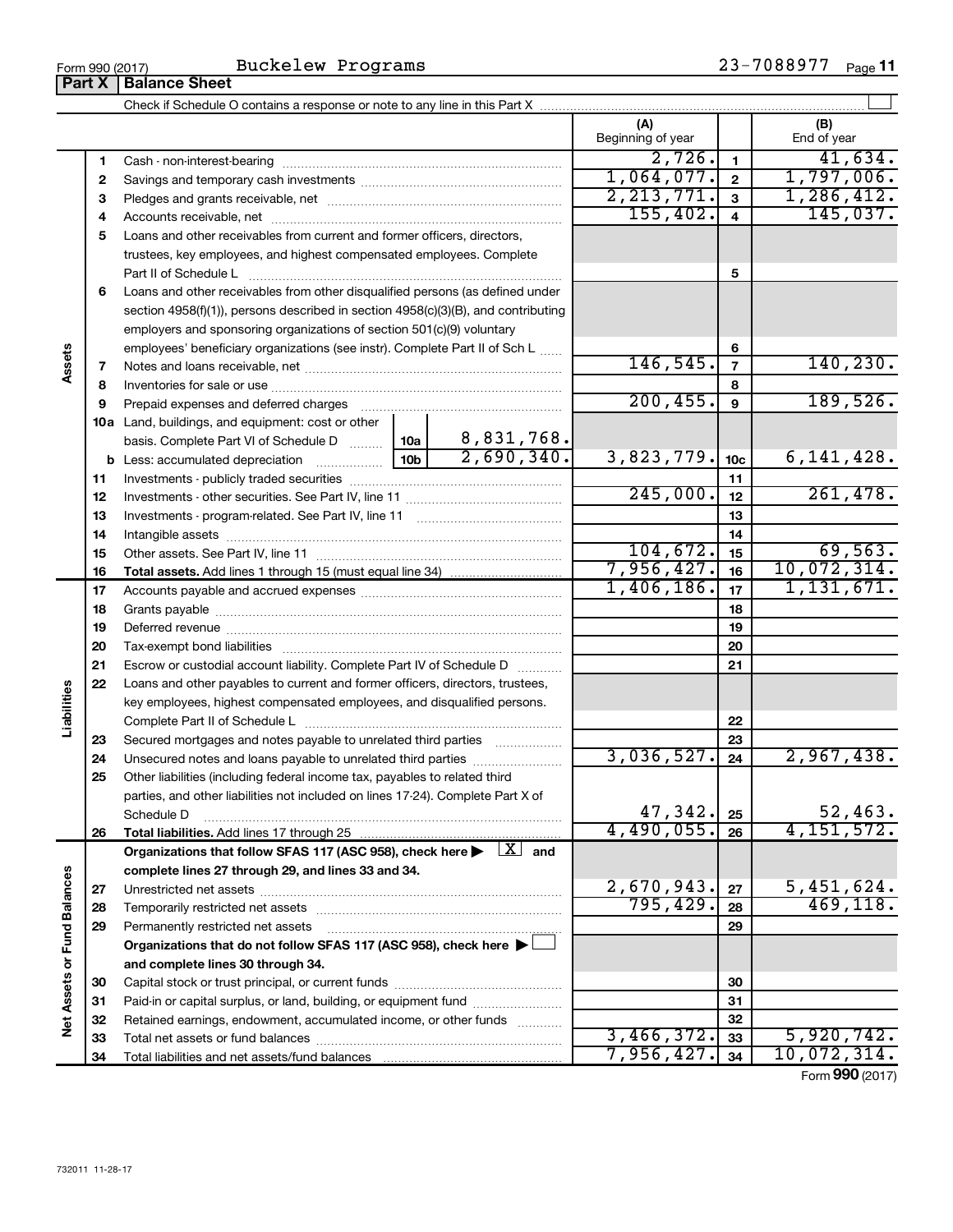|    | Buckelew Programs<br>Form 990 (2017)                                                                                                 |                         | 23-7088977  |                |            | Page 12          |
|----|--------------------------------------------------------------------------------------------------------------------------------------|-------------------------|-------------|----------------|------------|------------------|
|    | Part XI<br><b>Reconciliation of Net Assets</b>                                                                                       |                         |             |                |            |                  |
|    |                                                                                                                                      |                         |             |                |            |                  |
|    |                                                                                                                                      |                         |             |                |            |                  |
| 1  |                                                                                                                                      | $\mathbf{1}$            | 15,057,568. |                |            |                  |
| 2  |                                                                                                                                      | $\overline{2}$          | 12,603,198. |                |            |                  |
| 3  | Revenue less expenses. Subtract line 2 from line 1                                                                                   | 3                       |             |                |            | 2,454,370.       |
| 4  |                                                                                                                                      | $\overline{\mathbf{4}}$ |             |                |            | 3,466,372.       |
| 5  |                                                                                                                                      | 5                       |             |                |            |                  |
| 6  | Donated services and use of facilities                                                                                               | 6                       |             |                |            |                  |
| 7  | Investment expenses                                                                                                                  | $\overline{7}$          |             |                |            |                  |
| 8  | Prior period adjustments www.communication.communication.communication.com/news-managements                                          | 8                       |             |                |            |                  |
| 9  |                                                                                                                                      | 9                       |             |                |            | $\overline{0}$ . |
| 10 | Net assets or fund balances at end of year. Combine lines 3 through 9 (must equal Part X, line 33,                                   |                         |             |                |            |                  |
|    | column (B))                                                                                                                          | 10                      |             |                |            | 5,920,742.       |
|    | Part XII Financial Statements and Reporting                                                                                          |                         |             |                |            |                  |
|    |                                                                                                                                      |                         |             |                |            |                  |
|    |                                                                                                                                      |                         |             |                | <b>Yes</b> | <b>No</b>        |
| 1  | $\boxed{\text{X}}$ Accrual<br>Accounting method used to prepare the Form 990: [130] Cash<br>Other                                    |                         |             |                |            |                  |
|    | If the organization changed its method of accounting from a prior year or checked "Other," explain in Schedule O.                    |                         |             |                |            |                  |
|    |                                                                                                                                      |                         |             | 2a             |            | х                |
|    | If "Yes," check a box below to indicate whether the financial statements for the year were compiled or reviewed on a                 |                         |             |                |            |                  |
|    | separate basis, consolidated basis, or both:                                                                                         |                         |             |                |            |                  |
|    | Both consolidated and separate basis<br>Separate basis<br>Consolidated basis                                                         |                         |             |                |            |                  |
|    | <b>b</b> Were the organization's financial statements audited by an independent accountant?                                          |                         |             | 2 <sub>b</sub> | х          |                  |
|    | If "Yes," check a box below to indicate whether the financial statements for the year were audited on a separate basis,              |                         |             |                |            |                  |
|    | consolidated basis, or both:                                                                                                         |                         |             |                |            |                  |
|    | $\lfloor \underline{X} \rfloor$ Separate basis<br><b>Consolidated basis</b><br>Both consolidated and separate basis                  |                         |             |                |            |                  |
|    | c If "Yes" to line 2a or 2b, does the organization have a committee that assumes responsibility for oversight of the audit,          |                         |             |                |            |                  |
|    | review, or compilation of its financial statements and selection of an independent accountant?                                       |                         |             | 2c             | x          |                  |
|    | If the organization changed either its oversight process or selection process during the tax year, explain in Schedule O.            |                         |             |                |            |                  |
|    | 3a As a result of a federal award, was the organization required to undergo an audit or audits as set forth in the Single Audit      |                         |             |                |            |                  |
|    |                                                                                                                                      |                         |             | 3a             | х          |                  |
|    | <b>b</b> If "Yes," did the organization undergo the required audit or audits? If the organization did not undergo the required audit |                         |             |                |            |                  |
|    |                                                                                                                                      |                         |             | 3 <sub>b</sub> | х          |                  |

Form (2017) **990**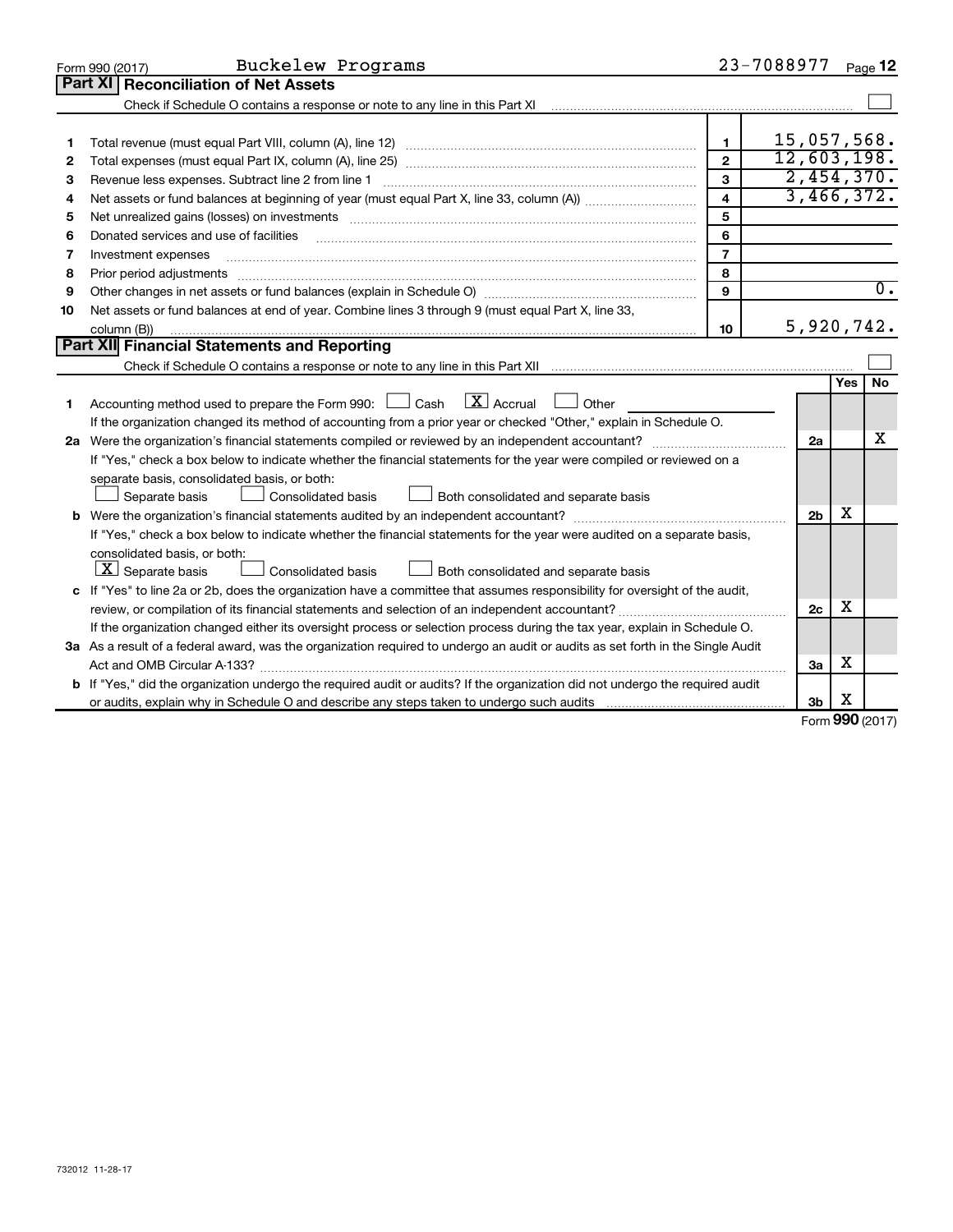|  |  | <b>SCHEDULE A</b> |  |
|--|--|-------------------|--|
|  |  |                   |  |

| (Form 990 or 990-EZ) |  |  |  |
|----------------------|--|--|--|
|----------------------|--|--|--|

Department of the Treasury Internal Revenue Service

# Form 990 or 990-EZ)<br>
Complete if the organization is a section 501(c)(3) organization or a section<br> **Public Charity Status and Public Support**

**4947(a)(1) nonexempt charitable trust. | Attach to Form 990 or Form 990-EZ.** 

**| Go to www.irs.gov/Form990 for instructions and the latest information.**

| <b>Open to Public</b><br>Inspection |
|-------------------------------------|
|                                     |

OMB No. 1545-0047

|        | Name of the organization<br>Buckelew Programs |                                                                                                                                                                                                                                                                                  |          |                                                        |                             |                                 |                                                      |  | <b>Employer identification number</b>              |  |
|--------|-----------------------------------------------|----------------------------------------------------------------------------------------------------------------------------------------------------------------------------------------------------------------------------------------------------------------------------------|----------|--------------------------------------------------------|-----------------------------|---------------------------------|------------------------------------------------------|--|----------------------------------------------------|--|
| Part I |                                               |                                                                                                                                                                                                                                                                                  |          |                                                        |                             |                                 |                                                      |  | 23-7088977                                         |  |
|        |                                               | Reason for Public Charity Status (All organizations must complete this part.) See instructions.                                                                                                                                                                                  |          |                                                        |                             |                                 |                                                      |  |                                                    |  |
|        |                                               | The organization is not a private foundation because it is: (For lines 1 through 12, check only one box.)                                                                                                                                                                        |          |                                                        |                             |                                 |                                                      |  |                                                    |  |
| 1.     |                                               | A church, convention of churches, or association of churches described in section 170(b)(1)(A)(i).                                                                                                                                                                               |          |                                                        |                             |                                 |                                                      |  |                                                    |  |
| 2      |                                               | A school described in section 170(b)(1)(A)(ii). (Attach Schedule E (Form 990 or 990-EZ).)                                                                                                                                                                                        |          |                                                        |                             |                                 |                                                      |  |                                                    |  |
| з      |                                               | A hospital or a cooperative hospital service organization described in section 170(b)(1)(A)(iii).                                                                                                                                                                                |          |                                                        |                             |                                 |                                                      |  |                                                    |  |
| 4      |                                               | A medical research organization operated in conjunction with a hospital described in section 170(b)(1)(A)(iii). Enter the hospital's name,                                                                                                                                       |          |                                                        |                             |                                 |                                                      |  |                                                    |  |
|        |                                               | city, and state:                                                                                                                                                                                                                                                                 |          |                                                        |                             |                                 |                                                      |  |                                                    |  |
| 5.     |                                               | An organization operated for the benefit of a college or university owned or operated by a governmental unit described in                                                                                                                                                        |          |                                                        |                             |                                 |                                                      |  |                                                    |  |
|        |                                               | section 170(b)(1)(A)(iv). (Complete Part II.)                                                                                                                                                                                                                                    |          |                                                        |                             |                                 |                                                      |  |                                                    |  |
| 6.     |                                               | A federal, state, or local government or governmental unit described in section 170(b)(1)(A)(v).<br>7 $ X $ An organization that normally receives a substantial part of its support from a governmental unit or from the general public described in                            |          |                                                        |                             |                                 |                                                      |  |                                                    |  |
|        |                                               |                                                                                                                                                                                                                                                                                  |          |                                                        |                             |                                 |                                                      |  |                                                    |  |
|        |                                               | section 170(b)(1)(A)(vi). (Complete Part II.)                                                                                                                                                                                                                                    |          |                                                        |                             |                                 |                                                      |  |                                                    |  |
| 8      |                                               | A community trust described in section 170(b)(1)(A)(vi). (Complete Part II.)                                                                                                                                                                                                     |          |                                                        |                             |                                 |                                                      |  |                                                    |  |
| 9      |                                               | An agricultural research organization described in section 170(b)(1)(A)(ix) operated in conjunction with a land-grant college                                                                                                                                                    |          |                                                        |                             |                                 |                                                      |  |                                                    |  |
|        |                                               | or university or a non-land-grant college of agriculture (see instructions). Enter the name, city, and state of the college or                                                                                                                                                   |          |                                                        |                             |                                 |                                                      |  |                                                    |  |
|        |                                               | university:                                                                                                                                                                                                                                                                      |          |                                                        |                             |                                 |                                                      |  |                                                    |  |
| 10     |                                               | An organization that normally receives: (1) more than 33 1/3% of its support from contributions, membership fees, and gross receipts from                                                                                                                                        |          |                                                        |                             |                                 |                                                      |  |                                                    |  |
|        |                                               | activities related to its exempt functions - subject to certain exceptions, and (2) no more than 33 1/3% of its support from gross investment                                                                                                                                    |          |                                                        |                             |                                 |                                                      |  |                                                    |  |
|        |                                               | income and unrelated business taxable income (less section 511 tax) from businesses acquired by the organization after June 30, 1975.                                                                                                                                            |          |                                                        |                             |                                 |                                                      |  |                                                    |  |
|        |                                               | See section 509(a)(2). (Complete Part III.)                                                                                                                                                                                                                                      |          |                                                        |                             |                                 |                                                      |  |                                                    |  |
| 11     |                                               | An organization organized and operated exclusively to test for public safety. See section 509(a)(4).                                                                                                                                                                             |          |                                                        |                             |                                 |                                                      |  |                                                    |  |
| 12     |                                               | An organization organized and operated exclusively for the benefit of, to perform the functions of, or to carry out the purposes of one or<br>more publicly supported organizations described in section 509(a)(1) or section 509(a)(2). See section 509(a)(3). Check the box in |          |                                                        |                             |                                 |                                                      |  |                                                    |  |
|        |                                               | lines 12a through 12d that describes the type of supporting organization and complete lines 12e, 12f, and 12g.                                                                                                                                                                   |          |                                                        |                             |                                 |                                                      |  |                                                    |  |
| а      |                                               | Type I. A supporting organization operated, supervised, or controlled by its supported organization(s), typically by giving                                                                                                                                                      |          |                                                        |                             |                                 |                                                      |  |                                                    |  |
|        |                                               | the supported organization(s) the power to regularly appoint or elect a majority of the directors or trustees of the supporting                                                                                                                                                  |          |                                                        |                             |                                 |                                                      |  |                                                    |  |
|        |                                               | organization. You must complete Part IV, Sections A and B.                                                                                                                                                                                                                       |          |                                                        |                             |                                 |                                                      |  |                                                    |  |
| b      |                                               | Type II. A supporting organization supervised or controlled in connection with its supported organization(s), by having                                                                                                                                                          |          |                                                        |                             |                                 |                                                      |  |                                                    |  |
|        |                                               | control or management of the supporting organization vested in the same persons that control or manage the supported                                                                                                                                                             |          |                                                        |                             |                                 |                                                      |  |                                                    |  |
|        |                                               | organization(s). You must complete Part IV, Sections A and C.                                                                                                                                                                                                                    |          |                                                        |                             |                                 |                                                      |  |                                                    |  |
| с      |                                               | Type III functionally integrated. A supporting organization operated in connection with, and functionally integrated with,                                                                                                                                                       |          |                                                        |                             |                                 |                                                      |  |                                                    |  |
|        |                                               | its supported organization(s) (see instructions). You must complete Part IV, Sections A, D, and E.                                                                                                                                                                               |          |                                                        |                             |                                 |                                                      |  |                                                    |  |
| d      |                                               | Type III non-functionally integrated. A supporting organization operated in connection with its supported organization(s)                                                                                                                                                        |          |                                                        |                             |                                 |                                                      |  |                                                    |  |
|        |                                               | that is not functionally integrated. The organization generally must satisfy a distribution requirement and an attentiveness                                                                                                                                                     |          |                                                        |                             |                                 |                                                      |  |                                                    |  |
|        |                                               | requirement (see instructions). You must complete Part IV, Sections A and D, and Part V.                                                                                                                                                                                         |          |                                                        |                             |                                 |                                                      |  |                                                    |  |
|        |                                               | Check this box if the organization received a written determination from the IRS that it is a Type I, Type II, Type III                                                                                                                                                          |          |                                                        |                             |                                 |                                                      |  |                                                    |  |
|        |                                               | functionally integrated, or Type III non-functionally integrated supporting organization.                                                                                                                                                                                        |          |                                                        |                             |                                 |                                                      |  |                                                    |  |
|        |                                               | f Enter the number of supported organizations                                                                                                                                                                                                                                    |          |                                                        |                             |                                 |                                                      |  |                                                    |  |
|        |                                               | g Provide the following information about the supported organization(s).                                                                                                                                                                                                         |          |                                                        |                             |                                 |                                                      |  |                                                    |  |
|        |                                               | (i) Name of supported<br>organization                                                                                                                                                                                                                                            | (ii) EIN | (iii) Type of organization<br>(described on lines 1-10 | in your governing document? | (iv) Is the organization listed | (v) Amount of monetary<br>support (see instructions) |  | (vi) Amount of other<br>support (see instructions) |  |
|        |                                               |                                                                                                                                                                                                                                                                                  |          | above (see instructions))                              | Yes                         | No                              |                                                      |  |                                                    |  |
|        |                                               |                                                                                                                                                                                                                                                                                  |          |                                                        |                             |                                 |                                                      |  |                                                    |  |
|        |                                               |                                                                                                                                                                                                                                                                                  |          |                                                        |                             |                                 |                                                      |  |                                                    |  |
|        |                                               |                                                                                                                                                                                                                                                                                  |          |                                                        |                             |                                 |                                                      |  |                                                    |  |
|        |                                               |                                                                                                                                                                                                                                                                                  |          |                                                        |                             |                                 |                                                      |  |                                                    |  |
|        |                                               |                                                                                                                                                                                                                                                                                  |          |                                                        |                             |                                 |                                                      |  |                                                    |  |
|        |                                               |                                                                                                                                                                                                                                                                                  |          |                                                        |                             |                                 |                                                      |  |                                                    |  |
|        |                                               |                                                                                                                                                                                                                                                                                  |          |                                                        |                             |                                 |                                                      |  |                                                    |  |
|        |                                               |                                                                                                                                                                                                                                                                                  |          |                                                        |                             |                                 |                                                      |  |                                                    |  |
|        |                                               |                                                                                                                                                                                                                                                                                  |          |                                                        |                             |                                 |                                                      |  |                                                    |  |
| Total  |                                               |                                                                                                                                                                                                                                                                                  |          |                                                        |                             |                                 |                                                      |  |                                                    |  |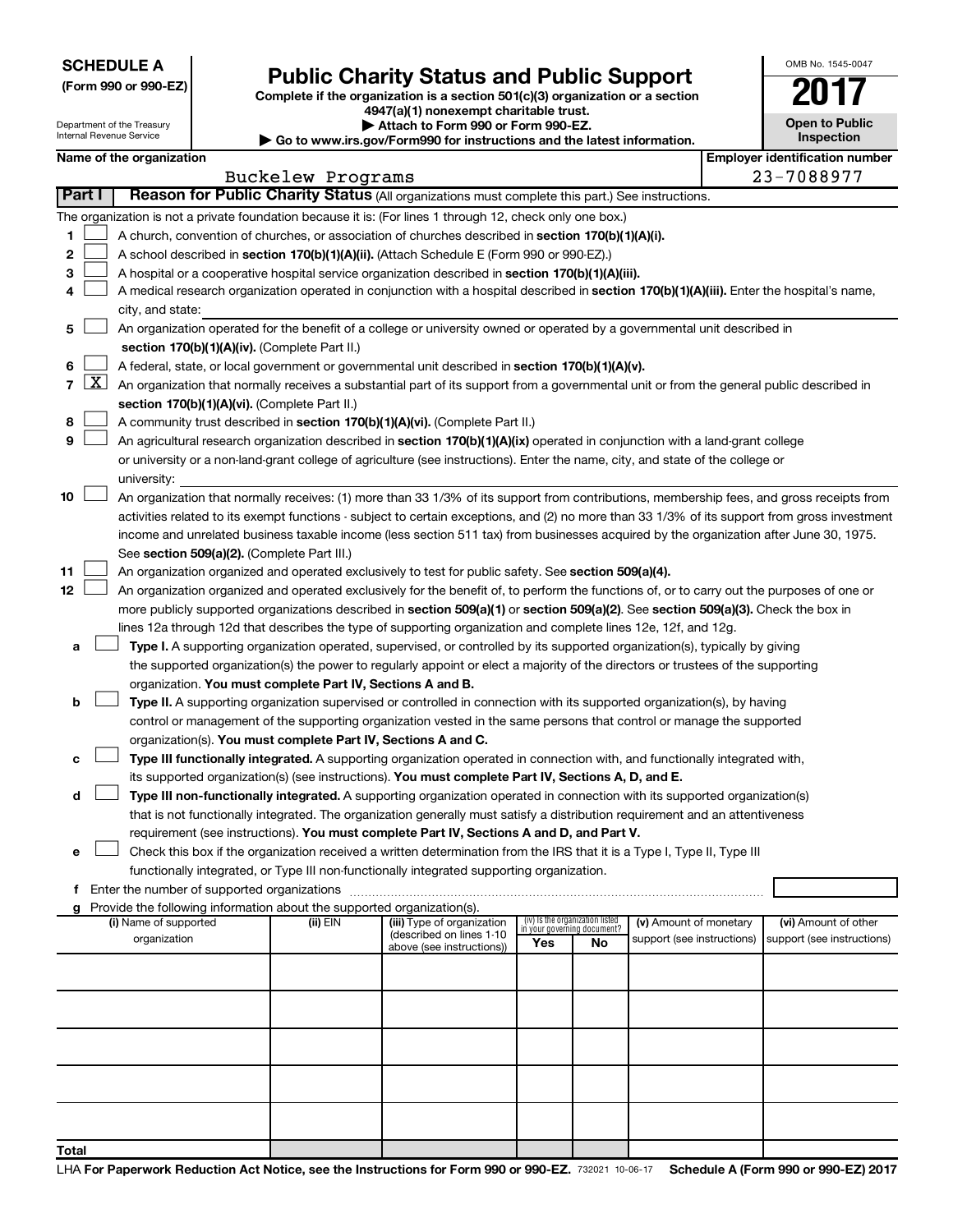## Schedule A (Form 990 or 990-EZ) 2017 Page Buckelew Programs 23-7088977

23-7088977 Page 2

**Part II Support Schedule for Organizations Described in Sections 170(b)(1)(A)(iv) and 170(b)(1)(A)(vi)**

(Complete only if you checked the box on line 5, 7, or 8 of Part I or if the organization failed to qualify under Part III. If the organization fails to qualify under the tests listed below, please complete Part III.)

| <b>Section A. Public Support</b>                                                                                                               |                        |                        |                               |                          |                        |                                          |
|------------------------------------------------------------------------------------------------------------------------------------------------|------------------------|------------------------|-------------------------------|--------------------------|------------------------|------------------------------------------|
| Calendar year (or fiscal year beginning in)                                                                                                    | (a) 2013               | (b) 2014               | $(c)$ 2015                    | $(d)$ 2016               | (e) 2017               | (f) Total                                |
| 1 Gifts, grants, contributions, and                                                                                                            |                        |                        |                               |                          |                        |                                          |
| membership fees received. (Do not                                                                                                              |                        |                        |                               |                          |                        |                                          |
| include any "unusual grants.")                                                                                                                 | 12,525,171.            | 12,052,846.            | 11,994,720.                   | 11,582,389.              | 13,604,937.            | 61,760,063.                              |
| 2 Tax revenues levied for the organ-                                                                                                           |                        |                        |                               |                          |                        |                                          |
| ization's benefit and either paid to                                                                                                           |                        |                        |                               |                          |                        |                                          |
| or expended on its behalf                                                                                                                      |                        |                        |                               |                          |                        |                                          |
| 3 The value of services or facilities                                                                                                          |                        |                        |                               |                          |                        |                                          |
| furnished by a governmental unit to                                                                                                            |                        |                        |                               |                          |                        |                                          |
| the organization without charge                                                                                                                |                        | 40,500.                |                               |                          |                        | 40,500.                                  |
| 4 Total. Add lines 1 through 3                                                                                                                 | 12,525,171.            | 12,093,346.            | 11,994,720                    | 11,582,389.              | 13,604,937.            | 61,800,563.                              |
| 5 The portion of total contributions                                                                                                           |                        |                        |                               |                          |                        |                                          |
| by each person (other than a                                                                                                                   |                        |                        |                               |                          |                        |                                          |
| governmental unit or publicly                                                                                                                  |                        |                        |                               |                          |                        |                                          |
| supported organization) included                                                                                                               |                        |                        |                               |                          |                        |                                          |
| on line 1 that exceeds 2% of the                                                                                                               |                        |                        |                               |                          |                        |                                          |
| amount shown on line 11,                                                                                                                       |                        |                        |                               |                          |                        |                                          |
| column (f)                                                                                                                                     |                        |                        |                               |                          |                        |                                          |
|                                                                                                                                                |                        |                        |                               |                          |                        | 61,800,563.                              |
| 6 Public support. Subtract line 5 from line 4.<br><b>Section B. Total Support</b>                                                              |                        |                        |                               |                          |                        |                                          |
| Calendar year (or fiscal year beginning in)                                                                                                    |                        |                        |                               |                          |                        |                                          |
|                                                                                                                                                | (a) 2013<br>12,525,171 | (b) 2014<br>12,093,346 | $(c)$ 2015<br>11,994,720      | $(d)$ 2016<br>11,582,389 | (e) 2017<br>13,604,937 | (f) Total<br>61,800,563.                 |
| <b>7</b> Amounts from line 4                                                                                                                   |                        |                        |                               |                          |                        |                                          |
| 8 Gross income from interest,                                                                                                                  |                        |                        |                               |                          |                        |                                          |
| dividends, payments received on                                                                                                                |                        |                        |                               |                          |                        |                                          |
| securities loans, rents, royalties,                                                                                                            |                        | 12,647.                |                               |                          | 7,970.                 |                                          |
| and income from similar sources                                                                                                                | 48,430.                |                        | 9,220.                        | 8,436.                   |                        | 86,703.                                  |
| <b>9</b> Net income from unrelated business                                                                                                    |                        |                        |                               |                          |                        |                                          |
| activities, whether or not the                                                                                                                 |                        |                        |                               |                          |                        |                                          |
| business is regularly carried on                                                                                                               |                        |                        |                               |                          |                        |                                          |
| 10 Other income. Do not include gain                                                                                                           |                        |                        |                               |                          |                        |                                          |
| or loss from the sale of capital                                                                                                               |                        |                        |                               |                          |                        |                                          |
| assets (Explain in Part VI.)                                                                                                                   |                        |                        | $232,708$ , 261,050, 222,301. | 205, 287.                |                        | $5,170.$ 926, 516.                       |
| 11 Total support. Add lines 7 through 10                                                                                                       |                        |                        |                               |                          |                        | 62,813,782.                              |
| <b>12</b> Gross receipts from related activities, etc. (see instructions)                                                                      |                        |                        |                               |                          | 12                     | 8,093,027.                               |
| 13 First five years. If the Form 990 is for the organization's first, second, third, fourth, or fifth tax year as a section 501(c)(3)          |                        |                        |                               |                          |                        |                                          |
| organization, check this box and stop here                                                                                                     |                        |                        |                               |                          |                        |                                          |
| <b>Section C. Computation of Public Support Percentage</b>                                                                                     |                        |                        |                               |                          |                        |                                          |
|                                                                                                                                                |                        |                        |                               |                          | 14                     | 98.39<br>%                               |
|                                                                                                                                                |                        |                        |                               |                          | 15                     | 98.38<br>%                               |
| 16a 33 1/3% support test - 2017. If the organization did not check the box on line 13, and line 14 is 33 1/3% or more, check this box and      |                        |                        |                               |                          |                        |                                          |
| stop here. The organization qualifies as a publicly supported organization                                                                     |                        |                        |                               |                          |                        | $\blacktriangleright$ $\boxed{\text{X}}$ |
| b 33 1/3% support test - 2016. If the organization did not check a box on line 13 or 16a, and line 15 is 33 1/3% or more, check this box       |                        |                        |                               |                          |                        |                                          |
|                                                                                                                                                |                        |                        |                               |                          |                        |                                          |
| 17a 10% -facts-and-circumstances test - 2017. If the organization did not check a box on line 13, 16a, or 16b, and line 14 is 10% or more,     |                        |                        |                               |                          |                        |                                          |
| and if the organization meets the "facts-and-circumstances" test, check this box and stop here. Explain in Part VI how the organization        |                        |                        |                               |                          |                        |                                          |
| meets the "facts-and-circumstances" test. The organization qualifies as a publicly supported organization <i>manumumumum</i>                   |                        |                        |                               |                          |                        |                                          |
| <b>b 10%</b> -facts-and-circumstances test - 2016. If the organization did not check a box on line 13, 16a, 16b, or 17a, and line 15 is 10% or |                        |                        |                               |                          |                        |                                          |
| more, and if the organization meets the "facts-and-circumstances" test, check this box and stop here. Explain in Part VI how the               |                        |                        |                               |                          |                        |                                          |
| organization meets the "facts-and-circumstances" test. The organization qualifies as a publicly supported organization                         |                        |                        |                               |                          |                        |                                          |
| 18 Private foundation. If the organization did not check a box on line 13, 16a, 16b, 17a, or 17b, check this box and see instructions.         |                        |                        |                               |                          |                        |                                          |
|                                                                                                                                                |                        |                        |                               |                          |                        |                                          |

**Schedule A (Form 990 or 990-EZ) 2017**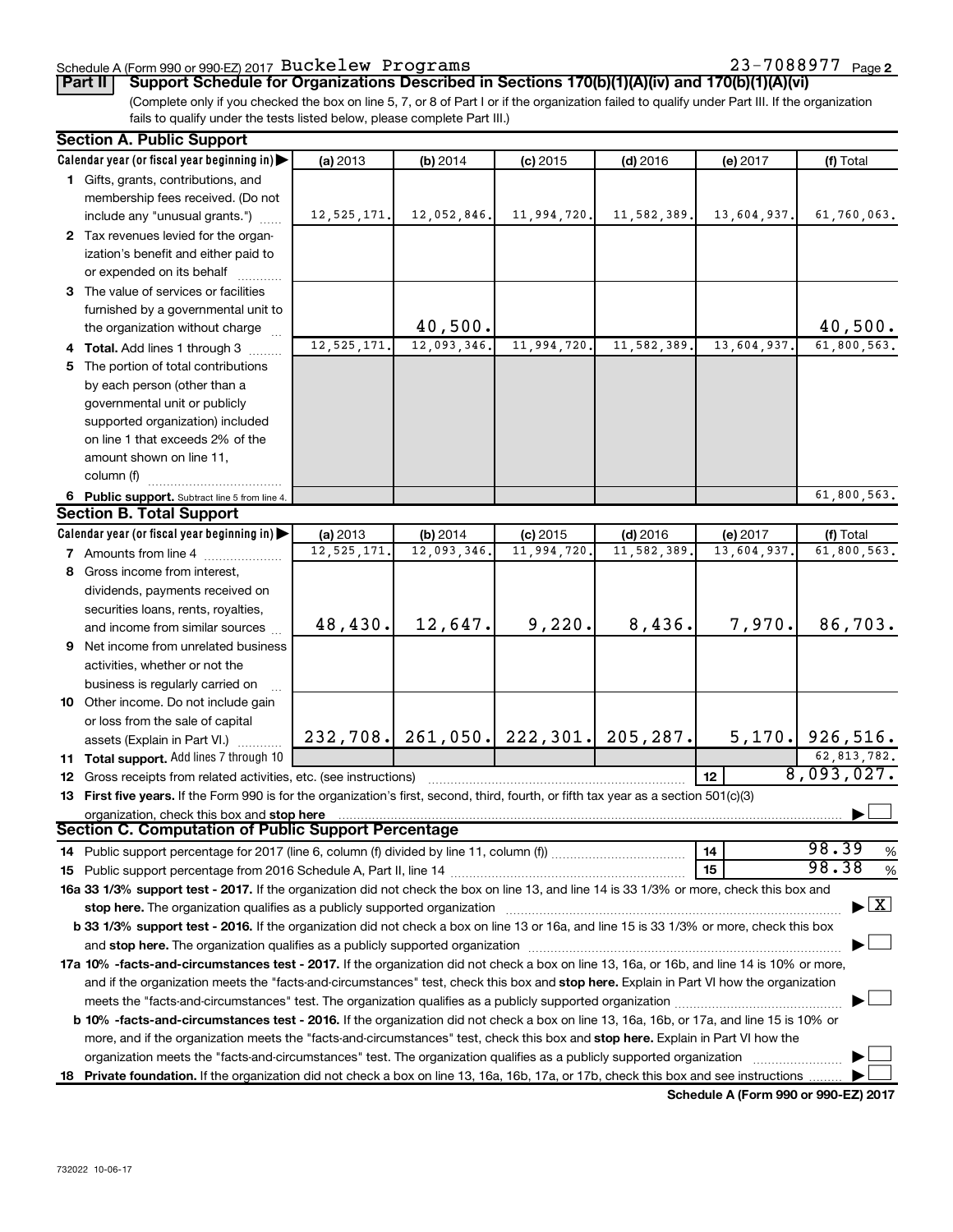## Schedule A (Form 990 or 990-EZ) 2017 Page Buckelew Programs 23-7088977

## **Part III Support Schedule for Organizations Described in Section 509(a)(2)**

23-7088977 Page 3

(Complete only if you checked the box on line 10 of Part I or if the organization failed to qualify under Part II. If the organization fails to qualify under the tests listed below, please complete Part II.)

| <b>Section A. Public Support</b>                                                                                                                                                                                                                                                                                           |          |          |          |            |          |           |
|----------------------------------------------------------------------------------------------------------------------------------------------------------------------------------------------------------------------------------------------------------------------------------------------------------------------------|----------|----------|----------|------------|----------|-----------|
| Calendar year (or fiscal year beginning in)                                                                                                                                                                                                                                                                                | (a) 2013 | (b) 2014 | (c) 2015 | $(d)$ 2016 | (e) 2017 | (f) Total |
| 1 Gifts, grants, contributions, and                                                                                                                                                                                                                                                                                        |          |          |          |            |          |           |
| membership fees received. (Do not                                                                                                                                                                                                                                                                                          |          |          |          |            |          |           |
| include any "unusual grants.")                                                                                                                                                                                                                                                                                             |          |          |          |            |          |           |
| <b>2</b> Gross receipts from admissions,                                                                                                                                                                                                                                                                                   |          |          |          |            |          |           |
| merchandise sold or services per-                                                                                                                                                                                                                                                                                          |          |          |          |            |          |           |
| formed, or facilities furnished in                                                                                                                                                                                                                                                                                         |          |          |          |            |          |           |
| any activity that is related to the<br>organization's tax-exempt purpose                                                                                                                                                                                                                                                   |          |          |          |            |          |           |
| 3 Gross receipts from activities that                                                                                                                                                                                                                                                                                      |          |          |          |            |          |           |
| are not an unrelated trade or bus-                                                                                                                                                                                                                                                                                         |          |          |          |            |          |           |
| iness under section 513                                                                                                                                                                                                                                                                                                    |          |          |          |            |          |           |
| 4 Tax revenues levied for the organ-                                                                                                                                                                                                                                                                                       |          |          |          |            |          |           |
| ization's benefit and either paid to                                                                                                                                                                                                                                                                                       |          |          |          |            |          |           |
| or expended on its behalf                                                                                                                                                                                                                                                                                                  |          |          |          |            |          |           |
| .<br>5 The value of services or facilities                                                                                                                                                                                                                                                                                 |          |          |          |            |          |           |
|                                                                                                                                                                                                                                                                                                                            |          |          |          |            |          |           |
| furnished by a governmental unit to                                                                                                                                                                                                                                                                                        |          |          |          |            |          |           |
| the organization without charge                                                                                                                                                                                                                                                                                            |          |          |          |            |          |           |
| <b>6 Total.</b> Add lines 1 through 5                                                                                                                                                                                                                                                                                      |          |          |          |            |          |           |
| 7a Amounts included on lines 1, 2, and                                                                                                                                                                                                                                                                                     |          |          |          |            |          |           |
| 3 received from disqualified persons                                                                                                                                                                                                                                                                                       |          |          |          |            |          |           |
| <b>b</b> Amounts included on lines 2 and 3 received<br>from other than disqualified persons that                                                                                                                                                                                                                           |          |          |          |            |          |           |
| exceed the greater of \$5,000 or 1% of the                                                                                                                                                                                                                                                                                 |          |          |          |            |          |           |
| amount on line 13 for the year                                                                                                                                                                                                                                                                                             |          |          |          |            |          |           |
| c Add lines 7a and 7b                                                                                                                                                                                                                                                                                                      |          |          |          |            |          |           |
| 8 Public support. (Subtract line 7c from line 6.)                                                                                                                                                                                                                                                                          |          |          |          |            |          |           |
| <b>Section B. Total Support</b>                                                                                                                                                                                                                                                                                            |          |          |          |            |          |           |
| Calendar year (or fiscal year beginning in)                                                                                                                                                                                                                                                                                | (a) 2013 | (b) 2014 | (c) 2015 | $(d)$ 2016 | (e) 2017 | (f) Total |
| <b>9</b> Amounts from line 6                                                                                                                                                                                                                                                                                               |          |          |          |            |          |           |
| <b>10a</b> Gross income from interest,                                                                                                                                                                                                                                                                                     |          |          |          |            |          |           |
| dividends, payments received on<br>securities loans, rents, royalties,                                                                                                                                                                                                                                                     |          |          |          |            |          |           |
| and income from similar sources                                                                                                                                                                                                                                                                                            |          |          |          |            |          |           |
| <b>b</b> Unrelated business taxable income                                                                                                                                                                                                                                                                                 |          |          |          |            |          |           |
| (less section 511 taxes) from businesses                                                                                                                                                                                                                                                                                   |          |          |          |            |          |           |
| acquired after June 30, 1975                                                                                                                                                                                                                                                                                               |          |          |          |            |          |           |
| c Add lines 10a and 10b                                                                                                                                                                                                                                                                                                    |          |          |          |            |          |           |
| <b>11</b> Net income from unrelated business                                                                                                                                                                                                                                                                               |          |          |          |            |          |           |
| activities not included in line 10b.                                                                                                                                                                                                                                                                                       |          |          |          |            |          |           |
| whether or not the business is<br>regularly carried on                                                                                                                                                                                                                                                                     |          |          |          |            |          |           |
| 12 Other income. Do not include gain                                                                                                                                                                                                                                                                                       |          |          |          |            |          |           |
| or loss from the sale of capital                                                                                                                                                                                                                                                                                           |          |          |          |            |          |           |
| assets (Explain in Part VI.)<br><b>13</b> Total support. (Add lines 9, 10c, 11, and 12.)                                                                                                                                                                                                                                   |          |          |          |            |          |           |
| 14 First five years. If the Form 990 is for the organization's first, second, third, fourth, or fifth tax year as a section 501(c)(3) organization,                                                                                                                                                                        |          |          |          |            |          |           |
|                                                                                                                                                                                                                                                                                                                            |          |          |          |            |          |           |
| check this box and stop here <b>construction and construction</b> and stop here <b>constructed</b> and stop here <b>constructed</b> and <b>stop here construction</b> and <b>stop here construction</b> and <b>stop here constructed</b> and <b>stop her</b><br><b>Section C. Computation of Public Support Percentage</b> |          |          |          |            |          |           |
|                                                                                                                                                                                                                                                                                                                            |          |          |          |            | 15       | %         |
| 16 Public support percentage from 2016 Schedule A, Part III, line 15                                                                                                                                                                                                                                                       |          |          |          |            | 16       | %         |
| Section D. Computation of Investment Income Percentage                                                                                                                                                                                                                                                                     |          |          |          |            |          |           |
| 17 Investment income percentage for 2017 (line 10c, column (f) divided by line 13, column (f))                                                                                                                                                                                                                             |          |          |          |            | 17       | %         |
|                                                                                                                                                                                                                                                                                                                            |          |          |          |            | 18       | %         |
| 18 Investment income percentage from 2016 Schedule A, Part III, line 17<br>19a 33 1/3% support tests - 2017. If the organization did not check the box on line 14, and line 15 is more than 33 1/3%, and line 17 is not                                                                                                    |          |          |          |            |          |           |
|                                                                                                                                                                                                                                                                                                                            |          |          |          |            |          |           |
| more than 33 1/3%, check this box and stop here. The organization qualifies as a publicly supported organization                                                                                                                                                                                                           |          |          |          |            |          |           |
| b 33 1/3% support tests - 2016. If the organization did not check a box on line 14 or line 19a, and line 16 is more than 33 1/3%, and                                                                                                                                                                                      |          |          |          |            |          |           |
| line 18 is not more than 33 1/3%, check this box and stop here. The organization qualifies as a publicly supported organization                                                                                                                                                                                            |          |          |          |            |          |           |
|                                                                                                                                                                                                                                                                                                                            |          |          |          |            |          |           |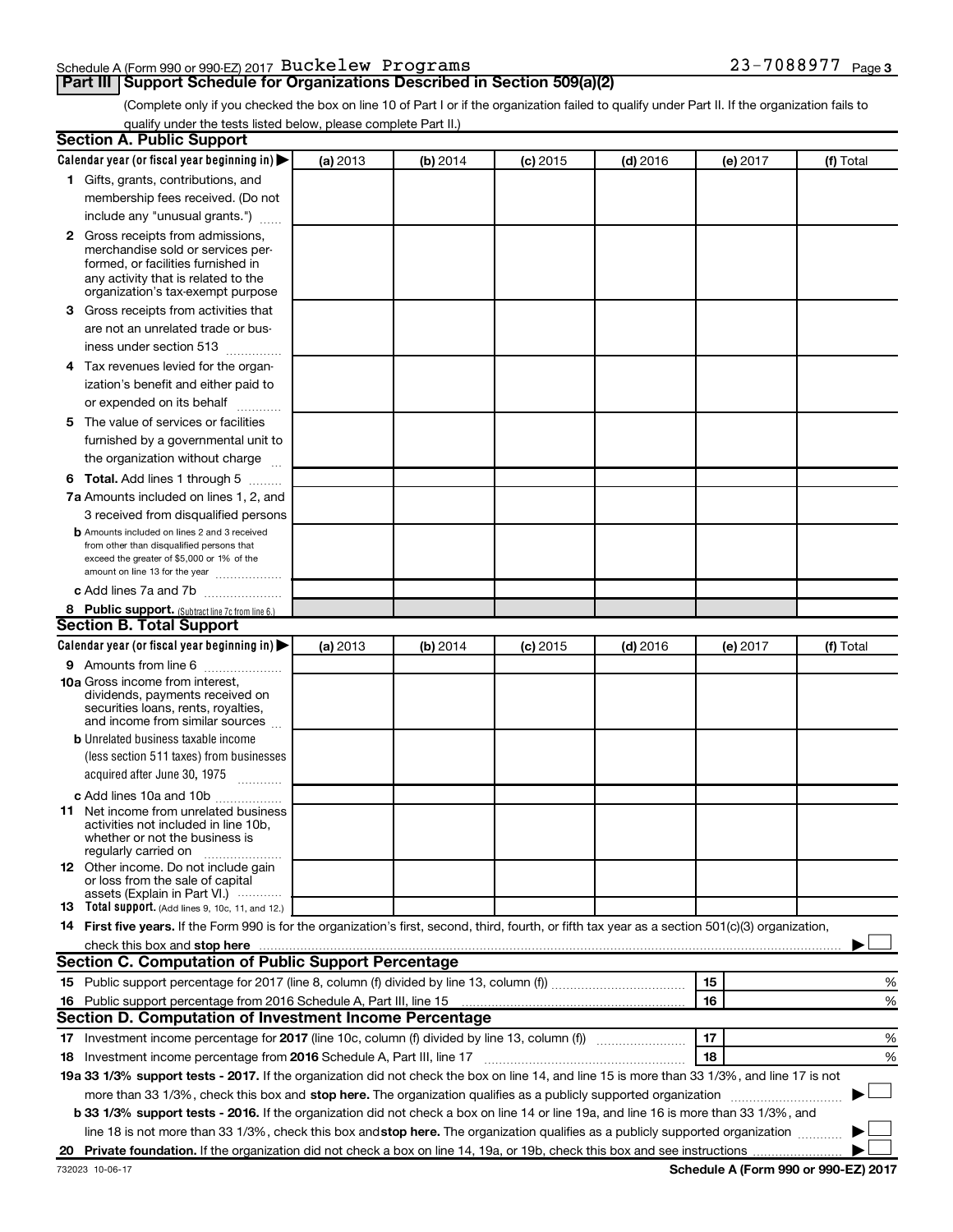**1**

**Yes No**

## **Part IV Supporting Organizations**

(Complete only if you checked a box in line 12 on Part I. If you checked 12a of Part I, complete Sections A and B. If you checked 12b of Part I, complete Sections A and C. If you checked 12c of Part I, complete Sections A, D, and E. If you checked 12d of Part I, complete Sections A and D, and complete Part V.)

## **Section A. All Supporting Organizations**

- **1** Are all of the organization's supported organizations listed by name in the organization's governing documents? If "No," describe in Part VI how the supported organizations are designated. If designated by *class or purpose, describe the designation. If historic and continuing relationship, explain.*
- **2** Did the organization have any supported organization that does not have an IRS determination of status under section 509(a)(1) or (2)? If "Yes," explain in Part **VI** how the organization determined that the supported *organization was described in section 509(a)(1) or (2).*
- **3a** Did the organization have a supported organization described in section 501(c)(4), (5), or (6)? If "Yes," answer *(b) and (c) below.*
- **b** Did the organization confirm that each supported organization qualified under section 501(c)(4), (5), or (6) and satisfied the public support tests under section 509(a)(2)? If "Yes," describe in Part VI when and how the *organization made the determination.*
- **c** Did the organization ensure that all support to such organizations was used exclusively for section 170(c)(2)(B) purposes? If "Yes," explain in Part VI what controls the organization put in place to ensure such use.
- **4 a** *If* Was any supported organization not organized in the United States ("foreign supported organization")? *"Yes," and if you checked 12a or 12b in Part I, answer (b) and (c) below.*
- **b** Did the organization have ultimate control and discretion in deciding whether to make grants to the foreign supported organization? If "Yes," describe in Part VI how the organization had such control and discretion *despite being controlled or supervised by or in connection with its supported organizations.*
- **c** Did the organization support any foreign supported organization that does not have an IRS determination under sections 501(c)(3) and 509(a)(1) or (2)? If "Yes," explain in Part VI what controls the organization used *to ensure that all support to the foreign supported organization was used exclusively for section 170(c)(2)(B) purposes.*
- **5a** Did the organization add, substitute, or remove any supported organizations during the tax year? If "Yes," answer (b) and (c) below (if applicable). Also, provide detail in **Part VI,** including (i) the names and EIN *numbers of the supported organizations added, substituted, or removed; (ii) the reasons for each such action; (iii) the authority under the organization's organizing document authorizing such action; and (iv) how the action was accomplished (such as by amendment to the organizing document).*
- **b** Type I or Type II only. Was any added or substituted supported organization part of a class already designated in the organization's organizing document?
- **c Substitutions only.**  Was the substitution the result of an event beyond the organization's control?
- **6** Did the organization provide support (whether in the form of grants or the provision of services or facilities) to **Part VI.** support or benefit one or more of the filing organization's supported organizations? If "Yes," provide detail in anyone other than (i) its supported organizations, (ii) individuals that are part of the charitable class benefited by one or more of its supported organizations, or (iii) other supporting organizations that also
- **7** Did the organization provide a grant, loan, compensation, or other similar payment to a substantial contributor regard to a substantial contributor? If "Yes," complete Part I of Schedule L (Form 990 or 990-EZ). (defined in section 4958(c)(3)(C)), a family member of a substantial contributor, or a 35% controlled entity with
- **8** Did the organization make a loan to a disqualified person (as defined in section 4958) not described in line 7? *If "Yes," complete Part I of Schedule L (Form 990 or 990-EZ).*
- **9 a** Was the organization controlled directly or indirectly at any time during the tax year by one or more in section 509(a)(1) or (2))? If "Yes," provide detail in **Part VI.** disqualified persons as defined in section 4946 (other than foundation managers and organizations described
- **b** Did one or more disqualified persons (as defined in line 9a) hold a controlling interest in any entity in which the supporting organization had an interest? If "Yes," provide detail in Part VI.
- **c** Did a disqualified person (as defined in line 9a) have an ownership interest in, or derive any personal benefit from, assets in which the supporting organization also had an interest? If "Yes," provide detail in Part VI.
- **10 a** Was the organization subject to the excess business holdings rules of section 4943 because of section supporting organizations)? If "Yes," answer 10b below. 4943(f) (regarding certain Type II supporting organizations, and all Type III non-functionally integrated
	- **b** Did the organization have any excess business holdings in the tax year? (Use Schedule C, Form 4720, to *determine whether the organization had excess business holdings.)*

**2 3a 3b 3c 4a 4b 4c 5a 5b 5c 6 7 8 9a 9b 9c 10a**

**10b**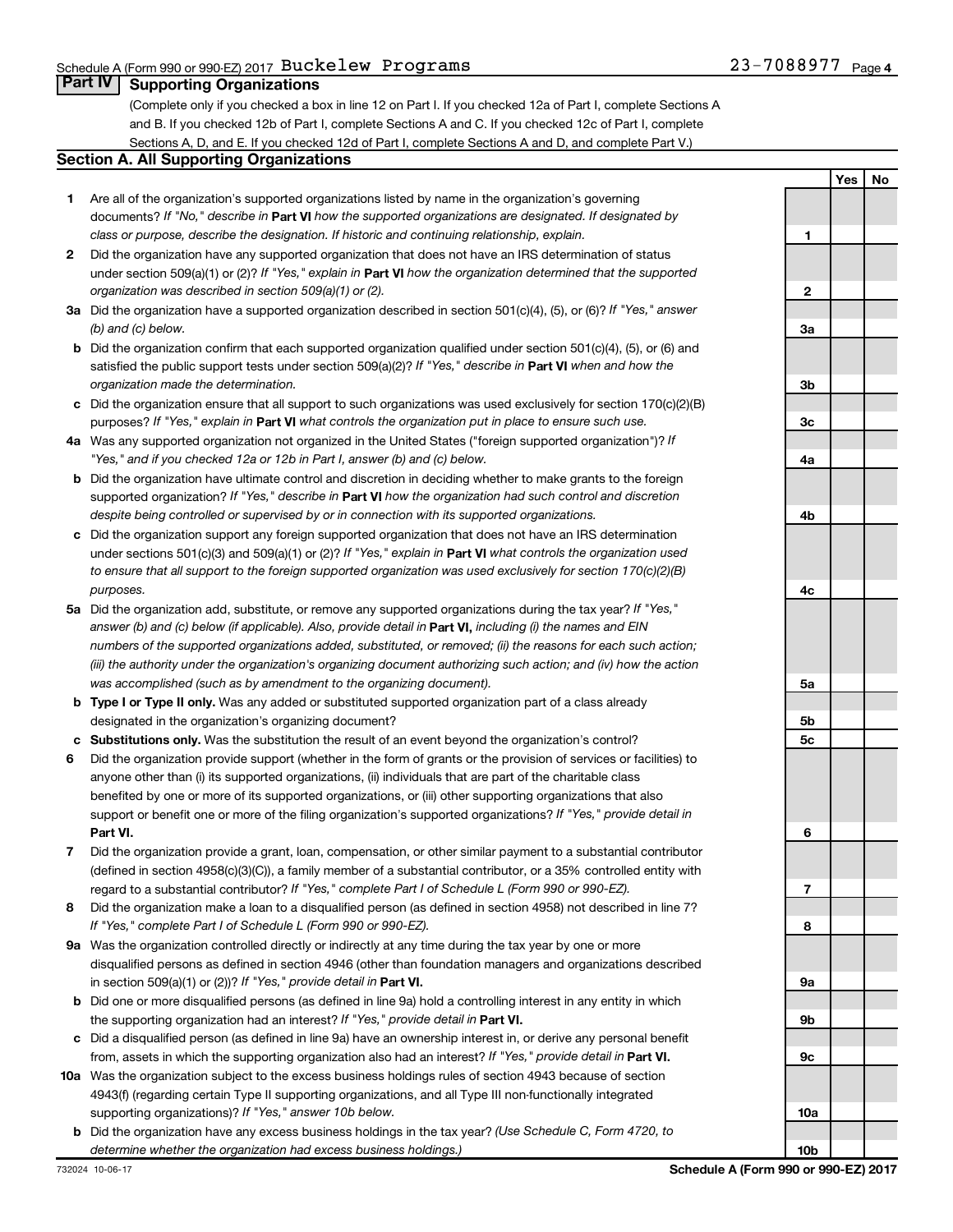|    | Part IV<br><b>Supporting Organizations (continued)</b>                                                                          |                 |     |    |
|----|---------------------------------------------------------------------------------------------------------------------------------|-----------------|-----|----|
|    |                                                                                                                                 |                 | Yes | No |
| 11 | Has the organization accepted a gift or contribution from any of the following persons?                                         |                 |     |    |
|    | a A person who directly or indirectly controls, either alone or together with persons described in (b) and (c)                  |                 |     |    |
|    | below, the governing body of a supported organization?                                                                          | 11a             |     |    |
|    | <b>b</b> A family member of a person described in (a) above?                                                                    | 11 <sub>b</sub> |     |    |
|    | c A 35% controlled entity of a person described in (a) or (b) above? If "Yes" to a, b, or c, provide detail in Part VI.         | 11c             |     |    |
|    | <b>Section B. Type I Supporting Organizations</b>                                                                               |                 |     |    |
|    |                                                                                                                                 |                 | Yes | No |
| 1. | Did the directors, trustees, or membership of one or more supported organizations have the power to                             |                 |     |    |
|    | regularly appoint or elect at least a majority of the organization's directors or trustees at all times during the              |                 |     |    |
|    | tax year? If "No," describe in Part VI how the supported organization(s) effectively operated, supervised, or                   |                 |     |    |
|    | controlled the organization's activities. If the organization had more than one supported organization,                         |                 |     |    |
|    | describe how the powers to appoint and/or remove directors or trustees were allocated among the supported                       |                 |     |    |
|    |                                                                                                                                 | 1               |     |    |
|    | organizations and what conditions or restrictions, if any, applied to such powers during the tax year.                          |                 |     |    |
| 2  | Did the organization operate for the benefit of any supported organization other than the supported                             |                 |     |    |
|    | organization(s) that operated, supervised, or controlled the supporting organization? If "Yes," explain in                      |                 |     |    |
|    | Part VI how providing such benefit carried out the purposes of the supported organization(s) that operated,                     |                 |     |    |
|    | supervised, or controlled the supporting organization.                                                                          | $\mathbf{2}$    |     |    |
|    | <b>Section C. Type II Supporting Organizations</b>                                                                              |                 |     |    |
|    |                                                                                                                                 |                 | Yes | No |
| 1. | Were a majority of the organization's directors or trustees during the tax year also a majority of the directors                |                 |     |    |
|    | or trustees of each of the organization's supported organization(s)? If "No," describe in Part VI how control                   |                 |     |    |
|    | or management of the supporting organization was vested in the same persons that controlled or managed                          |                 |     |    |
|    | the supported organization(s).                                                                                                  | 1               |     |    |
|    | <b>Section D. All Type III Supporting Organizations</b>                                                                         |                 |     |    |
|    |                                                                                                                                 |                 | Yes | No |
| 1  | Did the organization provide to each of its supported organizations, by the last day of the fifth month of the                  |                 |     |    |
|    | organization's tax year, (i) a written notice describing the type and amount of support provided during the prior tax           |                 |     |    |
|    | year, (ii) a copy of the Form 990 that was most recently filed as of the date of notification, and (iii) copies of the          |                 |     |    |
|    | organization's governing documents in effect on the date of notification, to the extent not previously provided?                | 1               |     |    |
| 2  | Were any of the organization's officers, directors, or trustees either (i) appointed or elected by the supported                |                 |     |    |
|    | organization(s) or (ii) serving on the governing body of a supported organization? If "No," explain in Part VI how              |                 |     |    |
|    | the organization maintained a close and continuous working relationship with the supported organization(s).                     | 2               |     |    |
| 3  | By reason of the relationship described in (2), did the organization's supported organizations have a                           |                 |     |    |
|    | significant voice in the organization's investment policies and in directing the use of the organization's                      |                 |     |    |
|    | income or assets at all times during the tax year? If "Yes," describe in Part VI the role the organization's                    |                 |     |    |
|    | supported organizations played in this regard.                                                                                  | з               |     |    |
|    | Section E. Type III Functionally Integrated Supporting Organizations                                                            |                 |     |    |
| 1  | Check the box next to the method that the organization used to satisfy the Integral Part Test during the yealsee instructions). |                 |     |    |
| а  | The organization satisfied the Activities Test. Complete line 2 below.                                                          |                 |     |    |
| b  | The organization is the parent of each of its supported organizations. Complete line 3 below.                                   |                 |     |    |
| с  | The organization supported a governmental entity. Describe in Part VI how you supported a government entity (see instructions). |                 |     |    |
| 2  | Activities Test. Answer (a) and (b) below.                                                                                      |                 | Yes | No |
| а  | Did substantially all of the organization's activities during the tax year directly further the exempt purposes of              |                 |     |    |
|    | the supported organization(s) to which the organization was responsive? If "Yes," then in Part VI identify                      |                 |     |    |
|    | those supported organizations and explain how these activities directly furthered their exempt purposes,                        |                 |     |    |
|    | how the organization was responsive to those supported organizations, and how the organization determined                       |                 |     |    |
|    | that these activities constituted substantially all of its activities.                                                          | 2a              |     |    |
| b  | Did the activities described in (a) constitute activities that, but for the organization's involvement, one or more             |                 |     |    |
|    | of the organization's supported organization(s) would have been engaged in? If "Yes," explain in Part VI the                    |                 |     |    |
|    |                                                                                                                                 |                 |     |    |
|    | reasons for the organization's position that its supported organization(s) would have engaged in these                          |                 |     |    |
|    | activities but for the organization's involvement.                                                                              | 2b              |     |    |
| 3  | Parent of Supported Organizations. Answer (a) and (b) below.                                                                    |                 |     |    |
| а  | Did the organization have the power to regularly appoint or elect a majority of the officers, directors, or                     |                 |     |    |
|    | trustees of each of the supported organizations? Provide details in Part VI.                                                    | За              |     |    |
| b  | Did the organization exercise a substantial degree of direction over the policies, programs, and activities of each             |                 |     |    |
|    | of its supported organizations? If "Yes," describe in Part VI the role played by the organization in this regard.               | 3b              |     |    |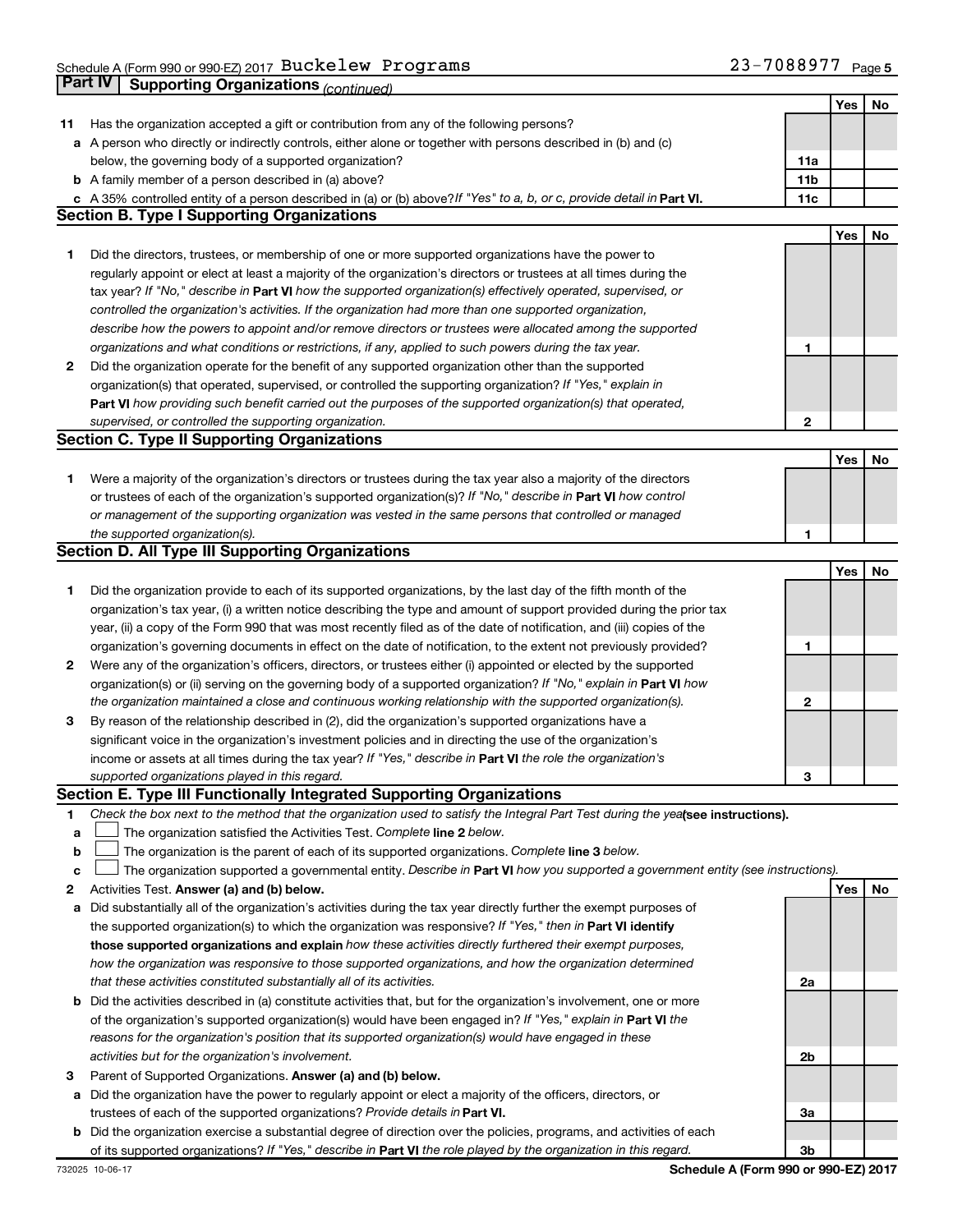|                | collection of gross income or for management, conservation, or                                                                    |                |                |                                |
|----------------|-----------------------------------------------------------------------------------------------------------------------------------|----------------|----------------|--------------------------------|
|                | maintenance of property held for production of income (see instructions)                                                          | 6              |                |                                |
| 7              | Other expenses (see instructions)                                                                                                 | $\overline{7}$ |                |                                |
| 8              | Adjusted Net Income (subtract lines 5, 6, and 7 from line 4)                                                                      | 8              |                |                                |
|                | <b>Section B - Minimum Asset Amount</b>                                                                                           |                | (A) Prior Year | (B) Current Year<br>(optional) |
| 1              | Aggregate fair market value of all non-exempt-use assets (see                                                                     |                |                |                                |
|                | instructions for short tax year or assets held for part of year):                                                                 |                |                |                                |
|                | a Average monthly value of securities                                                                                             | 1a             |                |                                |
|                | <b>b</b> Average monthly cash balances                                                                                            | 1 <sub>b</sub> |                |                                |
|                | c Fair market value of other non-exempt-use assets                                                                                | 1 <sub>c</sub> |                |                                |
|                | d Total (add lines 1a, 1b, and 1c)                                                                                                | 1 <sub>d</sub> |                |                                |
|                | e Discount claimed for blockage or other                                                                                          |                |                |                                |
|                | factors (explain in detail in Part VI):                                                                                           |                |                |                                |
| 2              | Acquisition indebtedness applicable to non-exempt-use assets                                                                      | $\mathbf{2}$   |                |                                |
| 3              | Subtract line 2 from line 1d                                                                                                      | 3              |                |                                |
| 4              | Cash deemed held for exempt use. Enter 1-1/2% of line 3 (for greater amount,                                                      |                |                |                                |
|                | see instructions)                                                                                                                 | 4              |                |                                |
| 5              | Net value of non-exempt-use assets (subtract line 4 from line 3)                                                                  | 5              |                |                                |
| 6              | Multiply line 5 by .035                                                                                                           | 6              |                |                                |
| 7              | Recoveries of prior-year distributions                                                                                            | $\overline{7}$ |                |                                |
| 8              | Minimum Asset Amount (add line 7 to line 6)                                                                                       | 8              |                |                                |
|                | <b>Section C - Distributable Amount</b>                                                                                           |                |                | <b>Current Year</b>            |
| 1              | Adjusted net income for prior year (from Section A, line 8, Column A)                                                             | 1              |                |                                |
| 2              | Enter 85% of line 1                                                                                                               | $\mathbf{2}$   |                |                                |
| 3              | Minimum asset amount for prior year (from Section B, line 8, Column A)                                                            | 3              |                |                                |
| 4              | Enter greater of line 2 or line 3                                                                                                 | 4              |                |                                |
| 5              | Income tax imposed in prior year                                                                                                  | 5              |                |                                |
| 6              | Distributable Amount. Subtract line 5 from line 4, unless subject to                                                              |                |                |                                |
|                | emergency temporary reduction (see instructions)                                                                                  | 6              |                |                                |
| $\overline{7}$ | Check here if the current year is the organization's first as a non-functionally integrated Type III supporting organization (see |                |                |                                |
|                | instructions)                                                                                                                     |                |                |                                |

## Schedule A (Form 990 or 990-EZ) 2017 Page Buckelew Programs 23-7088977

Portion of operating expenses paid or incurred for production or

Other gross income (see instructions)

Add lines 1 through 3 Depreciation and depletion

1 **Letter See instructions.** All Check here if the organization satisfied the Integral Part Test as a qualifying trust on Nov. 20, 1970 (explain in Part VI.) See instructions. All **Part V Type III Non-Functionally Integrated 509(a)(3) Supporting Organizations** 

> **3 4 5**

(B) Current Year

## **Schedule A (Form 990 or 990-EZ) 2017**

#### **Section A - Adjusted Net Income 1 2 1 2** other Type III non-functionally integrated supporting organizations must complete Sections A through E. (A) Prior Year Net short-term capital gain Recoveries of prior-year distributions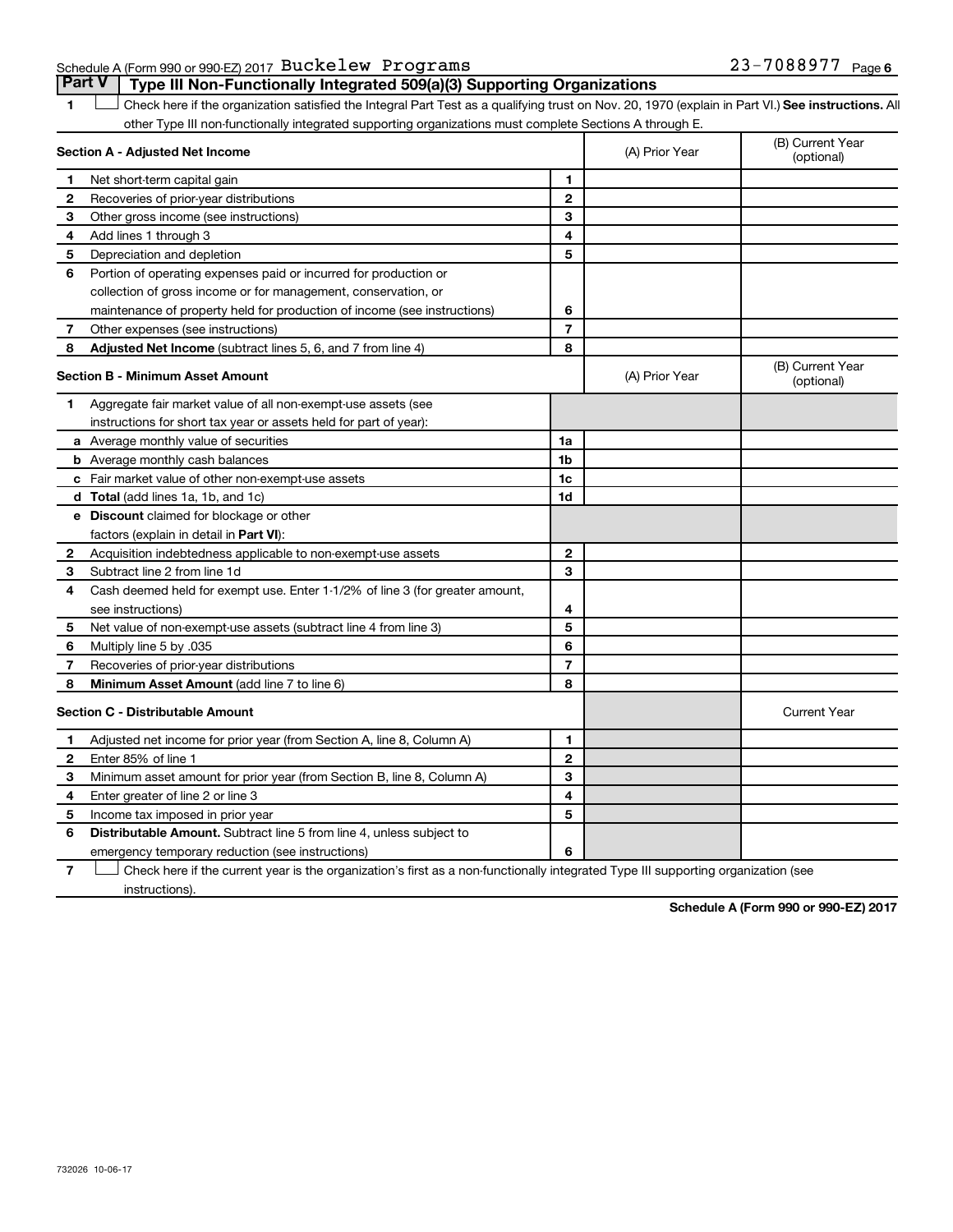| <b>Part V</b><br>Type III Non-Functionally Integrated 509(a)(3) Supporting Organizations (continued) |                                                                                            |                                    |                                               |                                                         |  |  |  |
|------------------------------------------------------------------------------------------------------|--------------------------------------------------------------------------------------------|------------------------------------|-----------------------------------------------|---------------------------------------------------------|--|--|--|
|                                                                                                      | <b>Section D - Distributions</b>                                                           |                                    |                                               | <b>Current Year</b>                                     |  |  |  |
| 1                                                                                                    | Amounts paid to supported organizations to accomplish exempt purposes                      |                                    |                                               |                                                         |  |  |  |
| 2                                                                                                    | Amounts paid to perform activity that directly furthers exempt purposes of supported       |                                    |                                               |                                                         |  |  |  |
|                                                                                                      | organizations, in excess of income from activity                                           |                                    |                                               |                                                         |  |  |  |
| 3                                                                                                    | Administrative expenses paid to accomplish exempt purposes of supported organizations      |                                    |                                               |                                                         |  |  |  |
| 4                                                                                                    | Amounts paid to acquire exempt-use assets                                                  |                                    |                                               |                                                         |  |  |  |
| 5                                                                                                    | Qualified set-aside amounts (prior IRS approval required)                                  |                                    |                                               |                                                         |  |  |  |
| 6                                                                                                    | Other distributions (describe in Part VI). See instructions.                               |                                    |                                               |                                                         |  |  |  |
| 7                                                                                                    | Total annual distributions. Add lines 1 through 6.                                         |                                    |                                               |                                                         |  |  |  |
| 8                                                                                                    | Distributions to attentive supported organizations to which the organization is responsive |                                    |                                               |                                                         |  |  |  |
|                                                                                                      | (provide details in Part VI). See instructions.                                            |                                    |                                               |                                                         |  |  |  |
| 9                                                                                                    | Distributable amount for 2017 from Section C, line 6                                       |                                    |                                               |                                                         |  |  |  |
| 10                                                                                                   | Line 8 amount divided by line 9 amount                                                     |                                    |                                               |                                                         |  |  |  |
|                                                                                                      | Section E - Distribution Allocations (see instructions)                                    | (i)<br><b>Excess Distributions</b> | (ii)<br><b>Underdistributions</b><br>Pre-2017 | (iii)<br><b>Distributable</b><br><b>Amount for 2017</b> |  |  |  |
| 1.                                                                                                   | Distributable amount for 2017 from Section C, line 6                                       |                                    |                                               |                                                         |  |  |  |
| $\mathbf{2}$                                                                                         | Underdistributions, if any, for years prior to 2017 (reason-                               |                                    |                                               |                                                         |  |  |  |
|                                                                                                      | able cause required- explain in Part VI). See instructions.                                |                                    |                                               |                                                         |  |  |  |
| 3                                                                                                    | Excess distributions carryover, if any, to 2017                                            |                                    |                                               |                                                         |  |  |  |
| a                                                                                                    |                                                                                            |                                    |                                               |                                                         |  |  |  |
|                                                                                                      | <b>b</b> From 2013                                                                         |                                    |                                               |                                                         |  |  |  |
|                                                                                                      | c From 2014                                                                                |                                    |                                               |                                                         |  |  |  |
|                                                                                                      | d From 2015                                                                                |                                    |                                               |                                                         |  |  |  |
|                                                                                                      | e From 2016                                                                                |                                    |                                               |                                                         |  |  |  |
|                                                                                                      | f Total of lines 3a through e                                                              |                                    |                                               |                                                         |  |  |  |
|                                                                                                      | <b>g</b> Applied to underdistributions of prior years                                      |                                    |                                               |                                                         |  |  |  |
|                                                                                                      | <b>h</b> Applied to 2017 distributable amount                                              |                                    |                                               |                                                         |  |  |  |
|                                                                                                      | Carryover from 2012 not applied (see instructions)                                         |                                    |                                               |                                                         |  |  |  |
|                                                                                                      | Remainder. Subtract lines 3g, 3h, and 3i from 3f.                                          |                                    |                                               |                                                         |  |  |  |
| 4                                                                                                    | Distributions for 2017 from Section D,                                                     |                                    |                                               |                                                         |  |  |  |
|                                                                                                      | $line 7$ :                                                                                 |                                    |                                               |                                                         |  |  |  |
|                                                                                                      | a Applied to underdistributions of prior years                                             |                                    |                                               |                                                         |  |  |  |
|                                                                                                      | <b>b</b> Applied to 2017 distributable amount                                              |                                    |                                               |                                                         |  |  |  |
| с                                                                                                    | Remainder. Subtract lines 4a and 4b from 4.                                                |                                    |                                               |                                                         |  |  |  |
| 5                                                                                                    | Remaining underdistributions for years prior to 2017, if                                   |                                    |                                               |                                                         |  |  |  |
|                                                                                                      | any. Subtract lines 3g and 4a from line 2. For result greater                              |                                    |                                               |                                                         |  |  |  |
|                                                                                                      | than zero, explain in Part VI. See instructions.                                           |                                    |                                               |                                                         |  |  |  |
| 6                                                                                                    | Remaining underdistributions for 2017. Subtract lines 3h                                   |                                    |                                               |                                                         |  |  |  |
|                                                                                                      | and 4b from line 1. For result greater than zero, explain in                               |                                    |                                               |                                                         |  |  |  |
|                                                                                                      | <b>Part VI.</b> See instructions.                                                          |                                    |                                               |                                                         |  |  |  |
| $\mathbf{7}$                                                                                         | Excess distributions carryover to 2018. Add lines 3j                                       |                                    |                                               |                                                         |  |  |  |
|                                                                                                      | and 4c.                                                                                    |                                    |                                               |                                                         |  |  |  |
| 8                                                                                                    | Breakdown of line 7:                                                                       |                                    |                                               |                                                         |  |  |  |
|                                                                                                      | a Excess from 2013                                                                         |                                    |                                               |                                                         |  |  |  |
|                                                                                                      | <b>b</b> Excess from 2014                                                                  |                                    |                                               |                                                         |  |  |  |
|                                                                                                      | c Excess from 2015                                                                         |                                    |                                               |                                                         |  |  |  |
|                                                                                                      | d Excess from 2016                                                                         |                                    |                                               |                                                         |  |  |  |
|                                                                                                      | e Excess from 2017                                                                         |                                    |                                               |                                                         |  |  |  |

**Schedule A (Form 990 or 990-EZ) 2017**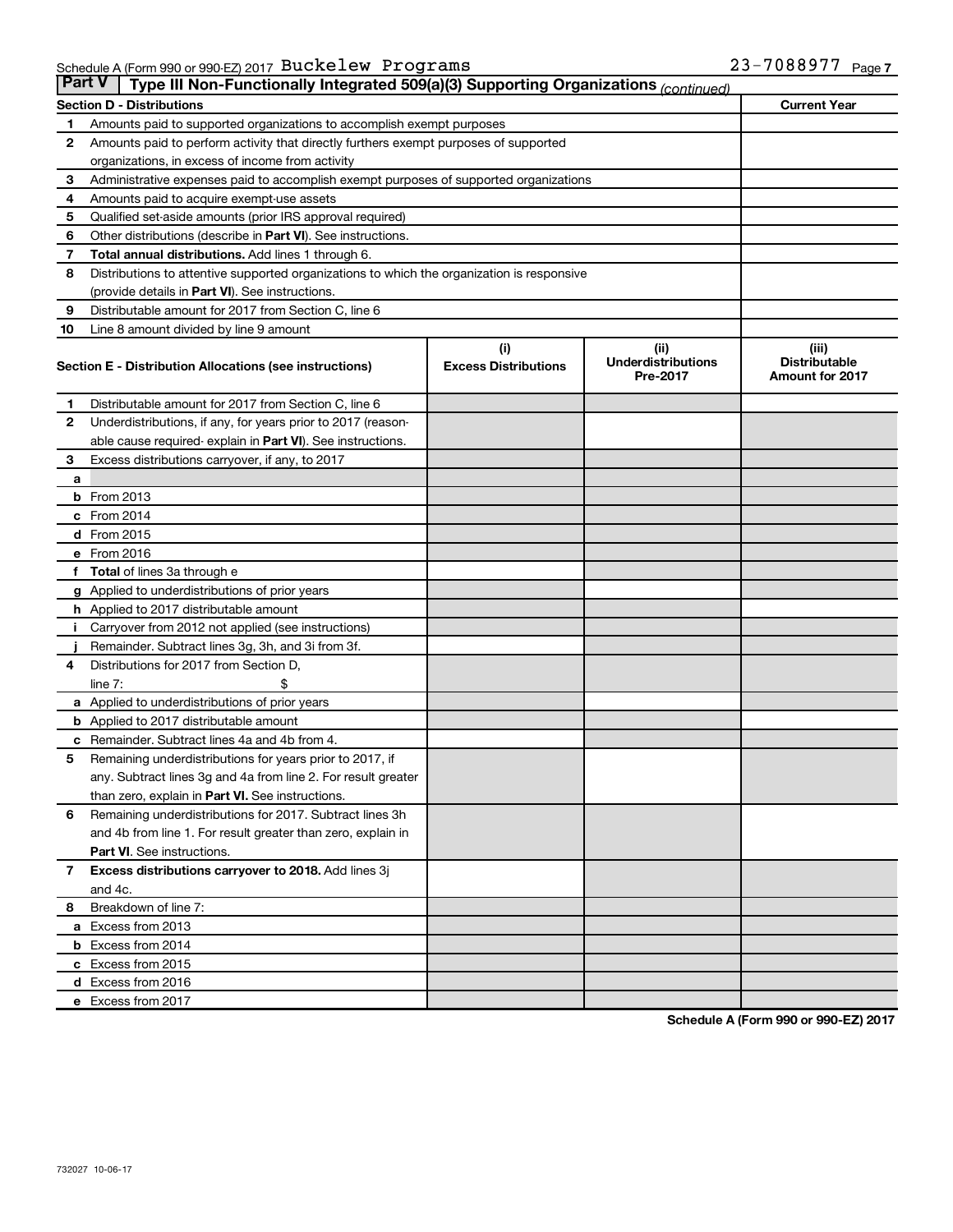## Schedule A (Form 990 or 990-EZ) 2017 Page Buckelew Programs 23-7088977

| <b>Part VI</b> | Supplemental Information. Provide the explanations required by Part II, line 10; Part II, line 17a or 17b; Part III, line 12;<br>Part IV, Section A, lines 1, 2, 3b, 3c, 4b, 4c, 5a, 6, 9a, 9b, 9c, 11a, 11b, and 11c; Part IV, Section B, lines 1 and 2; Part IV, Section C,<br>line 1; Part IV, Section D, lines 2 and 3; Part IV, Section E, lines 1c, 2a, 2b, 3a, and 3b; Part V, line 1; Part V, Section B, line 1e; Part V, |
|----------------|-----------------------------------------------------------------------------------------------------------------------------------------------------------------------------------------------------------------------------------------------------------------------------------------------------------------------------------------------------------------------------------------------------------------------------------|
|                | Section D, lines 5, 6, and 8; and Part V, Section E, lines 2, 5, and 6. Also complete this part for any additional information.<br>(See instructions.)                                                                                                                                                                                                                                                                            |
|                |                                                                                                                                                                                                                                                                                                                                                                                                                                   |
|                |                                                                                                                                                                                                                                                                                                                                                                                                                                   |
|                |                                                                                                                                                                                                                                                                                                                                                                                                                                   |
|                |                                                                                                                                                                                                                                                                                                                                                                                                                                   |
|                |                                                                                                                                                                                                                                                                                                                                                                                                                                   |
|                |                                                                                                                                                                                                                                                                                                                                                                                                                                   |
|                |                                                                                                                                                                                                                                                                                                                                                                                                                                   |
|                |                                                                                                                                                                                                                                                                                                                                                                                                                                   |
|                |                                                                                                                                                                                                                                                                                                                                                                                                                                   |
|                |                                                                                                                                                                                                                                                                                                                                                                                                                                   |
|                |                                                                                                                                                                                                                                                                                                                                                                                                                                   |
|                |                                                                                                                                                                                                                                                                                                                                                                                                                                   |
|                |                                                                                                                                                                                                                                                                                                                                                                                                                                   |
|                |                                                                                                                                                                                                                                                                                                                                                                                                                                   |
|                |                                                                                                                                                                                                                                                                                                                                                                                                                                   |
|                |                                                                                                                                                                                                                                                                                                                                                                                                                                   |
|                |                                                                                                                                                                                                                                                                                                                                                                                                                                   |
|                |                                                                                                                                                                                                                                                                                                                                                                                                                                   |
|                |                                                                                                                                                                                                                                                                                                                                                                                                                                   |
|                |                                                                                                                                                                                                                                                                                                                                                                                                                                   |
|                |                                                                                                                                                                                                                                                                                                                                                                                                                                   |
|                |                                                                                                                                                                                                                                                                                                                                                                                                                                   |
|                |                                                                                                                                                                                                                                                                                                                                                                                                                                   |
|                |                                                                                                                                                                                                                                                                                                                                                                                                                                   |
|                |                                                                                                                                                                                                                                                                                                                                                                                                                                   |
|                |                                                                                                                                                                                                                                                                                                                                                                                                                                   |
|                |                                                                                                                                                                                                                                                                                                                                                                                                                                   |
|                |                                                                                                                                                                                                                                                                                                                                                                                                                                   |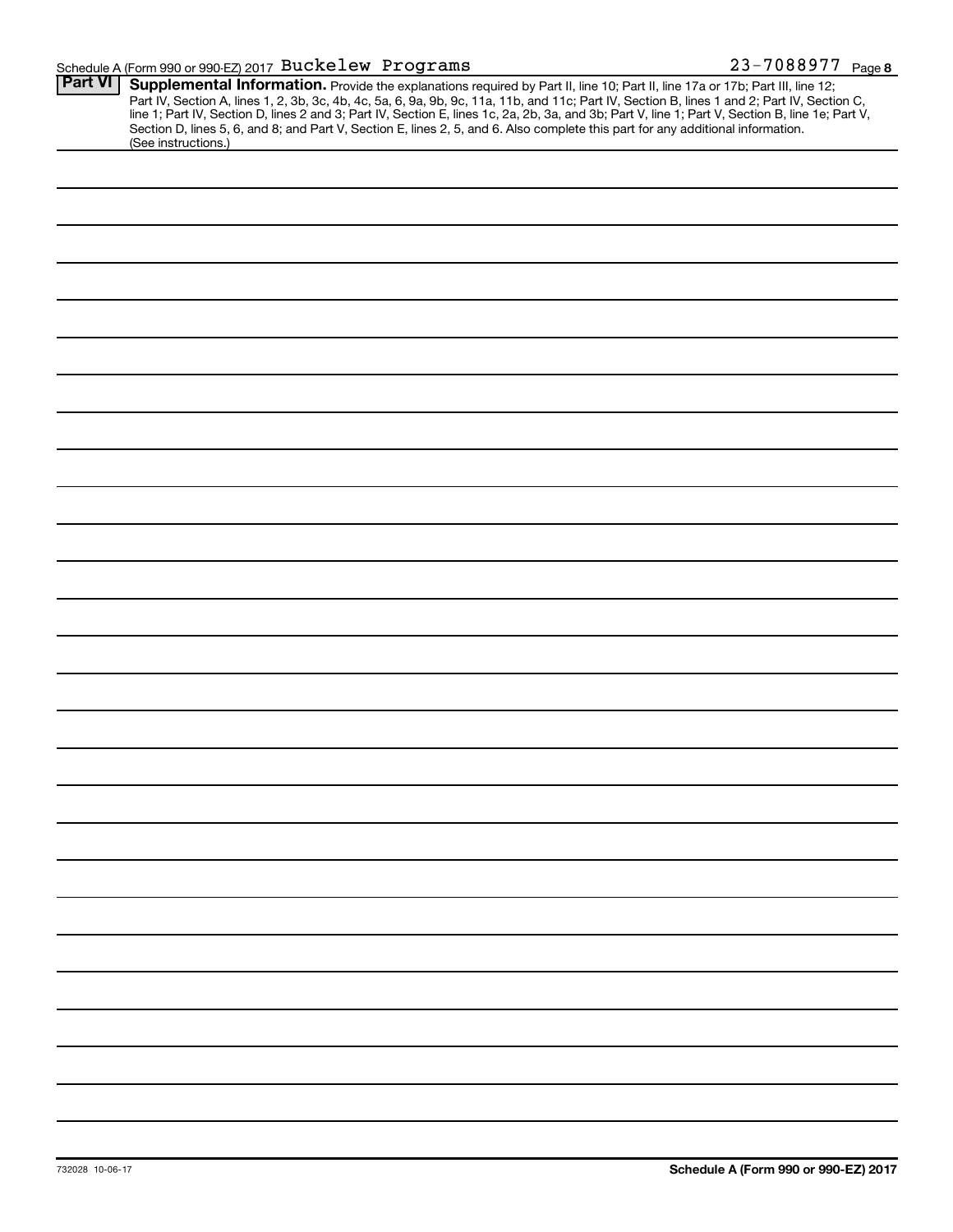| <b>SCHEDULE D</b> |  |
|-------------------|--|
|-------------------|--|

 $\overline{\mathsf{I}}$ 

# **SCHEDULE D Supplemental Financial Statements**<br> **Form 990 2017**<br> **Part IV** line 6.7.8.9.10, 11a, 11b, 11d, 11d, 11d, 11d, 11d, 12a, 0r, 12b

**(Form 990) | Complete if the organization answered "Yes" on Form 990, Part IV, line 6, 7, 8, 9, 10, 11a, 11b, 11c, 11d, 11e, 11f, 12a, or 12b.**

**| Attach to Form 990. |Go to www.irs.gov/Form990 for instructions and the latest information.**



Department of the Treasury Internal Revenue Service

| Name of the organization | <b>Emplover identification number</b> |
|--------------------------|---------------------------------------|
| Buckelew Programs        | 23-7088977                            |

| organization answered "Yes" on Form 990, Part IV, line 6.<br>(a) Donor advised funds<br>(b) Funds and other accounts<br>1<br>2<br>Aggregate value of contributions to (during year)<br>З<br>Aggregate value of grants from (during year)<br>4<br>Did the organization inform all donors and donor advisors in writing that the assets held in donor advised funds<br>5<br>Yes<br>No<br>Did the organization inform all grantees, donors, and donor advisors in writing that grant funds can be used only<br>6<br>for charitable purposes and not for the benefit of the donor or donor advisor, or for any other purpose conferring<br>Yes<br>impermissible private benefit?<br>No<br>Part II<br>Conservation Easements. Complete if the organization answered "Yes" on Form 990, Part IV, line 7.<br>1<br>Purpose(s) of conservation easements held by the organization (check all that apply).<br>Preservation of land for public use (e.g., recreation or education)<br>Preservation of a historically important land area<br>Preservation of a certified historic structure<br>Protection of natural habitat<br>Preservation of open space<br>2<br>Complete lines 2a through 2d if the organization held a qualified conservation contribution in the form of a conservation easement on the last<br>Held at the End of the Tax Year<br>day of the tax year.<br>2a<br>а<br>2b<br>Total acreage restricted by conservation easements<br>2c<br>Number of conservation easements included in (c) acquired after 7/25/06, and not on a historic structure<br>2d<br>Number of conservation easements modified, transferred, released, extinguished, or terminated by the organization during the tax<br>3<br>$year \blacktriangleright$<br>Number of states where property subject to conservation easement is located ><br>4<br>Does the organization have a written policy regarding the periodic monitoring, inspection, handling of<br>5<br>Yes<br>violations, and enforcement of the conservation easements it holds?<br>No<br>Staff and volunteer hours devoted to monitoring, inspecting, handling of violations, and enforcing conservation easements during the year<br>6<br>Amount of expenses incurred in monitoring, inspecting, handling of violations, and enforcing conservation easements during the year<br>7<br>► \$<br>Does each conservation easement reported on line 2(d) above satisfy the requirements of section 170(h)(4)(B)(i)<br>8<br>No<br>Yes<br>In Part XIII, describe how the organization reports conservation easements in its revenue and expense statement, and balance sheet, and<br>9<br>include, if applicable, the text of the footnote to the organization's financial statements that describes the organization's accounting for<br>conservation easements.<br>Organizations Maintaining Collections of Art, Historical Treasures, or Other Similar Assets.<br>Part III<br>Complete if the organization answered "Yes" on Form 990, Part IV, line 8.<br>1a If the organization elected, as permitted under SFAS 116 (ASC 958), not to report in its revenue statement and balance sheet works of art,<br>historical treasures, or other similar assets held for public exhibition, education, or research in furtherance of public service, provide, in Part XIII,<br>the text of the footnote to its financial statements that describes these items.<br><b>b</b> If the organization elected, as permitted under SFAS 116 (ASC 958), to report in its revenue statement and balance sheet works of art, historical<br>treasures, or other similar assets held for public exhibition, education, or research in furtherance of public service, provide the following amounts<br>relating to these items:<br>- \$<br>$\blacktriangleright$ \$<br>(ii) Assets included in Form 990, Part X<br>If the organization received or held works of art, historical treasures, or other similar assets for financial gain, provide<br>2<br>the following amounts required to be reported under SFAS 116 (ASC 958) relating to these items:<br>- \$<br>а<br>$\blacktriangleright$ s | Part I | Organizations Maintaining Donor Advised Funds or Other Similar Funds or Accounts. Complete if the |  |  |
|---------------------------------------------------------------------------------------------------------------------------------------------------------------------------------------------------------------------------------------------------------------------------------------------------------------------------------------------------------------------------------------------------------------------------------------------------------------------------------------------------------------------------------------------------------------------------------------------------------------------------------------------------------------------------------------------------------------------------------------------------------------------------------------------------------------------------------------------------------------------------------------------------------------------------------------------------------------------------------------------------------------------------------------------------------------------------------------------------------------------------------------------------------------------------------------------------------------------------------------------------------------------------------------------------------------------------------------------------------------------------------------------------------------------------------------------------------------------------------------------------------------------------------------------------------------------------------------------------------------------------------------------------------------------------------------------------------------------------------------------------------------------------------------------------------------------------------------------------------------------------------------------------------------------------------------------------------------------------------------------------------------------------------------------------------------------------------------------------------------------------------------------------------------------------------------------------------------------------------------------------------------------------------------------------------------------------------------------------------------------------------------------------------------------------------------------------------------------------------------------------------------------------------------------------------------------------------------------------------------------------------------------------------------------------------------------------------------------------------------------------------------------------------------------------------------------------------------------------------------------------------------------------------------------------------------------------------------------------------------------------------------------------------------------------------------------------------------------------------------------------------------------------------------------------------------------------------------------------------------------------------------------------------------------------------------------------------------------------------------------------------------------------------------------------------------------------------------------------------------------------------------------------------------------------------------------------------------------------------------------------------------------------------------------------------------------------------------------------------------------------------------------------------------------------------------------------------------------------------------------------------------------------------------------------------------------------------------------------------------------------------------------------------------------------------------------------------------------------------------------|--------|---------------------------------------------------------------------------------------------------|--|--|
|                                                                                                                                                                                                                                                                                                                                                                                                                                                                                                                                                                                                                                                                                                                                                                                                                                                                                                                                                                                                                                                                                                                                                                                                                                                                                                                                                                                                                                                                                                                                                                                                                                                                                                                                                                                                                                                                                                                                                                                                                                                                                                                                                                                                                                                                                                                                                                                                                                                                                                                                                                                                                                                                                                                                                                                                                                                                                                                                                                                                                                                                                                                                                                                                                                                                                                                                                                                                                                                                                                                                                                                                                                                                                                                                                                                                                                                                                                                                                                                                                                                                                                                     |        |                                                                                                   |  |  |
|                                                                                                                                                                                                                                                                                                                                                                                                                                                                                                                                                                                                                                                                                                                                                                                                                                                                                                                                                                                                                                                                                                                                                                                                                                                                                                                                                                                                                                                                                                                                                                                                                                                                                                                                                                                                                                                                                                                                                                                                                                                                                                                                                                                                                                                                                                                                                                                                                                                                                                                                                                                                                                                                                                                                                                                                                                                                                                                                                                                                                                                                                                                                                                                                                                                                                                                                                                                                                                                                                                                                                                                                                                                                                                                                                                                                                                                                                                                                                                                                                                                                                                                     |        |                                                                                                   |  |  |
|                                                                                                                                                                                                                                                                                                                                                                                                                                                                                                                                                                                                                                                                                                                                                                                                                                                                                                                                                                                                                                                                                                                                                                                                                                                                                                                                                                                                                                                                                                                                                                                                                                                                                                                                                                                                                                                                                                                                                                                                                                                                                                                                                                                                                                                                                                                                                                                                                                                                                                                                                                                                                                                                                                                                                                                                                                                                                                                                                                                                                                                                                                                                                                                                                                                                                                                                                                                                                                                                                                                                                                                                                                                                                                                                                                                                                                                                                                                                                                                                                                                                                                                     |        |                                                                                                   |  |  |
|                                                                                                                                                                                                                                                                                                                                                                                                                                                                                                                                                                                                                                                                                                                                                                                                                                                                                                                                                                                                                                                                                                                                                                                                                                                                                                                                                                                                                                                                                                                                                                                                                                                                                                                                                                                                                                                                                                                                                                                                                                                                                                                                                                                                                                                                                                                                                                                                                                                                                                                                                                                                                                                                                                                                                                                                                                                                                                                                                                                                                                                                                                                                                                                                                                                                                                                                                                                                                                                                                                                                                                                                                                                                                                                                                                                                                                                                                                                                                                                                                                                                                                                     |        |                                                                                                   |  |  |
|                                                                                                                                                                                                                                                                                                                                                                                                                                                                                                                                                                                                                                                                                                                                                                                                                                                                                                                                                                                                                                                                                                                                                                                                                                                                                                                                                                                                                                                                                                                                                                                                                                                                                                                                                                                                                                                                                                                                                                                                                                                                                                                                                                                                                                                                                                                                                                                                                                                                                                                                                                                                                                                                                                                                                                                                                                                                                                                                                                                                                                                                                                                                                                                                                                                                                                                                                                                                                                                                                                                                                                                                                                                                                                                                                                                                                                                                                                                                                                                                                                                                                                                     |        |                                                                                                   |  |  |
|                                                                                                                                                                                                                                                                                                                                                                                                                                                                                                                                                                                                                                                                                                                                                                                                                                                                                                                                                                                                                                                                                                                                                                                                                                                                                                                                                                                                                                                                                                                                                                                                                                                                                                                                                                                                                                                                                                                                                                                                                                                                                                                                                                                                                                                                                                                                                                                                                                                                                                                                                                                                                                                                                                                                                                                                                                                                                                                                                                                                                                                                                                                                                                                                                                                                                                                                                                                                                                                                                                                                                                                                                                                                                                                                                                                                                                                                                                                                                                                                                                                                                                                     |        |                                                                                                   |  |  |
|                                                                                                                                                                                                                                                                                                                                                                                                                                                                                                                                                                                                                                                                                                                                                                                                                                                                                                                                                                                                                                                                                                                                                                                                                                                                                                                                                                                                                                                                                                                                                                                                                                                                                                                                                                                                                                                                                                                                                                                                                                                                                                                                                                                                                                                                                                                                                                                                                                                                                                                                                                                                                                                                                                                                                                                                                                                                                                                                                                                                                                                                                                                                                                                                                                                                                                                                                                                                                                                                                                                                                                                                                                                                                                                                                                                                                                                                                                                                                                                                                                                                                                                     |        |                                                                                                   |  |  |
|                                                                                                                                                                                                                                                                                                                                                                                                                                                                                                                                                                                                                                                                                                                                                                                                                                                                                                                                                                                                                                                                                                                                                                                                                                                                                                                                                                                                                                                                                                                                                                                                                                                                                                                                                                                                                                                                                                                                                                                                                                                                                                                                                                                                                                                                                                                                                                                                                                                                                                                                                                                                                                                                                                                                                                                                                                                                                                                                                                                                                                                                                                                                                                                                                                                                                                                                                                                                                                                                                                                                                                                                                                                                                                                                                                                                                                                                                                                                                                                                                                                                                                                     |        |                                                                                                   |  |  |
|                                                                                                                                                                                                                                                                                                                                                                                                                                                                                                                                                                                                                                                                                                                                                                                                                                                                                                                                                                                                                                                                                                                                                                                                                                                                                                                                                                                                                                                                                                                                                                                                                                                                                                                                                                                                                                                                                                                                                                                                                                                                                                                                                                                                                                                                                                                                                                                                                                                                                                                                                                                                                                                                                                                                                                                                                                                                                                                                                                                                                                                                                                                                                                                                                                                                                                                                                                                                                                                                                                                                                                                                                                                                                                                                                                                                                                                                                                                                                                                                                                                                                                                     |        |                                                                                                   |  |  |
|                                                                                                                                                                                                                                                                                                                                                                                                                                                                                                                                                                                                                                                                                                                                                                                                                                                                                                                                                                                                                                                                                                                                                                                                                                                                                                                                                                                                                                                                                                                                                                                                                                                                                                                                                                                                                                                                                                                                                                                                                                                                                                                                                                                                                                                                                                                                                                                                                                                                                                                                                                                                                                                                                                                                                                                                                                                                                                                                                                                                                                                                                                                                                                                                                                                                                                                                                                                                                                                                                                                                                                                                                                                                                                                                                                                                                                                                                                                                                                                                                                                                                                                     |        |                                                                                                   |  |  |
|                                                                                                                                                                                                                                                                                                                                                                                                                                                                                                                                                                                                                                                                                                                                                                                                                                                                                                                                                                                                                                                                                                                                                                                                                                                                                                                                                                                                                                                                                                                                                                                                                                                                                                                                                                                                                                                                                                                                                                                                                                                                                                                                                                                                                                                                                                                                                                                                                                                                                                                                                                                                                                                                                                                                                                                                                                                                                                                                                                                                                                                                                                                                                                                                                                                                                                                                                                                                                                                                                                                                                                                                                                                                                                                                                                                                                                                                                                                                                                                                                                                                                                                     |        |                                                                                                   |  |  |
|                                                                                                                                                                                                                                                                                                                                                                                                                                                                                                                                                                                                                                                                                                                                                                                                                                                                                                                                                                                                                                                                                                                                                                                                                                                                                                                                                                                                                                                                                                                                                                                                                                                                                                                                                                                                                                                                                                                                                                                                                                                                                                                                                                                                                                                                                                                                                                                                                                                                                                                                                                                                                                                                                                                                                                                                                                                                                                                                                                                                                                                                                                                                                                                                                                                                                                                                                                                                                                                                                                                                                                                                                                                                                                                                                                                                                                                                                                                                                                                                                                                                                                                     |        |                                                                                                   |  |  |
|                                                                                                                                                                                                                                                                                                                                                                                                                                                                                                                                                                                                                                                                                                                                                                                                                                                                                                                                                                                                                                                                                                                                                                                                                                                                                                                                                                                                                                                                                                                                                                                                                                                                                                                                                                                                                                                                                                                                                                                                                                                                                                                                                                                                                                                                                                                                                                                                                                                                                                                                                                                                                                                                                                                                                                                                                                                                                                                                                                                                                                                                                                                                                                                                                                                                                                                                                                                                                                                                                                                                                                                                                                                                                                                                                                                                                                                                                                                                                                                                                                                                                                                     |        |                                                                                                   |  |  |
|                                                                                                                                                                                                                                                                                                                                                                                                                                                                                                                                                                                                                                                                                                                                                                                                                                                                                                                                                                                                                                                                                                                                                                                                                                                                                                                                                                                                                                                                                                                                                                                                                                                                                                                                                                                                                                                                                                                                                                                                                                                                                                                                                                                                                                                                                                                                                                                                                                                                                                                                                                                                                                                                                                                                                                                                                                                                                                                                                                                                                                                                                                                                                                                                                                                                                                                                                                                                                                                                                                                                                                                                                                                                                                                                                                                                                                                                                                                                                                                                                                                                                                                     |        |                                                                                                   |  |  |
|                                                                                                                                                                                                                                                                                                                                                                                                                                                                                                                                                                                                                                                                                                                                                                                                                                                                                                                                                                                                                                                                                                                                                                                                                                                                                                                                                                                                                                                                                                                                                                                                                                                                                                                                                                                                                                                                                                                                                                                                                                                                                                                                                                                                                                                                                                                                                                                                                                                                                                                                                                                                                                                                                                                                                                                                                                                                                                                                                                                                                                                                                                                                                                                                                                                                                                                                                                                                                                                                                                                                                                                                                                                                                                                                                                                                                                                                                                                                                                                                                                                                                                                     |        |                                                                                                   |  |  |
|                                                                                                                                                                                                                                                                                                                                                                                                                                                                                                                                                                                                                                                                                                                                                                                                                                                                                                                                                                                                                                                                                                                                                                                                                                                                                                                                                                                                                                                                                                                                                                                                                                                                                                                                                                                                                                                                                                                                                                                                                                                                                                                                                                                                                                                                                                                                                                                                                                                                                                                                                                                                                                                                                                                                                                                                                                                                                                                                                                                                                                                                                                                                                                                                                                                                                                                                                                                                                                                                                                                                                                                                                                                                                                                                                                                                                                                                                                                                                                                                                                                                                                                     |        |                                                                                                   |  |  |
|                                                                                                                                                                                                                                                                                                                                                                                                                                                                                                                                                                                                                                                                                                                                                                                                                                                                                                                                                                                                                                                                                                                                                                                                                                                                                                                                                                                                                                                                                                                                                                                                                                                                                                                                                                                                                                                                                                                                                                                                                                                                                                                                                                                                                                                                                                                                                                                                                                                                                                                                                                                                                                                                                                                                                                                                                                                                                                                                                                                                                                                                                                                                                                                                                                                                                                                                                                                                                                                                                                                                                                                                                                                                                                                                                                                                                                                                                                                                                                                                                                                                                                                     |        |                                                                                                   |  |  |
|                                                                                                                                                                                                                                                                                                                                                                                                                                                                                                                                                                                                                                                                                                                                                                                                                                                                                                                                                                                                                                                                                                                                                                                                                                                                                                                                                                                                                                                                                                                                                                                                                                                                                                                                                                                                                                                                                                                                                                                                                                                                                                                                                                                                                                                                                                                                                                                                                                                                                                                                                                                                                                                                                                                                                                                                                                                                                                                                                                                                                                                                                                                                                                                                                                                                                                                                                                                                                                                                                                                                                                                                                                                                                                                                                                                                                                                                                                                                                                                                                                                                                                                     |        |                                                                                                   |  |  |
|                                                                                                                                                                                                                                                                                                                                                                                                                                                                                                                                                                                                                                                                                                                                                                                                                                                                                                                                                                                                                                                                                                                                                                                                                                                                                                                                                                                                                                                                                                                                                                                                                                                                                                                                                                                                                                                                                                                                                                                                                                                                                                                                                                                                                                                                                                                                                                                                                                                                                                                                                                                                                                                                                                                                                                                                                                                                                                                                                                                                                                                                                                                                                                                                                                                                                                                                                                                                                                                                                                                                                                                                                                                                                                                                                                                                                                                                                                                                                                                                                                                                                                                     |        |                                                                                                   |  |  |
|                                                                                                                                                                                                                                                                                                                                                                                                                                                                                                                                                                                                                                                                                                                                                                                                                                                                                                                                                                                                                                                                                                                                                                                                                                                                                                                                                                                                                                                                                                                                                                                                                                                                                                                                                                                                                                                                                                                                                                                                                                                                                                                                                                                                                                                                                                                                                                                                                                                                                                                                                                                                                                                                                                                                                                                                                                                                                                                                                                                                                                                                                                                                                                                                                                                                                                                                                                                                                                                                                                                                                                                                                                                                                                                                                                                                                                                                                                                                                                                                                                                                                                                     |        |                                                                                                   |  |  |
|                                                                                                                                                                                                                                                                                                                                                                                                                                                                                                                                                                                                                                                                                                                                                                                                                                                                                                                                                                                                                                                                                                                                                                                                                                                                                                                                                                                                                                                                                                                                                                                                                                                                                                                                                                                                                                                                                                                                                                                                                                                                                                                                                                                                                                                                                                                                                                                                                                                                                                                                                                                                                                                                                                                                                                                                                                                                                                                                                                                                                                                                                                                                                                                                                                                                                                                                                                                                                                                                                                                                                                                                                                                                                                                                                                                                                                                                                                                                                                                                                                                                                                                     |        |                                                                                                   |  |  |
|                                                                                                                                                                                                                                                                                                                                                                                                                                                                                                                                                                                                                                                                                                                                                                                                                                                                                                                                                                                                                                                                                                                                                                                                                                                                                                                                                                                                                                                                                                                                                                                                                                                                                                                                                                                                                                                                                                                                                                                                                                                                                                                                                                                                                                                                                                                                                                                                                                                                                                                                                                                                                                                                                                                                                                                                                                                                                                                                                                                                                                                                                                                                                                                                                                                                                                                                                                                                                                                                                                                                                                                                                                                                                                                                                                                                                                                                                                                                                                                                                                                                                                                     |        |                                                                                                   |  |  |
|                                                                                                                                                                                                                                                                                                                                                                                                                                                                                                                                                                                                                                                                                                                                                                                                                                                                                                                                                                                                                                                                                                                                                                                                                                                                                                                                                                                                                                                                                                                                                                                                                                                                                                                                                                                                                                                                                                                                                                                                                                                                                                                                                                                                                                                                                                                                                                                                                                                                                                                                                                                                                                                                                                                                                                                                                                                                                                                                                                                                                                                                                                                                                                                                                                                                                                                                                                                                                                                                                                                                                                                                                                                                                                                                                                                                                                                                                                                                                                                                                                                                                                                     |        |                                                                                                   |  |  |
|                                                                                                                                                                                                                                                                                                                                                                                                                                                                                                                                                                                                                                                                                                                                                                                                                                                                                                                                                                                                                                                                                                                                                                                                                                                                                                                                                                                                                                                                                                                                                                                                                                                                                                                                                                                                                                                                                                                                                                                                                                                                                                                                                                                                                                                                                                                                                                                                                                                                                                                                                                                                                                                                                                                                                                                                                                                                                                                                                                                                                                                                                                                                                                                                                                                                                                                                                                                                                                                                                                                                                                                                                                                                                                                                                                                                                                                                                                                                                                                                                                                                                                                     |        |                                                                                                   |  |  |
|                                                                                                                                                                                                                                                                                                                                                                                                                                                                                                                                                                                                                                                                                                                                                                                                                                                                                                                                                                                                                                                                                                                                                                                                                                                                                                                                                                                                                                                                                                                                                                                                                                                                                                                                                                                                                                                                                                                                                                                                                                                                                                                                                                                                                                                                                                                                                                                                                                                                                                                                                                                                                                                                                                                                                                                                                                                                                                                                                                                                                                                                                                                                                                                                                                                                                                                                                                                                                                                                                                                                                                                                                                                                                                                                                                                                                                                                                                                                                                                                                                                                                                                     |        |                                                                                                   |  |  |
|                                                                                                                                                                                                                                                                                                                                                                                                                                                                                                                                                                                                                                                                                                                                                                                                                                                                                                                                                                                                                                                                                                                                                                                                                                                                                                                                                                                                                                                                                                                                                                                                                                                                                                                                                                                                                                                                                                                                                                                                                                                                                                                                                                                                                                                                                                                                                                                                                                                                                                                                                                                                                                                                                                                                                                                                                                                                                                                                                                                                                                                                                                                                                                                                                                                                                                                                                                                                                                                                                                                                                                                                                                                                                                                                                                                                                                                                                                                                                                                                                                                                                                                     |        |                                                                                                   |  |  |
|                                                                                                                                                                                                                                                                                                                                                                                                                                                                                                                                                                                                                                                                                                                                                                                                                                                                                                                                                                                                                                                                                                                                                                                                                                                                                                                                                                                                                                                                                                                                                                                                                                                                                                                                                                                                                                                                                                                                                                                                                                                                                                                                                                                                                                                                                                                                                                                                                                                                                                                                                                                                                                                                                                                                                                                                                                                                                                                                                                                                                                                                                                                                                                                                                                                                                                                                                                                                                                                                                                                                                                                                                                                                                                                                                                                                                                                                                                                                                                                                                                                                                                                     |        |                                                                                                   |  |  |
|                                                                                                                                                                                                                                                                                                                                                                                                                                                                                                                                                                                                                                                                                                                                                                                                                                                                                                                                                                                                                                                                                                                                                                                                                                                                                                                                                                                                                                                                                                                                                                                                                                                                                                                                                                                                                                                                                                                                                                                                                                                                                                                                                                                                                                                                                                                                                                                                                                                                                                                                                                                                                                                                                                                                                                                                                                                                                                                                                                                                                                                                                                                                                                                                                                                                                                                                                                                                                                                                                                                                                                                                                                                                                                                                                                                                                                                                                                                                                                                                                                                                                                                     |        |                                                                                                   |  |  |
|                                                                                                                                                                                                                                                                                                                                                                                                                                                                                                                                                                                                                                                                                                                                                                                                                                                                                                                                                                                                                                                                                                                                                                                                                                                                                                                                                                                                                                                                                                                                                                                                                                                                                                                                                                                                                                                                                                                                                                                                                                                                                                                                                                                                                                                                                                                                                                                                                                                                                                                                                                                                                                                                                                                                                                                                                                                                                                                                                                                                                                                                                                                                                                                                                                                                                                                                                                                                                                                                                                                                                                                                                                                                                                                                                                                                                                                                                                                                                                                                                                                                                                                     |        |                                                                                                   |  |  |
|                                                                                                                                                                                                                                                                                                                                                                                                                                                                                                                                                                                                                                                                                                                                                                                                                                                                                                                                                                                                                                                                                                                                                                                                                                                                                                                                                                                                                                                                                                                                                                                                                                                                                                                                                                                                                                                                                                                                                                                                                                                                                                                                                                                                                                                                                                                                                                                                                                                                                                                                                                                                                                                                                                                                                                                                                                                                                                                                                                                                                                                                                                                                                                                                                                                                                                                                                                                                                                                                                                                                                                                                                                                                                                                                                                                                                                                                                                                                                                                                                                                                                                                     |        |                                                                                                   |  |  |
|                                                                                                                                                                                                                                                                                                                                                                                                                                                                                                                                                                                                                                                                                                                                                                                                                                                                                                                                                                                                                                                                                                                                                                                                                                                                                                                                                                                                                                                                                                                                                                                                                                                                                                                                                                                                                                                                                                                                                                                                                                                                                                                                                                                                                                                                                                                                                                                                                                                                                                                                                                                                                                                                                                                                                                                                                                                                                                                                                                                                                                                                                                                                                                                                                                                                                                                                                                                                                                                                                                                                                                                                                                                                                                                                                                                                                                                                                                                                                                                                                                                                                                                     |        |                                                                                                   |  |  |
|                                                                                                                                                                                                                                                                                                                                                                                                                                                                                                                                                                                                                                                                                                                                                                                                                                                                                                                                                                                                                                                                                                                                                                                                                                                                                                                                                                                                                                                                                                                                                                                                                                                                                                                                                                                                                                                                                                                                                                                                                                                                                                                                                                                                                                                                                                                                                                                                                                                                                                                                                                                                                                                                                                                                                                                                                                                                                                                                                                                                                                                                                                                                                                                                                                                                                                                                                                                                                                                                                                                                                                                                                                                                                                                                                                                                                                                                                                                                                                                                                                                                                                                     |        |                                                                                                   |  |  |
|                                                                                                                                                                                                                                                                                                                                                                                                                                                                                                                                                                                                                                                                                                                                                                                                                                                                                                                                                                                                                                                                                                                                                                                                                                                                                                                                                                                                                                                                                                                                                                                                                                                                                                                                                                                                                                                                                                                                                                                                                                                                                                                                                                                                                                                                                                                                                                                                                                                                                                                                                                                                                                                                                                                                                                                                                                                                                                                                                                                                                                                                                                                                                                                                                                                                                                                                                                                                                                                                                                                                                                                                                                                                                                                                                                                                                                                                                                                                                                                                                                                                                                                     |        |                                                                                                   |  |  |
|                                                                                                                                                                                                                                                                                                                                                                                                                                                                                                                                                                                                                                                                                                                                                                                                                                                                                                                                                                                                                                                                                                                                                                                                                                                                                                                                                                                                                                                                                                                                                                                                                                                                                                                                                                                                                                                                                                                                                                                                                                                                                                                                                                                                                                                                                                                                                                                                                                                                                                                                                                                                                                                                                                                                                                                                                                                                                                                                                                                                                                                                                                                                                                                                                                                                                                                                                                                                                                                                                                                                                                                                                                                                                                                                                                                                                                                                                                                                                                                                                                                                                                                     |        |                                                                                                   |  |  |
|                                                                                                                                                                                                                                                                                                                                                                                                                                                                                                                                                                                                                                                                                                                                                                                                                                                                                                                                                                                                                                                                                                                                                                                                                                                                                                                                                                                                                                                                                                                                                                                                                                                                                                                                                                                                                                                                                                                                                                                                                                                                                                                                                                                                                                                                                                                                                                                                                                                                                                                                                                                                                                                                                                                                                                                                                                                                                                                                                                                                                                                                                                                                                                                                                                                                                                                                                                                                                                                                                                                                                                                                                                                                                                                                                                                                                                                                                                                                                                                                                                                                                                                     |        |                                                                                                   |  |  |
|                                                                                                                                                                                                                                                                                                                                                                                                                                                                                                                                                                                                                                                                                                                                                                                                                                                                                                                                                                                                                                                                                                                                                                                                                                                                                                                                                                                                                                                                                                                                                                                                                                                                                                                                                                                                                                                                                                                                                                                                                                                                                                                                                                                                                                                                                                                                                                                                                                                                                                                                                                                                                                                                                                                                                                                                                                                                                                                                                                                                                                                                                                                                                                                                                                                                                                                                                                                                                                                                                                                                                                                                                                                                                                                                                                                                                                                                                                                                                                                                                                                                                                                     |        |                                                                                                   |  |  |
|                                                                                                                                                                                                                                                                                                                                                                                                                                                                                                                                                                                                                                                                                                                                                                                                                                                                                                                                                                                                                                                                                                                                                                                                                                                                                                                                                                                                                                                                                                                                                                                                                                                                                                                                                                                                                                                                                                                                                                                                                                                                                                                                                                                                                                                                                                                                                                                                                                                                                                                                                                                                                                                                                                                                                                                                                                                                                                                                                                                                                                                                                                                                                                                                                                                                                                                                                                                                                                                                                                                                                                                                                                                                                                                                                                                                                                                                                                                                                                                                                                                                                                                     |        |                                                                                                   |  |  |
|                                                                                                                                                                                                                                                                                                                                                                                                                                                                                                                                                                                                                                                                                                                                                                                                                                                                                                                                                                                                                                                                                                                                                                                                                                                                                                                                                                                                                                                                                                                                                                                                                                                                                                                                                                                                                                                                                                                                                                                                                                                                                                                                                                                                                                                                                                                                                                                                                                                                                                                                                                                                                                                                                                                                                                                                                                                                                                                                                                                                                                                                                                                                                                                                                                                                                                                                                                                                                                                                                                                                                                                                                                                                                                                                                                                                                                                                                                                                                                                                                                                                                                                     |        |                                                                                                   |  |  |
|                                                                                                                                                                                                                                                                                                                                                                                                                                                                                                                                                                                                                                                                                                                                                                                                                                                                                                                                                                                                                                                                                                                                                                                                                                                                                                                                                                                                                                                                                                                                                                                                                                                                                                                                                                                                                                                                                                                                                                                                                                                                                                                                                                                                                                                                                                                                                                                                                                                                                                                                                                                                                                                                                                                                                                                                                                                                                                                                                                                                                                                                                                                                                                                                                                                                                                                                                                                                                                                                                                                                                                                                                                                                                                                                                                                                                                                                                                                                                                                                                                                                                                                     |        |                                                                                                   |  |  |
|                                                                                                                                                                                                                                                                                                                                                                                                                                                                                                                                                                                                                                                                                                                                                                                                                                                                                                                                                                                                                                                                                                                                                                                                                                                                                                                                                                                                                                                                                                                                                                                                                                                                                                                                                                                                                                                                                                                                                                                                                                                                                                                                                                                                                                                                                                                                                                                                                                                                                                                                                                                                                                                                                                                                                                                                                                                                                                                                                                                                                                                                                                                                                                                                                                                                                                                                                                                                                                                                                                                                                                                                                                                                                                                                                                                                                                                                                                                                                                                                                                                                                                                     |        |                                                                                                   |  |  |
|                                                                                                                                                                                                                                                                                                                                                                                                                                                                                                                                                                                                                                                                                                                                                                                                                                                                                                                                                                                                                                                                                                                                                                                                                                                                                                                                                                                                                                                                                                                                                                                                                                                                                                                                                                                                                                                                                                                                                                                                                                                                                                                                                                                                                                                                                                                                                                                                                                                                                                                                                                                                                                                                                                                                                                                                                                                                                                                                                                                                                                                                                                                                                                                                                                                                                                                                                                                                                                                                                                                                                                                                                                                                                                                                                                                                                                                                                                                                                                                                                                                                                                                     |        |                                                                                                   |  |  |
|                                                                                                                                                                                                                                                                                                                                                                                                                                                                                                                                                                                                                                                                                                                                                                                                                                                                                                                                                                                                                                                                                                                                                                                                                                                                                                                                                                                                                                                                                                                                                                                                                                                                                                                                                                                                                                                                                                                                                                                                                                                                                                                                                                                                                                                                                                                                                                                                                                                                                                                                                                                                                                                                                                                                                                                                                                                                                                                                                                                                                                                                                                                                                                                                                                                                                                                                                                                                                                                                                                                                                                                                                                                                                                                                                                                                                                                                                                                                                                                                                                                                                                                     |        |                                                                                                   |  |  |
|                                                                                                                                                                                                                                                                                                                                                                                                                                                                                                                                                                                                                                                                                                                                                                                                                                                                                                                                                                                                                                                                                                                                                                                                                                                                                                                                                                                                                                                                                                                                                                                                                                                                                                                                                                                                                                                                                                                                                                                                                                                                                                                                                                                                                                                                                                                                                                                                                                                                                                                                                                                                                                                                                                                                                                                                                                                                                                                                                                                                                                                                                                                                                                                                                                                                                                                                                                                                                                                                                                                                                                                                                                                                                                                                                                                                                                                                                                                                                                                                                                                                                                                     |        |                                                                                                   |  |  |
|                                                                                                                                                                                                                                                                                                                                                                                                                                                                                                                                                                                                                                                                                                                                                                                                                                                                                                                                                                                                                                                                                                                                                                                                                                                                                                                                                                                                                                                                                                                                                                                                                                                                                                                                                                                                                                                                                                                                                                                                                                                                                                                                                                                                                                                                                                                                                                                                                                                                                                                                                                                                                                                                                                                                                                                                                                                                                                                                                                                                                                                                                                                                                                                                                                                                                                                                                                                                                                                                                                                                                                                                                                                                                                                                                                                                                                                                                                                                                                                                                                                                                                                     |        |                                                                                                   |  |  |
|                                                                                                                                                                                                                                                                                                                                                                                                                                                                                                                                                                                                                                                                                                                                                                                                                                                                                                                                                                                                                                                                                                                                                                                                                                                                                                                                                                                                                                                                                                                                                                                                                                                                                                                                                                                                                                                                                                                                                                                                                                                                                                                                                                                                                                                                                                                                                                                                                                                                                                                                                                                                                                                                                                                                                                                                                                                                                                                                                                                                                                                                                                                                                                                                                                                                                                                                                                                                                                                                                                                                                                                                                                                                                                                                                                                                                                                                                                                                                                                                                                                                                                                     |        |                                                                                                   |  |  |
|                                                                                                                                                                                                                                                                                                                                                                                                                                                                                                                                                                                                                                                                                                                                                                                                                                                                                                                                                                                                                                                                                                                                                                                                                                                                                                                                                                                                                                                                                                                                                                                                                                                                                                                                                                                                                                                                                                                                                                                                                                                                                                                                                                                                                                                                                                                                                                                                                                                                                                                                                                                                                                                                                                                                                                                                                                                                                                                                                                                                                                                                                                                                                                                                                                                                                                                                                                                                                                                                                                                                                                                                                                                                                                                                                                                                                                                                                                                                                                                                                                                                                                                     |        |                                                                                                   |  |  |
|                                                                                                                                                                                                                                                                                                                                                                                                                                                                                                                                                                                                                                                                                                                                                                                                                                                                                                                                                                                                                                                                                                                                                                                                                                                                                                                                                                                                                                                                                                                                                                                                                                                                                                                                                                                                                                                                                                                                                                                                                                                                                                                                                                                                                                                                                                                                                                                                                                                                                                                                                                                                                                                                                                                                                                                                                                                                                                                                                                                                                                                                                                                                                                                                                                                                                                                                                                                                                                                                                                                                                                                                                                                                                                                                                                                                                                                                                                                                                                                                                                                                                                                     |        |                                                                                                   |  |  |
|                                                                                                                                                                                                                                                                                                                                                                                                                                                                                                                                                                                                                                                                                                                                                                                                                                                                                                                                                                                                                                                                                                                                                                                                                                                                                                                                                                                                                                                                                                                                                                                                                                                                                                                                                                                                                                                                                                                                                                                                                                                                                                                                                                                                                                                                                                                                                                                                                                                                                                                                                                                                                                                                                                                                                                                                                                                                                                                                                                                                                                                                                                                                                                                                                                                                                                                                                                                                                                                                                                                                                                                                                                                                                                                                                                                                                                                                                                                                                                                                                                                                                                                     |        |                                                                                                   |  |  |
|                                                                                                                                                                                                                                                                                                                                                                                                                                                                                                                                                                                                                                                                                                                                                                                                                                                                                                                                                                                                                                                                                                                                                                                                                                                                                                                                                                                                                                                                                                                                                                                                                                                                                                                                                                                                                                                                                                                                                                                                                                                                                                                                                                                                                                                                                                                                                                                                                                                                                                                                                                                                                                                                                                                                                                                                                                                                                                                                                                                                                                                                                                                                                                                                                                                                                                                                                                                                                                                                                                                                                                                                                                                                                                                                                                                                                                                                                                                                                                                                                                                                                                                     |        |                                                                                                   |  |  |
|                                                                                                                                                                                                                                                                                                                                                                                                                                                                                                                                                                                                                                                                                                                                                                                                                                                                                                                                                                                                                                                                                                                                                                                                                                                                                                                                                                                                                                                                                                                                                                                                                                                                                                                                                                                                                                                                                                                                                                                                                                                                                                                                                                                                                                                                                                                                                                                                                                                                                                                                                                                                                                                                                                                                                                                                                                                                                                                                                                                                                                                                                                                                                                                                                                                                                                                                                                                                                                                                                                                                                                                                                                                                                                                                                                                                                                                                                                                                                                                                                                                                                                                     |        |                                                                                                   |  |  |

**For Paperwork Reduction Act Notice, see the Instructions for Form 990. Schedule D (Form 990) 2017** LHA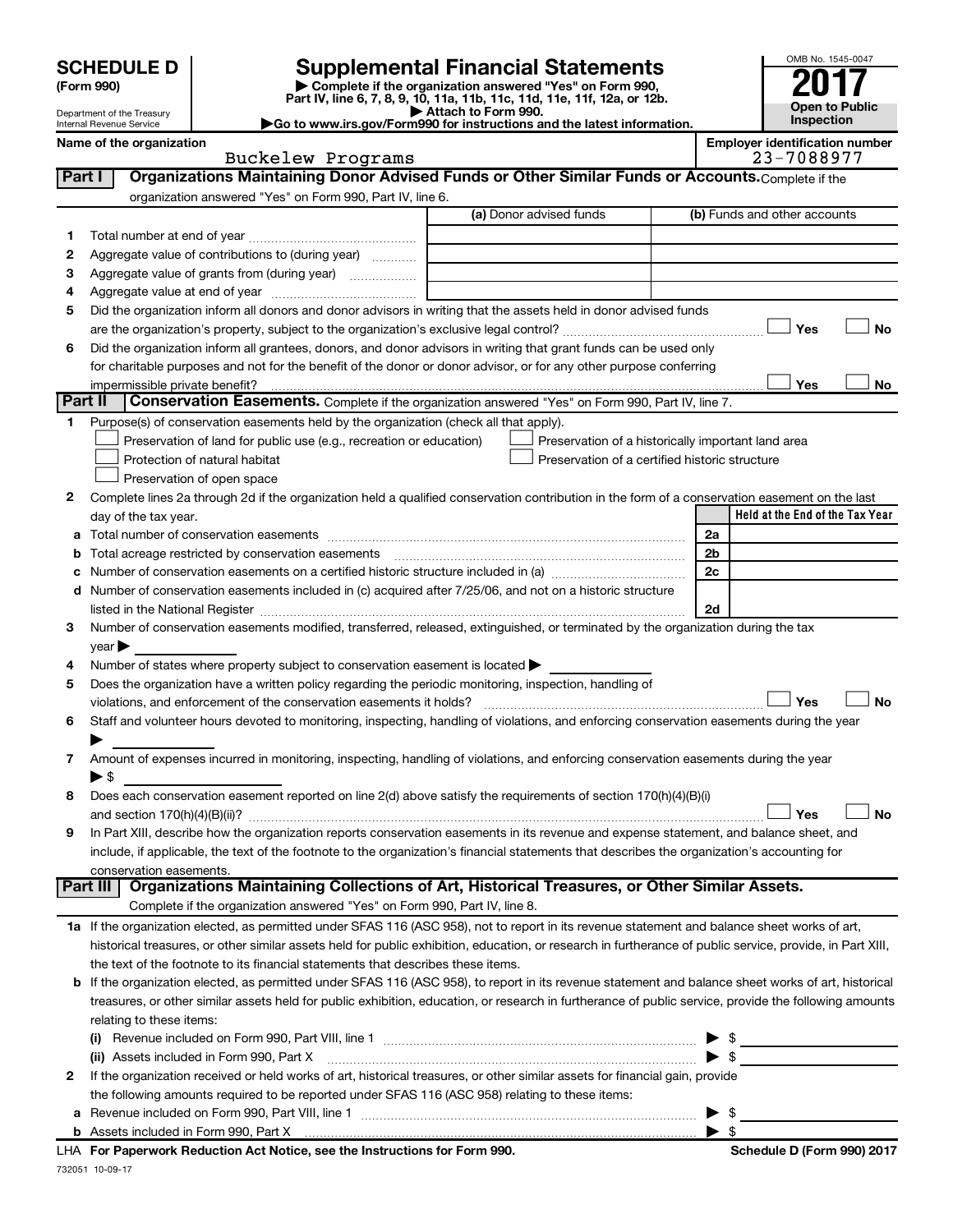|               | Schedule D (Form 990) 2017                                                                                                                                                                                                     | Buckelew Programs                       |                                    |                           |                                      | 23-7088977 Page 2 |                     |          |         |
|---------------|--------------------------------------------------------------------------------------------------------------------------------------------------------------------------------------------------------------------------------|-----------------------------------------|------------------------------------|---------------------------|--------------------------------------|-------------------|---------------------|----------|---------|
|               | Part III<br>Organizations Maintaining Collections of Art, Historical Treasures, or Other Similar Assets (continued)                                                                                                            |                                         |                                    |                           |                                      |                   |                     |          |         |
| 3             | Using the organization's acquisition, accession, and other records, check any of the following that are a significant use of its collection items                                                                              |                                         |                                    |                           |                                      |                   |                     |          |         |
|               | (check all that apply):                                                                                                                                                                                                        |                                         |                                    |                           |                                      |                   |                     |          |         |
| a             | Public exhibition                                                                                                                                                                                                              |                                         |                                    | Loan or exchange programs |                                      |                   |                     |          |         |
| b             | Scholarly research                                                                                                                                                                                                             | e                                       | Other                              |                           |                                      |                   |                     |          |         |
| c             | Preservation for future generations                                                                                                                                                                                            |                                         |                                    |                           |                                      |                   |                     |          |         |
| 4             | Provide a description of the organization's collections and explain how they further the organization's exempt purpose in Part XIII.                                                                                           |                                         |                                    |                           |                                      |                   |                     |          |         |
| 5             | During the year, did the organization solicit or receive donations of art, historical treasures, or other similar assets                                                                                                       |                                         |                                    |                           |                                      |                   |                     |          |         |
|               |                                                                                                                                                                                                                                |                                         |                                    |                           |                                      |                   | Yes                 |          | No      |
|               | <b>Part IV</b><br>Escrow and Custodial Arrangements. Complete if the organization answered "Yes" on Form 990, Part IV, line 9, or                                                                                              |                                         |                                    |                           |                                      |                   |                     |          |         |
|               | reported an amount on Form 990, Part X, line 21.                                                                                                                                                                               |                                         |                                    |                           |                                      |                   |                     |          |         |
|               | 1a Is the organization an agent, trustee, custodian or other intermediary for contributions or other assets not included                                                                                                       |                                         |                                    |                           |                                      |                   |                     |          |         |
|               | on Form 990, Part X? <b>Process Constructs Constructs Constructs</b> Constructs Construct Constructs Constructs Const                                                                                                          |                                         |                                    |                           |                                      |                   | Yes                 |          | No      |
|               | b If "Yes," explain the arrangement in Part XIII and complete the following table:                                                                                                                                             |                                         |                                    |                           |                                      |                   |                     |          |         |
|               |                                                                                                                                                                                                                                |                                         |                                    |                           |                                      |                   | Amount              |          |         |
|               |                                                                                                                                                                                                                                |                                         |                                    |                           | 1c                                   |                   |                     |          |         |
|               |                                                                                                                                                                                                                                |                                         |                                    |                           | 1d                                   |                   |                     |          |         |
|               | e Distributions during the year manufactured and continuum and contact the year manufactured and contact the year manufactured and contact the year manufactured and contact the year manufactured and contact the year manufa |                                         |                                    |                           | 1е                                   |                   |                     |          |         |
|               |                                                                                                                                                                                                                                |                                         |                                    |                           | 1f                                   |                   | Yes                 |          |         |
|               | 2a Did the organization include an amount on Form 990, Part X, line 21, for escrow or custodial account liability?                                                                                                             |                                         |                                    |                           |                                      |                   |                     |          | No      |
| <b>Part V</b> | <b>b</b> If "Yes," explain the arrangement in Part XIII. Check here if the explanation has been provided on Part XIII<br>Endowment Funds. Complete if the organization answered "Yes" on Form 990, Part IV, line 10.           |                                         |                                    |                           |                                      |                   |                     |          |         |
|               |                                                                                                                                                                                                                                | (a) Current year                        | (b) Prior year                     | (c) Two years back        | $\vert$ (d) Three years back $\vert$ |                   | (e) Four years back |          |         |
|               | 1a Beginning of year balance                                                                                                                                                                                                   | 245,000.                                | 216,418.                           | 221, 343.                 |                                      | 218,568.          |                     | 194,004. |         |
|               |                                                                                                                                                                                                                                |                                         |                                    |                           |                                      |                   |                     |          |         |
|               | Net investment earnings, gains, and losses                                                                                                                                                                                     | 16,478.                                 | 28,582.                            | $-4,925.$                 |                                      | 2,775.            |                     |          | 24,564. |
|               |                                                                                                                                                                                                                                |                                         |                                    |                           |                                      |                   |                     |          |         |
|               | e Other expenditures for facilities                                                                                                                                                                                            |                                         |                                    |                           |                                      |                   |                     |          |         |
|               | and programs                                                                                                                                                                                                                   |                                         |                                    |                           |                                      |                   |                     |          |         |
|               |                                                                                                                                                                                                                                |                                         |                                    |                           |                                      |                   |                     |          |         |
|               | End of year balance                                                                                                                                                                                                            | 261.478.                                | 245,000.                           | 216,418.                  |                                      | 221, 343.         |                     | 218,568. |         |
| 2             | Provide the estimated percentage of the current year end balance (line 1g, column (a)) held as:                                                                                                                                |                                         |                                    |                           |                                      |                   |                     |          |         |
|               | Board designated or quasi-endowment                                                                                                                                                                                            |                                         | %                                  |                           |                                      |                   |                     |          |         |
|               | Permanent endowment $\blacktriangleright$ 100.00                                                                                                                                                                               | %                                       |                                    |                           |                                      |                   |                     |          |         |
|               | Temporarily restricted endowment                                                                                                                                                                                               | %                                       |                                    |                           |                                      |                   |                     |          |         |
|               | The percentages on lines 2a, 2b, and 2c should equal 100%.                                                                                                                                                                     |                                         |                                    |                           |                                      |                   |                     |          |         |
|               | 3a Are there endowment funds not in the possession of the organization that are held and administered for the organization                                                                                                     |                                         |                                    |                           |                                      |                   |                     |          |         |
|               | by:                                                                                                                                                                                                                            |                                         |                                    |                           |                                      |                   |                     | Yes      | No      |
|               | (i)                                                                                                                                                                                                                            |                                         |                                    |                           |                                      |                   | 3a(i)               | х        |         |
|               | (ii) related organizations                                                                                                                                                                                                     |                                         |                                    |                           |                                      |                   | 3a(ii)              |          | х       |
|               |                                                                                                                                                                                                                                |                                         |                                    |                           |                                      |                   | 3b                  |          |         |
|               | Describe in Part XIII the intended uses of the organization's endowment funds.                                                                                                                                                 |                                         |                                    |                           |                                      |                   |                     |          |         |
|               | Land, Buildings, and Equipment.<br>Part VI                                                                                                                                                                                     |                                         |                                    |                           |                                      |                   |                     |          |         |
|               | Complete if the organization answered "Yes" on Form 990, Part IV, line 11a. See Form 990, Part X, line 10.                                                                                                                     |                                         |                                    |                           |                                      |                   |                     |          |         |
|               | Description of property                                                                                                                                                                                                        | (a) Cost or other<br>basis (investment) | (b) Cost or other<br>basis (other) |                           | (c) Accumulated<br>depreciation      |                   | (d) Book value      |          |         |
|               |                                                                                                                                                                                                                                |                                         |                                    | 344,212.                  |                                      |                   | 344, 212.           |          |         |
|               |                                                                                                                                                                                                                                |                                         |                                    | 7,658,554.                | 1,937,425.                           |                   | 5,721,129.          |          |         |
|               |                                                                                                                                                                                                                                |                                         |                                    | 4,711.                    | 4,711.                               |                   |                     |          | ο.      |
|               |                                                                                                                                                                                                                                |                                         |                                    | 521, 201.                 | 467,546.                             |                   |                     | 53,655.  |         |
|               |                                                                                                                                                                                                                                |                                         |                                    | 303,090.                  | 280,658.                             |                   |                     | 22,432.  |         |
|               | Total. Add lines 1a through 1e. (Column (d) must equal Form 990, Part X, column (B), line 10c.)                                                                                                                                |                                         |                                    |                           |                                      |                   | 6, 141, 428.        |          |         |

**Schedule D (Form 990) 2017**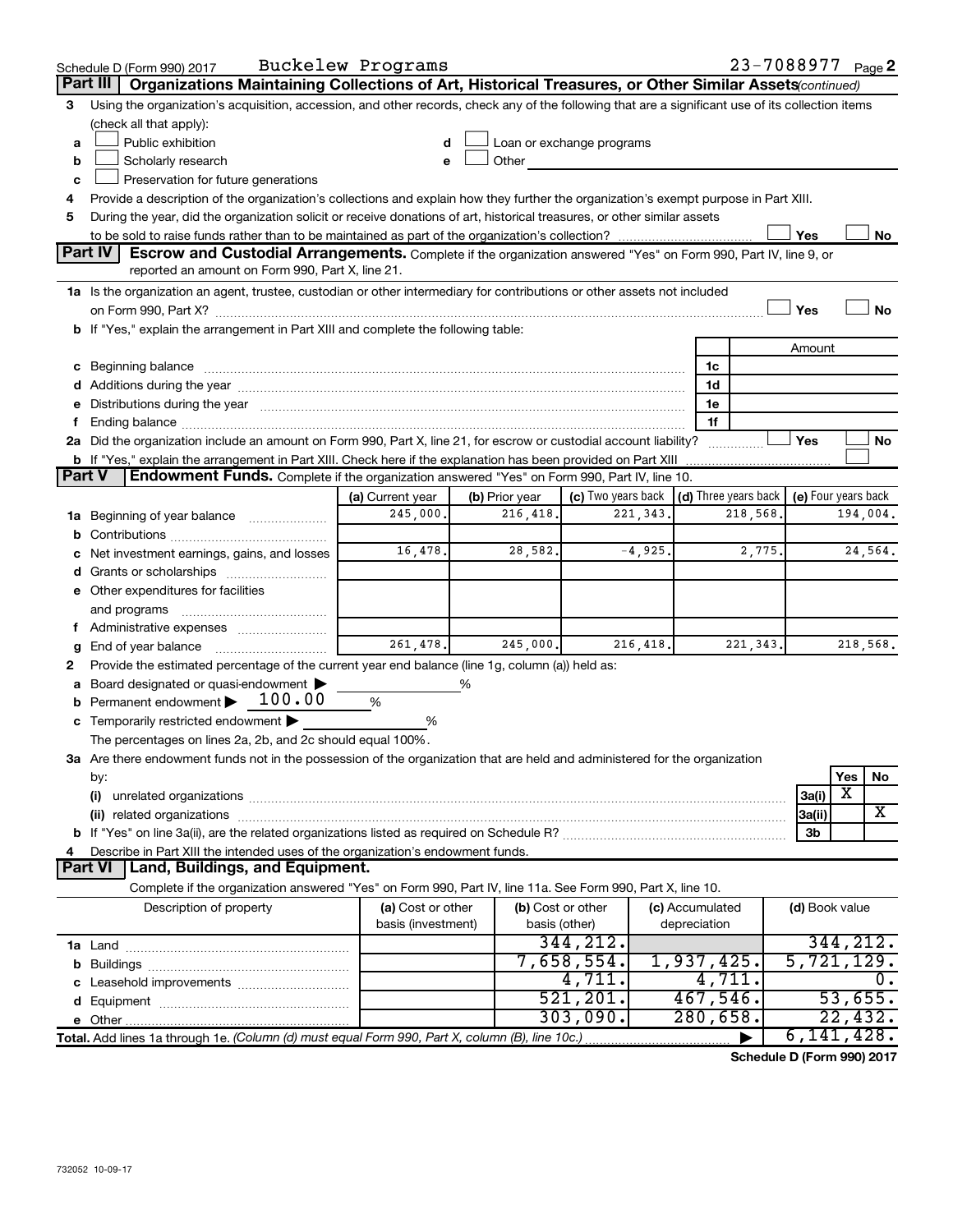| Part VII Investments - Other Securities.<br>Complete if the organization answered "Yes" on Form 990, Part IV, line 11b. See Form 990, Part X, line 12. |                 |                |                                                           |
|--------------------------------------------------------------------------------------------------------------------------------------------------------|-----------------|----------------|-----------------------------------------------------------|
| (a) Description of security or category (including name of security)                                                                                   | (b) Book value  |                | (c) Method of valuation: Cost or end-of-year market value |
| (1) Financial derivatives                                                                                                                              |                 |                |                                                           |
|                                                                                                                                                        |                 |                |                                                           |
| $(3)$ Other                                                                                                                                            |                 |                |                                                           |
| (A)                                                                                                                                                    |                 |                |                                                           |
| (B)                                                                                                                                                    |                 |                |                                                           |
| (C)                                                                                                                                                    |                 |                |                                                           |
| (D)                                                                                                                                                    |                 |                |                                                           |
| (E)                                                                                                                                                    |                 |                |                                                           |
| (F)                                                                                                                                                    |                 |                |                                                           |
| (G)                                                                                                                                                    |                 |                |                                                           |
| (H)                                                                                                                                                    |                 |                |                                                           |
| Total. (Col. (b) must equal Form 990, Part X, col. (B) line 12.) $\blacktriangleright$                                                                 |                 |                |                                                           |
| Part VIII Investments - Program Related.                                                                                                               |                 |                |                                                           |
| Complete if the organization answered "Yes" on Form 990, Part IV, line 11c. See Form 990, Part X, line 13.                                             |                 |                |                                                           |
| (a) Description of investment                                                                                                                          | (b) Book value  |                | (c) Method of valuation: Cost or end-of-year market value |
| (1)                                                                                                                                                    |                 |                |                                                           |
| (2)                                                                                                                                                    |                 |                |                                                           |
| (3)                                                                                                                                                    |                 |                |                                                           |
| (4)                                                                                                                                                    |                 |                |                                                           |
| (5)                                                                                                                                                    |                 |                |                                                           |
| (6)                                                                                                                                                    |                 |                |                                                           |
| (7)                                                                                                                                                    |                 |                |                                                           |
| (8)                                                                                                                                                    |                 |                |                                                           |
| (9)                                                                                                                                                    |                 |                |                                                           |
| Total. (Col. (b) must equal Form 990, Part X, col. (B) line 13.) $\blacktriangleright$                                                                 |                 |                |                                                           |
| Part IX<br><b>Other Assets.</b>                                                                                                                        |                 |                |                                                           |
| Complete if the organization answered "Yes" on Form 990, Part IV, line 11d. See Form 990, Part X, line 15.                                             | (a) Description |                | (b) Book value                                            |
|                                                                                                                                                        |                 |                |                                                           |
| (1)                                                                                                                                                    |                 |                |                                                           |
| (2)                                                                                                                                                    |                 |                |                                                           |
| (3)                                                                                                                                                    |                 |                |                                                           |
| (4)                                                                                                                                                    |                 |                |                                                           |
| (5)                                                                                                                                                    |                 |                |                                                           |
| (6)                                                                                                                                                    |                 |                |                                                           |
| (7)                                                                                                                                                    |                 |                |                                                           |
| (8)                                                                                                                                                    |                 |                |                                                           |
| (9)                                                                                                                                                    |                 |                |                                                           |
| Total. (Column (b) must equal Form 990, Part X, col. (B) line 15.)<br><b>Other Liabilities.</b><br>Part X                                              |                 |                |                                                           |
|                                                                                                                                                        |                 |                |                                                           |
| Complete if the organization answered "Yes" on Form 990, Part IV, line 11e or 11f. See Form 990, Part X, line 25.<br>(a) Description of liability      |                 | (b) Book value |                                                           |
| 1.                                                                                                                                                     |                 |                |                                                           |
| Federal income taxes<br>(1)<br>Unemployment Reserve                                                                                                    |                 | 52,463.        |                                                           |
| (2)                                                                                                                                                    |                 |                |                                                           |
| (3)                                                                                                                                                    |                 |                |                                                           |
|                                                                                                                                                        |                 |                |                                                           |
| (4)                                                                                                                                                    |                 |                |                                                           |
| (5)                                                                                                                                                    |                 |                |                                                           |
| (6)                                                                                                                                                    |                 |                |                                                           |
| (7)                                                                                                                                                    |                 |                |                                                           |
| (8)                                                                                                                                                    |                 |                |                                                           |
| (9)<br>Total. (Column (b) must equal Form 990, Part X, col. (B) line 25.)                                                                              |                 | 52,463.        |                                                           |

organization's liability for uncertain tax positions under FIN 48 (ASC 740). Check here if the text of the footnote has been provided in Part XIII  $\boxed{\text{X}}$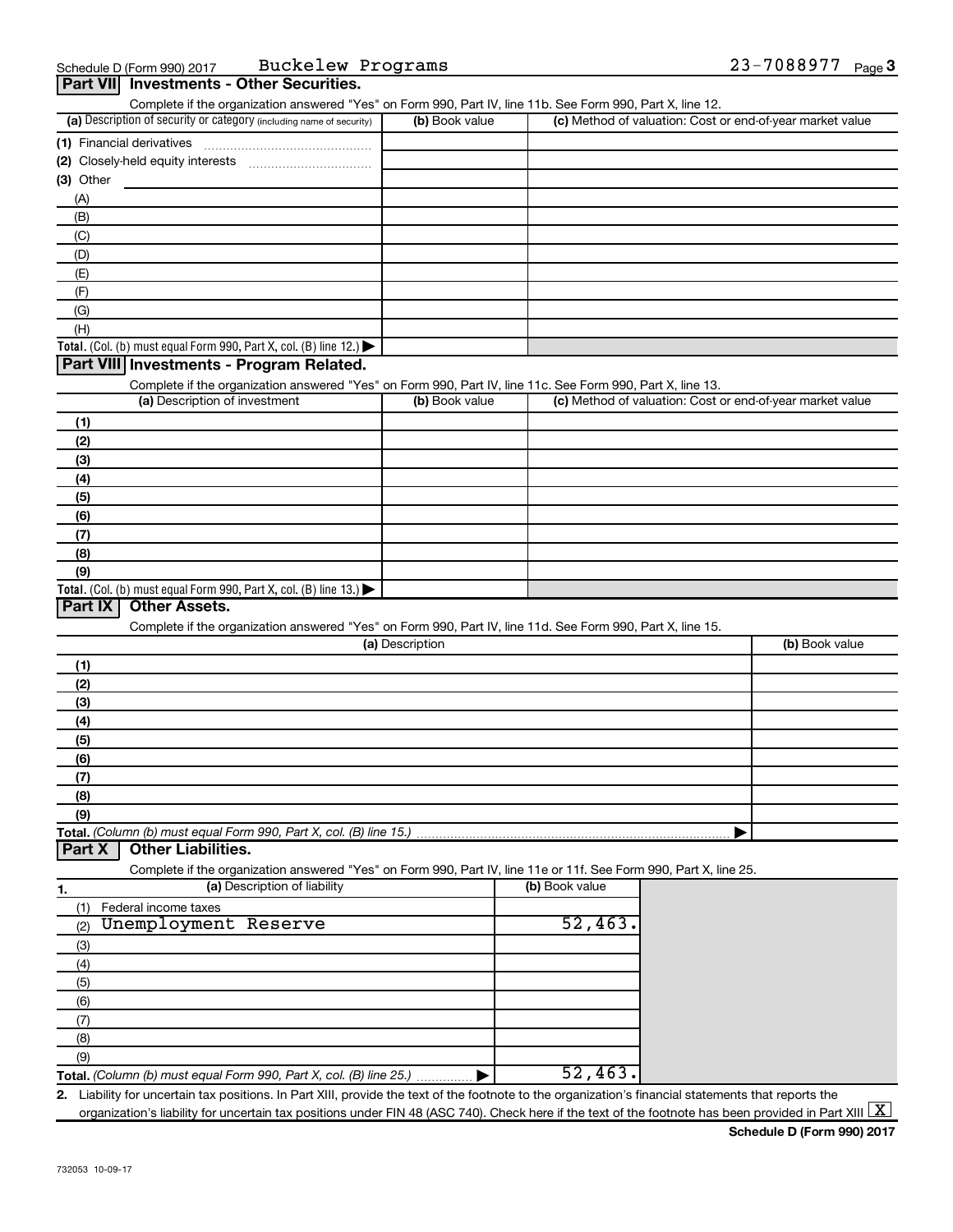|   | Buckelew Programs<br>Schedule D (Form 990) 2017                                                                                                                                                                                     |                |         |                | 23-7088977 Page 4           |
|---|-------------------------------------------------------------------------------------------------------------------------------------------------------------------------------------------------------------------------------------|----------------|---------|----------------|-----------------------------|
|   | Reconciliation of Revenue per Audited Financial Statements With Revenue per Return.<br><b>Part XI</b>                                                                                                                               |                |         |                |                             |
|   | Complete if the organization answered "Yes" on Form 990, Part IV, line 12a.                                                                                                                                                         |                |         |                |                             |
| 1 | Total revenue, gains, and other support per audited financial statements [[[[[[[[[[[[[[[[[[[[[[[]]]]]]]]]]]]]                                                                                                                       |                |         | $\blacksquare$ | 15,095,497.                 |
| 2 | Amounts included on line 1 but not on Form 990, Part VIII, line 12:                                                                                                                                                                 |                |         |                |                             |
| a |                                                                                                                                                                                                                                     | 2a             |         |                |                             |
| b |                                                                                                                                                                                                                                     | 2 <sub>b</sub> | 37,929. |                |                             |
| C |                                                                                                                                                                                                                                     | 2c             |         |                |                             |
| d |                                                                                                                                                                                                                                     | 2d             |         |                |                             |
| е |                                                                                                                                                                                                                                     |                |         | 2е             | 37,929.                     |
| з |                                                                                                                                                                                                                                     |                |         | $\mathbf{a}$   | 15,057,568.                 |
|   | Amounts included on Form 990, Part VIII, line 12, but not on line 1:                                                                                                                                                                |                |         |                |                             |
| a | Investment expenses not included on Form 990, Part VIII, line 7b [100] [100] [100] [100] [100] [100] [100] [10                                                                                                                      | 4a             |         |                |                             |
| b |                                                                                                                                                                                                                                     | 4 <sub>h</sub> |         |                |                             |
|   | Add lines 4a and 4b                                                                                                                                                                                                                 |                |         | 4c             |                             |
|   |                                                                                                                                                                                                                                     |                |         | $5^{\circ}$    | 15,057,568.                 |
| 5 |                                                                                                                                                                                                                                     |                |         |                |                             |
|   | Part XII   Reconciliation of Expenses per Audited Financial Statements With Expenses per Return.                                                                                                                                    |                |         |                |                             |
|   | Complete if the organization answered "Yes" on Form 990, Part IV, line 12a.                                                                                                                                                         |                |         |                |                             |
| 1 |                                                                                                                                                                                                                                     |                |         | $\blacksquare$ | 12,641,127.                 |
| 2 | Amounts included on line 1 but not on Form 990, Part IX, line 25:                                                                                                                                                                   |                |         |                |                             |
| a |                                                                                                                                                                                                                                     | 2a             | 37,929. |                |                             |
|   |                                                                                                                                                                                                                                     | 2 <sub>b</sub> |         |                |                             |
| с |                                                                                                                                                                                                                                     | 2 <sub>c</sub> |         |                |                             |
| d |                                                                                                                                                                                                                                     | 2d             |         |                |                             |
| е | Add lines 2a through 2d <b>contained a contained a contained a contained a</b> contained a contained a contained a contained a contained a contained a contained a contained a contained a contained a contained a contained a cont |                |         | 2e             |                             |
| 3 | Subtract line 2e from line 1 <b>Manual Community of the Community of the Community Community</b> Subtract line 2e from line 1                                                                                                       |                |         |                | $\frac{37,929}{12,603,198}$ |
| 4 | Amounts included on Form 990, Part IX, line 25, but not on line 1:                                                                                                                                                                  |                |         |                |                             |
| а |                                                                                                                                                                                                                                     | 4a             |         |                |                             |
| b |                                                                                                                                                                                                                                     | 4 <sub>h</sub> |         |                |                             |
|   | Add lines 4a and 4b                                                                                                                                                                                                                 |                |         | 4c             |                             |
|   | Part XIII Supplemental Information.                                                                                                                                                                                                 |                |         | $\mathbf{5}$   | 12,603,198.                 |

Provide the descriptions required for Part II, lines 3, 5, and 9; Part III, lines 1a and 4; Part IV, lines 1b and 2b; Part V, line 4; Part X, line 2; Part XI, lines 2d and 4b; and Part XII, lines 2d and 4b. Also complete this part to provide any additional information.

Part V, line 4:

Funds listed in Part V are being held by the Marin Community Foundation

for the benefit of the organization and pursuant to FASB Accounting

Standards 958-605, such assets are considered assets of Marin Community

Foundation.

Part X, Line 2:

Buckelew is exempt from taxation under Internal Revenue Code Section

501(c)(3) and California Revenue and Taxation Code Section 23701d.

Generally accepted accounting principles provide accounting and disclosure

732054 10-09-17 **Schedule D (Form 990) 2017** guidance about positions taken by an organization in its tax returns that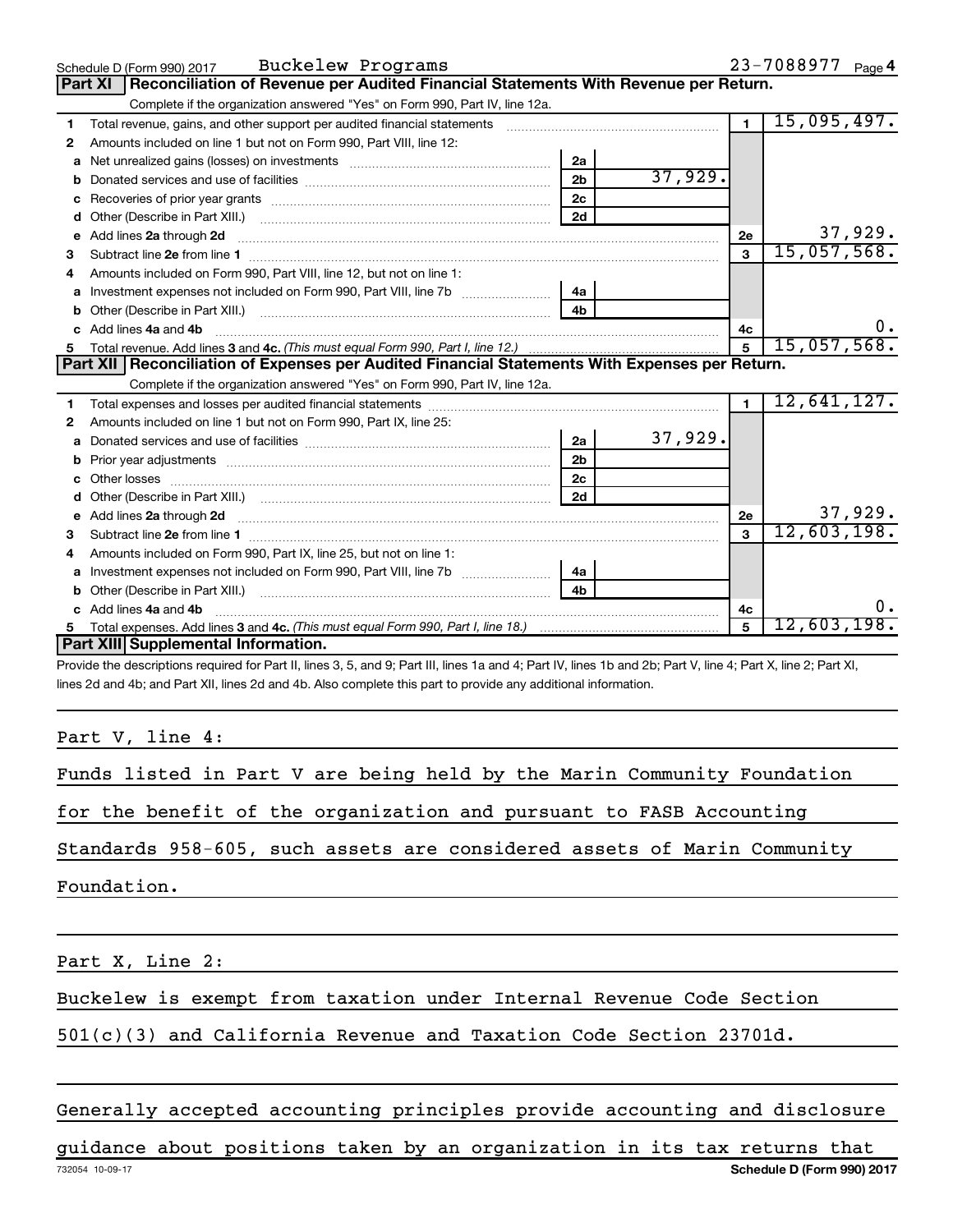| Schedule D (Form 990) 2017                            | <b>Buckelew Programs</b>                                                  | 23-7088977 Page 5 |  |  |  |  |
|-------------------------------------------------------|---------------------------------------------------------------------------|-------------------|--|--|--|--|
| <b>Part XIII Supplemental Information (continued)</b> |                                                                           |                   |  |  |  |  |
|                                                       | might be uncertain. Management has considered its tax positions and       |                   |  |  |  |  |
|                                                       | believes that all of the positions taken by Buckelew in their federal and |                   |  |  |  |  |
|                                                       | state exempt organization tax returns are more likely than not to be      |                   |  |  |  |  |
|                                                       | sustained upon examination. Buckelew's returns are subject to examination |                   |  |  |  |  |
|                                                       | by federal and state taxing authorities, generally for three and four     |                   |  |  |  |  |
| years, respectively, after they are filed.            |                                                                           |                   |  |  |  |  |
|                                                       |                                                                           |                   |  |  |  |  |
|                                                       |                                                                           |                   |  |  |  |  |
|                                                       |                                                                           |                   |  |  |  |  |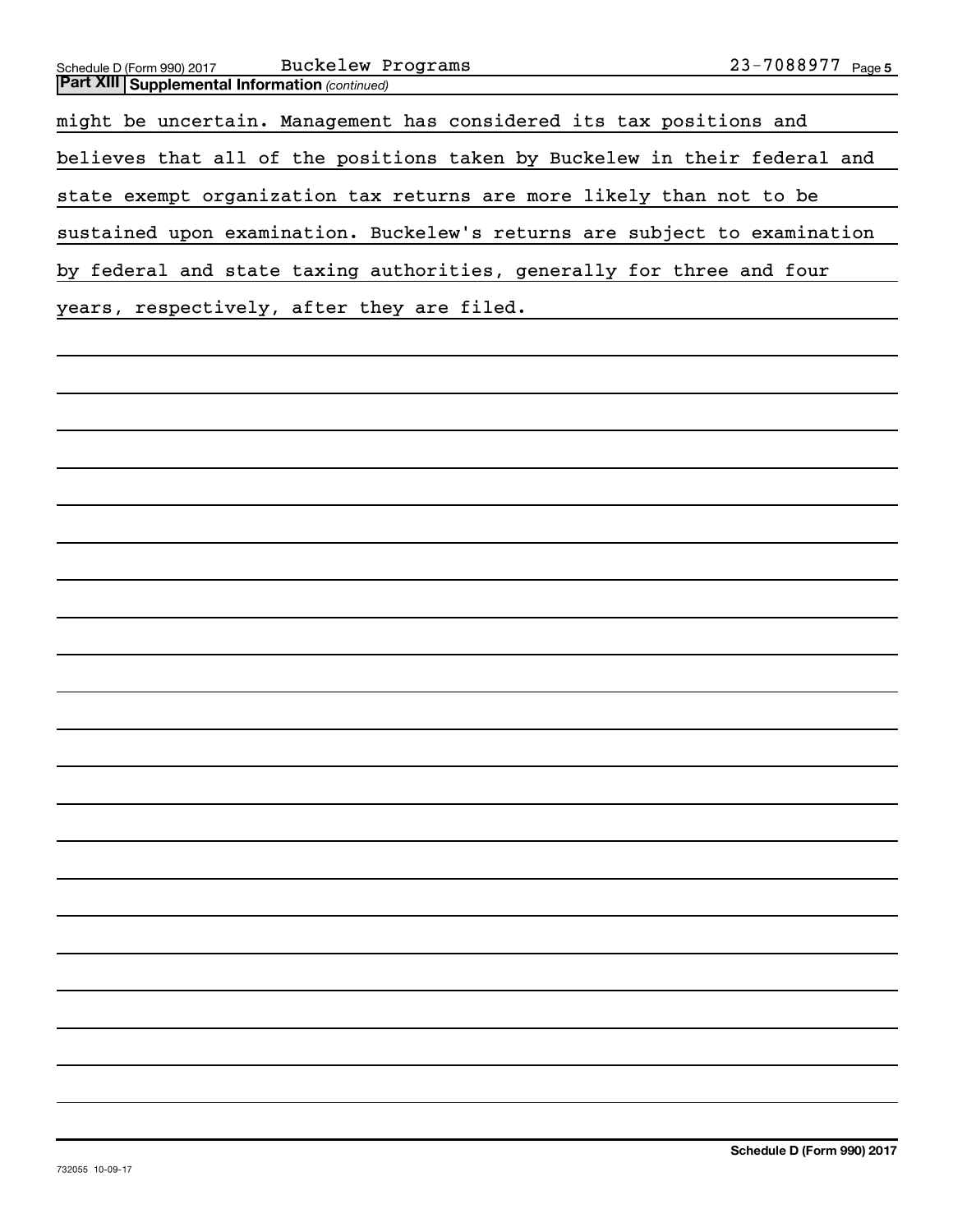| <b>SCHEDULE G</b><br>(Form 990 or 990-EZ)<br>Department of the Treasury<br>Internal Revenue Service                                           |                                  | <b>Supplemental Information Regarding Fundraising or Gaming Activities</b><br>Complete if the organization answered "Yes" on Form 990, Part IV, line 17, 18, or 19, or if the<br>organization entered more than \$15,000 on Form 990-EZ, line 6a.<br>Attach to Form 990 or Form 990-EZ.<br>Go to www.irs.gov/Form990 for the latest instructions.                                                                                                                                                                            |                            |                                                           |                                                                            |                                                                            | OMB No. 1545-0047<br><b>Open to Public</b><br>Inspection |
|-----------------------------------------------------------------------------------------------------------------------------------------------|----------------------------------|------------------------------------------------------------------------------------------------------------------------------------------------------------------------------------------------------------------------------------------------------------------------------------------------------------------------------------------------------------------------------------------------------------------------------------------------------------------------------------------------------------------------------|----------------------------|-----------------------------------------------------------|----------------------------------------------------------------------------|----------------------------------------------------------------------------|----------------------------------------------------------|
| Name of the organization                                                                                                                      |                                  |                                                                                                                                                                                                                                                                                                                                                                                                                                                                                                                              |                            |                                                           |                                                                            |                                                                            | <b>Employer identification number</b>                    |
|                                                                                                                                               |                                  | Buckelew Programs                                                                                                                                                                                                                                                                                                                                                                                                                                                                                                            |                            |                                                           |                                                                            | 23-7088977                                                                 |                                                          |
| Part I                                                                                                                                        | required to complete this part.  | Fundraising Activities. Complete if the organization answered "Yes" on Form 990, Part IV, line 17. Form 990-EZ filers are not                                                                                                                                                                                                                                                                                                                                                                                                |                            |                                                           |                                                                            |                                                                            |                                                          |
| Mail solicitations<br>a<br>b<br>Phone solicitations<br>с<br>In-person solicitations<br>d<br>compensated at least \$5,000 by the organization. | Internet and email solicitations | 1 Indicate whether the organization raised funds through any of the following activities. Check all that apply.<br>e.<br>f<br>g<br>2 a Did the organization have a written or oral agreement with any individual (including officers, directors, trustees, or<br>key employees listed in Form 990, Part VII) or entity in connection with professional fundraising services?<br><b>b</b> If "Yes," list the 10 highest paid individuals or entities (fundraisers) pursuant to agreements under which the fundraiser is to be | Special fundraising events |                                                           | Solicitation of non-government grants<br>Solicitation of government grants |                                                                            | Yes<br><b>No</b>                                         |
| (i) Name and address of individual<br>or entity (fundraiser)                                                                                  |                                  | (ii) Activity                                                                                                                                                                                                                                                                                                                                                                                                                                                                                                                | or control of              | (iii) Did<br>fundraiser<br>have custody<br>contributions? | (iv) Gross receipts<br>from activity                                       | (v) Amount paid<br>to (or retained by)<br>fundraiser<br>listed in col. (i) | (vi) Amount paid<br>to (or retained by)<br>organization  |
|                                                                                                                                               |                                  |                                                                                                                                                                                                                                                                                                                                                                                                                                                                                                                              | Yes                        | No                                                        |                                                                            |                                                                            |                                                          |
|                                                                                                                                               |                                  |                                                                                                                                                                                                                                                                                                                                                                                                                                                                                                                              |                            |                                                           |                                                                            |                                                                            |                                                          |
|                                                                                                                                               |                                  |                                                                                                                                                                                                                                                                                                                                                                                                                                                                                                                              |                            |                                                           |                                                                            |                                                                            |                                                          |
|                                                                                                                                               |                                  |                                                                                                                                                                                                                                                                                                                                                                                                                                                                                                                              |                            |                                                           |                                                                            |                                                                            |                                                          |
|                                                                                                                                               |                                  |                                                                                                                                                                                                                                                                                                                                                                                                                                                                                                                              |                            |                                                           |                                                                            |                                                                            |                                                          |
|                                                                                                                                               |                                  |                                                                                                                                                                                                                                                                                                                                                                                                                                                                                                                              |                            |                                                           |                                                                            |                                                                            |                                                          |
|                                                                                                                                               |                                  |                                                                                                                                                                                                                                                                                                                                                                                                                                                                                                                              |                            |                                                           |                                                                            |                                                                            |                                                          |
|                                                                                                                                               |                                  |                                                                                                                                                                                                                                                                                                                                                                                                                                                                                                                              |                            |                                                           |                                                                            |                                                                            |                                                          |
|                                                                                                                                               |                                  |                                                                                                                                                                                                                                                                                                                                                                                                                                                                                                                              |                            |                                                           |                                                                            |                                                                            |                                                          |
|                                                                                                                                               |                                  |                                                                                                                                                                                                                                                                                                                                                                                                                                                                                                                              |                            |                                                           |                                                                            |                                                                            |                                                          |
| Total                                                                                                                                         |                                  |                                                                                                                                                                                                                                                                                                                                                                                                                                                                                                                              |                            |                                                           |                                                                            |                                                                            |                                                          |
| or licensing.                                                                                                                                 |                                  | 3 List all states in which the organization is registered or licensed to solicit contributions or has been notified it is exempt from registration                                                                                                                                                                                                                                                                                                                                                                           |                            |                                                           |                                                                            |                                                                            |                                                          |
|                                                                                                                                               |                                  |                                                                                                                                                                                                                                                                                                                                                                                                                                                                                                                              |                            |                                                           |                                                                            |                                                                            |                                                          |
|                                                                                                                                               |                                  |                                                                                                                                                                                                                                                                                                                                                                                                                                                                                                                              |                            |                                                           |                                                                            |                                                                            |                                                          |

**For Paperwork Reduction Act Notice, see the Instructions for Form 990 or 990-EZ. Schedule G (Form 990 or 990-EZ) 2017** LHA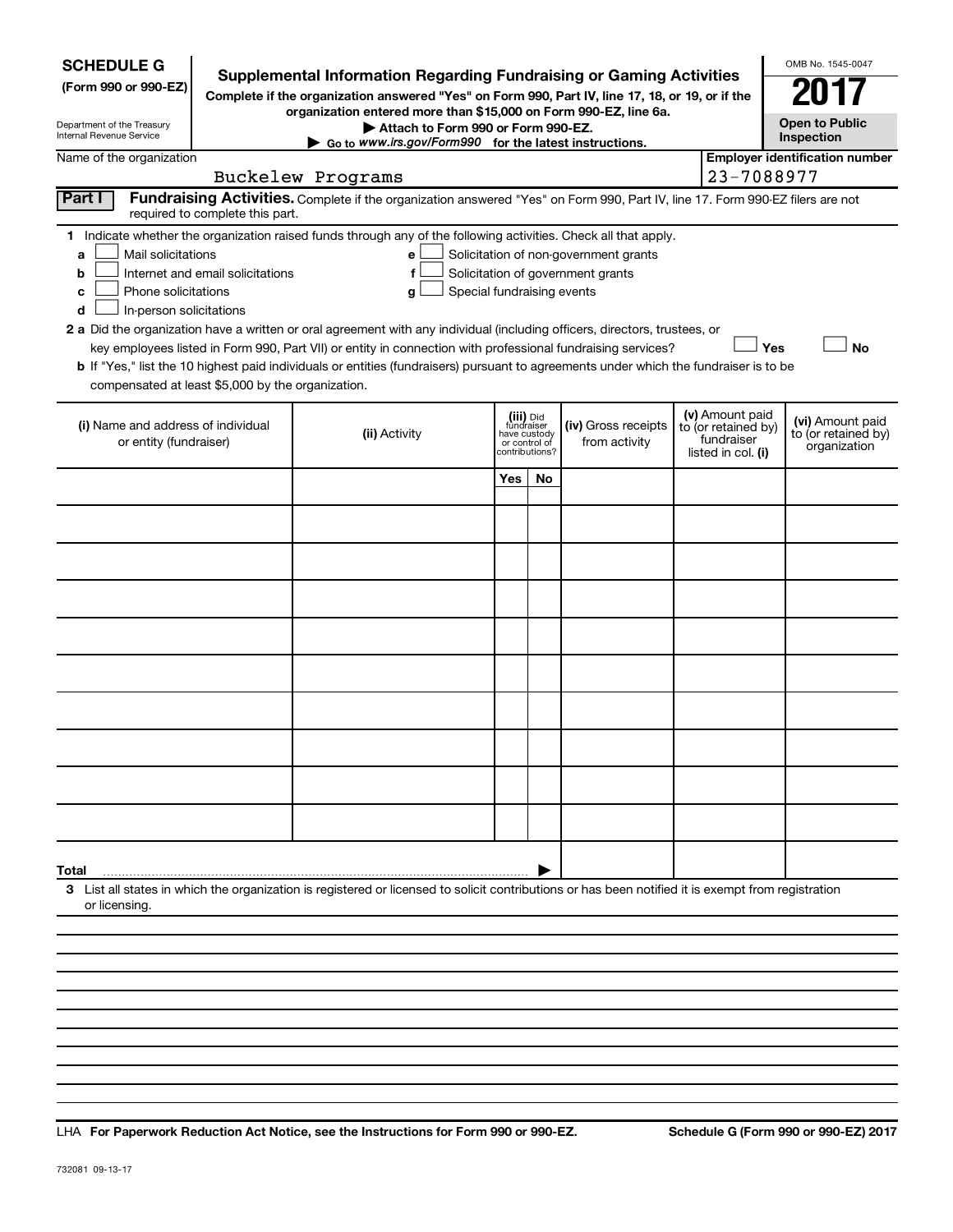#### Schedule G (Form 990 or 990-EZ) 2017 BUCKellew Programs National Mexico Material Mexico Additional Mexico Additional Mexico Additional Mexico Additional Mexico Additional Mexico Additional Mexico Mexico Additional Mexico A Buckelew Programs 23-7088977

Part II | Fundraising Events. Complete if the organization answered "Yes" on Form 990, Part IV, line 18, or reported more than \$15,000 of the fundations on the group of the gross income on Form 1 and 6 and 6 and 6 and 6 and 6 and 6 and 6 and 6 a<br>In the grows receipts with groups and that in the form of the switch greater than \$5,000. List with greater tha

|                 |    | of fundraising event contributions and gross income on Form 990-EZ, lines 1 and 6b. List events with gross receipts greater than \$5,000. |                       |                         |                          |                            |
|-----------------|----|-------------------------------------------------------------------------------------------------------------------------------------------|-----------------------|-------------------------|--------------------------|----------------------------|
|                 |    |                                                                                                                                           | (a) Event $#1$<br>Art | $(b)$ Event #2          | (c) Other events<br>None | (d) Total events           |
|                 |    |                                                                                                                                           | Sale/Gala             |                         |                          | (add col. (a) through      |
|                 |    |                                                                                                                                           | (event type)          | (event type)            | (total number)           | col. (c)                   |
|                 |    |                                                                                                                                           |                       |                         |                          |                            |
| Revenue         | 1. |                                                                                                                                           | 234,983.              |                         |                          | 234,983.                   |
|                 |    |                                                                                                                                           | 168,898.              |                         |                          | 168,898.                   |
|                 | 3  | Gross income (line 1 minus line 2)                                                                                                        | 66,085.               |                         |                          | 66,085.                    |
|                 |    |                                                                                                                                           |                       |                         |                          |                            |
|                 |    |                                                                                                                                           |                       |                         |                          |                            |
|                 |    |                                                                                                                                           |                       |                         |                          |                            |
|                 | 5  |                                                                                                                                           |                       |                         |                          |                            |
| Direct Expenses |    |                                                                                                                                           |                       |                         |                          |                            |
|                 | 6  |                                                                                                                                           | 30,853.               |                         |                          | 30,853.                    |
|                 |    |                                                                                                                                           | 19,501.               |                         |                          | 19,501.                    |
|                 | 7  | Food and beverages                                                                                                                        |                       |                         |                          |                            |
|                 | 8  |                                                                                                                                           |                       |                         |                          |                            |
|                 | 9  |                                                                                                                                           | 15,731.               |                         |                          | 15,731.                    |
|                 | 10 | Direct expense summary. Add lines 4 through 9 in column (d)                                                                               |                       |                         |                          | 66,085.                    |
|                 |    | 11 Net income summary. Subtract line 10 from line 3, column (d)                                                                           |                       |                         |                          | $\overline{0}$ .           |
| <b>Part III</b> |    | Gaming. Complete if the organization answered "Yes" on Form 990, Part IV, line 19, or reported more than                                  |                       |                         |                          |                            |
|                 |    | \$15,000 on Form 990-EZ, line 6a.                                                                                                         |                       |                         |                          |                            |
|                 |    |                                                                                                                                           |                       | (b) Pull tabs/instant   |                          | (d) Total gaming (add      |
| Revenue         |    |                                                                                                                                           | (a) Bingo             | bingo/progressive bingo | (c) Other gaming         | col. (a) through col. (c)) |
|                 |    |                                                                                                                                           |                       |                         |                          |                            |
|                 | 1  |                                                                                                                                           |                       |                         |                          |                            |
|                 |    |                                                                                                                                           |                       |                         |                          |                            |
|                 |    |                                                                                                                                           |                       |                         |                          |                            |
|                 |    |                                                                                                                                           |                       |                         |                          |                            |
|                 | 3  |                                                                                                                                           |                       |                         |                          |                            |
| Direct Expenses | 4  |                                                                                                                                           |                       |                         |                          |                            |
|                 |    |                                                                                                                                           |                       |                         |                          |                            |
|                 |    | 5 Other direct expenses                                                                                                                   |                       |                         |                          |                            |
|                 |    |                                                                                                                                           | %<br>Yes              | Yes<br>$\%$             | Yes<br>%                 |                            |
|                 |    | 6 Volunteer labor                                                                                                                         | No                    | No                      | No                       |                            |
|                 |    |                                                                                                                                           |                       |                         |                          |                            |
|                 | 7  | Direct expense summary. Add lines 2 through 5 in column (d)                                                                               |                       |                         |                          |                            |
|                 |    |                                                                                                                                           |                       |                         |                          |                            |
|                 |    |                                                                                                                                           |                       |                         |                          |                            |
|                 |    | <b>9</b> Enter the state(s) in which the organization conducts gaming activities:                                                         |                       |                         |                          |                            |
|                 |    |                                                                                                                                           |                       |                         |                          | Yes<br><b>No</b>           |
|                 |    |                                                                                                                                           |                       |                         |                          |                            |
|                 |    |                                                                                                                                           |                       |                         |                          |                            |
|                 |    |                                                                                                                                           |                       |                         |                          |                            |
|                 |    |                                                                                                                                           |                       |                         |                          | Yes<br>No                  |
|                 |    |                                                                                                                                           |                       |                         |                          |                            |
|                 |    |                                                                                                                                           |                       |                         |                          |                            |
|                 |    |                                                                                                                                           |                       |                         |                          |                            |

732082 09-13-17

**Schedule G (Form 990 or 990-EZ) 2017**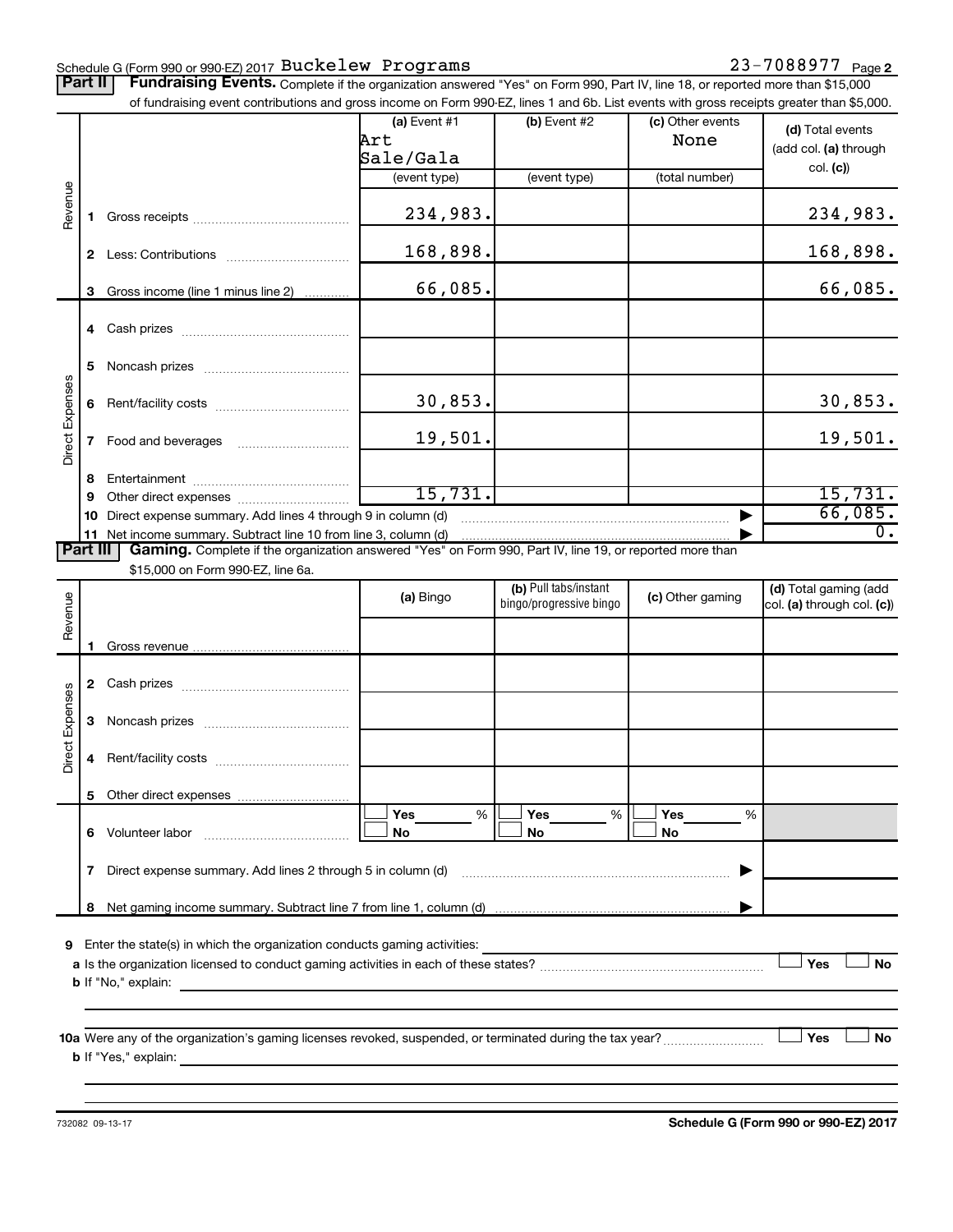|    | Schedule G (Form 990 or 990-EZ) 2017 Buckelew Programs                                                                                                                                                                                                                | 23-7088977 |     |     | Page 3               |
|----|-----------------------------------------------------------------------------------------------------------------------------------------------------------------------------------------------------------------------------------------------------------------------|------------|-----|-----|----------------------|
|    |                                                                                                                                                                                                                                                                       |            |     | Yes | <b>No</b>            |
|    | 12 Is the organization a grantor, beneficiary or trustee of a trust, or a member of a partnership or other entity formed                                                                                                                                              |            |     |     |                      |
|    |                                                                                                                                                                                                                                                                       |            |     | Yes | <b>No</b>            |
|    | 13 Indicate the percentage of gaming activity conducted in:                                                                                                                                                                                                           |            |     |     |                      |
|    |                                                                                                                                                                                                                                                                       |            | 1За |     | %                    |
|    | <b>b</b> An outside facility <i>www.communicality www.communicality.communicality www.communicality www.communicality.communicality www.communicality.com</i>                                                                                                         |            | 13b |     | %                    |
|    | 14 Enter the name and address of the person who prepares the organization's gaming/special events books and records:                                                                                                                                                  |            |     |     |                      |
|    |                                                                                                                                                                                                                                                                       |            |     |     |                      |
|    | Name $\blacktriangleright$<br><u>and the control of the control of the control of the control of the control of the control of</u>                                                                                                                                    |            |     |     |                      |
|    | Address $\blacktriangleright$<br><u>and the contract of the contract of the contract of the contract of the contract of the contract of the contract of</u>                                                                                                           |            |     |     |                      |
|    | <b>15a</b> Does the organization have a contract with a third party from whom the organization receives gaming revenue? $\ldots$                                                                                                                                      |            |     |     | <b>No</b>            |
|    |                                                                                                                                                                                                                                                                       |            |     |     |                      |
|    |                                                                                                                                                                                                                                                                       |            |     |     |                      |
|    | c If "Yes," enter name and address of the third party:                                                                                                                                                                                                                |            |     |     |                      |
|    | Name $\blacktriangleright$<br><u>and the contract of the contract of the contract of the contract of the contract of the contract of the contract of</u>                                                                                                              |            |     |     |                      |
|    |                                                                                                                                                                                                                                                                       |            |     |     |                      |
|    | Address $\blacktriangleright$<br><u>and the state of the state of the state of the state of the state of the state of the state of the state of the state of the state of the state of the state of the state of the state of the state of the state of the state</u> |            |     |     |                      |
| 16 | Gaming manager information:                                                                                                                                                                                                                                           |            |     |     |                      |
|    | <u> 1989 - Johann Barbara, martin amerikan basal dan berasal dan berasal dalam basal dalam basal dan berasal dala</u><br>Name $\blacktriangleright$                                                                                                                   |            |     |     |                      |
|    | Gaming manager compensation > \$                                                                                                                                                                                                                                      |            |     |     |                      |
|    |                                                                                                                                                                                                                                                                       |            |     |     |                      |
|    |                                                                                                                                                                                                                                                                       |            |     |     |                      |
|    |                                                                                                                                                                                                                                                                       |            |     |     |                      |
|    |                                                                                                                                                                                                                                                                       |            |     |     |                      |
|    | Director/officer<br>Employee<br>Independent contractor                                                                                                                                                                                                                |            |     |     |                      |
| 17 | Mandatory distributions:                                                                                                                                                                                                                                              |            |     |     |                      |
|    | a Is the organization required under state law to make charitable distributions from the gaming proceeds to                                                                                                                                                           |            |     |     |                      |
|    | retain the state gaming license?                                                                                                                                                                                                                                      |            |     |     | $\Box$ Yes $\Box$ No |
|    | <b>b</b> Enter the amount of distributions required under state law to be distributed to other exempt organizations or spent in the                                                                                                                                   |            |     |     |                      |
|    | organization's own exempt activities during the tax year $\triangleright$ \$                                                                                                                                                                                          |            |     |     |                      |
|    | <b>Part IV</b><br>Supplemental Information. Provide the explanations required by Part I, line 2b, columns (iii) and (v); and Part III, lines 9, 9b, 10b, 15b,                                                                                                         |            |     |     |                      |
|    | 15c, 16, and 17b, as applicable. Also provide any additional information. See instructions.                                                                                                                                                                           |            |     |     |                      |
|    |                                                                                                                                                                                                                                                                       |            |     |     |                      |
|    |                                                                                                                                                                                                                                                                       |            |     |     |                      |
|    |                                                                                                                                                                                                                                                                       |            |     |     |                      |
|    |                                                                                                                                                                                                                                                                       |            |     |     |                      |
|    |                                                                                                                                                                                                                                                                       |            |     |     |                      |
|    |                                                                                                                                                                                                                                                                       |            |     |     |                      |
|    |                                                                                                                                                                                                                                                                       |            |     |     |                      |
|    |                                                                                                                                                                                                                                                                       |            |     |     |                      |
|    |                                                                                                                                                                                                                                                                       |            |     |     |                      |
|    |                                                                                                                                                                                                                                                                       |            |     |     |                      |
|    |                                                                                                                                                                                                                                                                       |            |     |     |                      |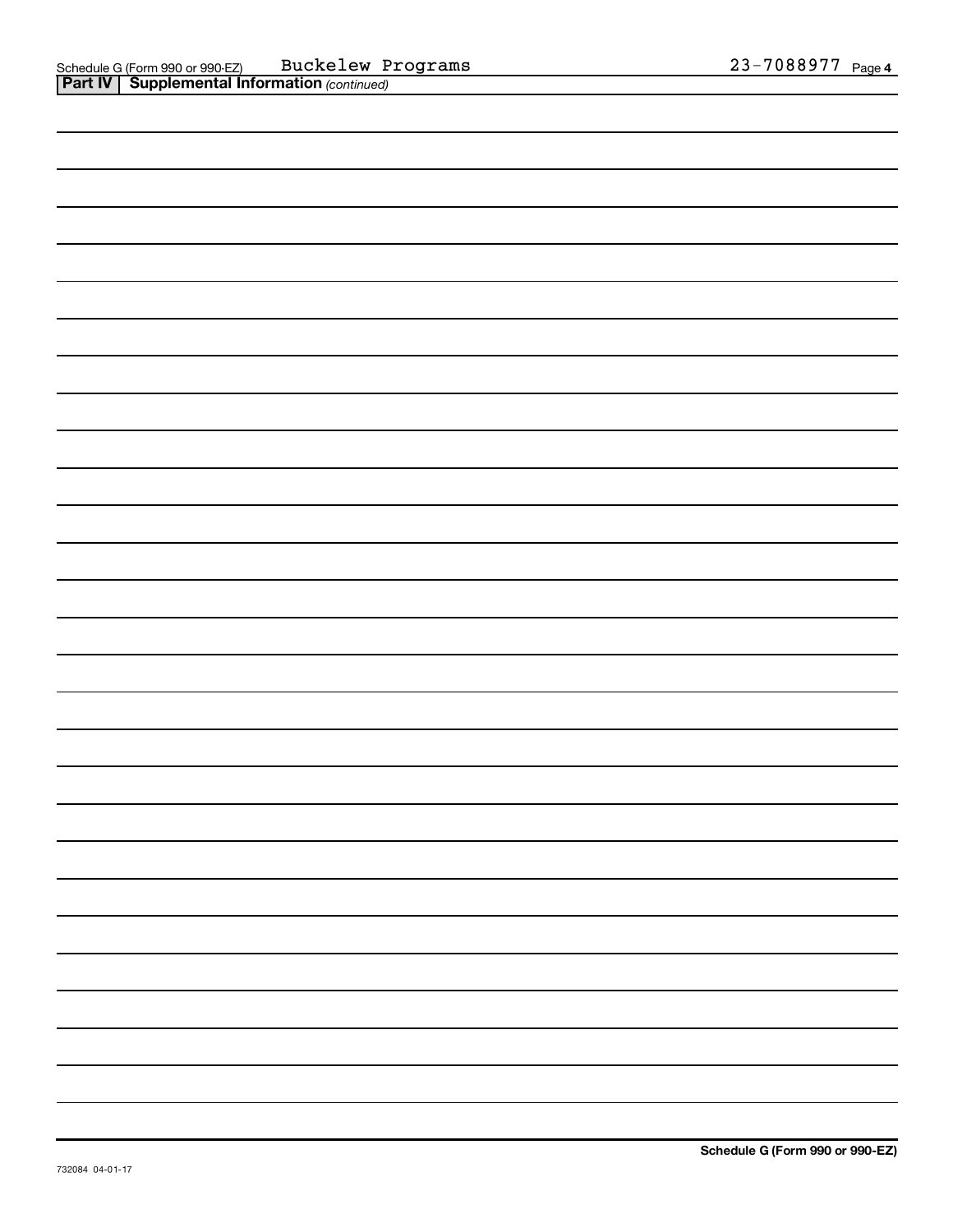|    | <b>Compensation Information</b><br><b>SCHEDULE J</b>                                                                                                                                                                                            |                                       | OMB No. 1545-0047          |     |                         |  |  |
|----|-------------------------------------------------------------------------------------------------------------------------------------------------------------------------------------------------------------------------------------------------|---------------------------------------|----------------------------|-----|-------------------------|--|--|
|    | (Form 990)<br>For certain Officers, Directors, Trustees, Key Employees, and Highest                                                                                                                                                             |                                       |                            |     |                         |  |  |
|    | <b>Compensated Employees</b><br>Complete if the organization answered "Yes" on Form 990, Part IV, line 23.                                                                                                                                      |                                       |                            |     |                         |  |  |
|    | Attach to Form 990.<br>Department of the Treasury                                                                                                                                                                                               |                                       | <b>Open to Public</b>      |     |                         |  |  |
|    | ► Go to www.irs.gov/Form990 for instructions and the latest information.<br>Internal Revenue Service                                                                                                                                            |                                       | Inspection                 |     |                         |  |  |
|    | Name of the organization                                                                                                                                                                                                                        | <b>Employer identification number</b> |                            |     |                         |  |  |
|    | Buckelew Programs                                                                                                                                                                                                                               |                                       | 23-7088977                 |     |                         |  |  |
|    | <b>Questions Regarding Compensation</b><br>Part I                                                                                                                                                                                               |                                       |                            |     |                         |  |  |
|    |                                                                                                                                                                                                                                                 |                                       |                            | Yes | No                      |  |  |
| 1a | Check the appropriate box(es) if the organization provided any of the following to or for a person listed on Form 990,                                                                                                                          |                                       |                            |     |                         |  |  |
|    | Part VII, Section A, line 1a. Complete Part III to provide any relevant information regarding these items.                                                                                                                                      |                                       |                            |     |                         |  |  |
|    | First-class or charter travel<br>Housing allowance or residence for personal use                                                                                                                                                                |                                       |                            |     |                         |  |  |
|    | Travel for companions<br>Payments for business use of personal residence                                                                                                                                                                        |                                       |                            |     |                         |  |  |
|    | Health or social club dues or initiation fees<br>Tax indemnification and gross-up payments                                                                                                                                                      |                                       |                            |     |                         |  |  |
|    | Discretionary spending account<br>Personal services (such as, maid, chauffeur, chef)                                                                                                                                                            |                                       |                            |     |                         |  |  |
|    |                                                                                                                                                                                                                                                 |                                       |                            |     |                         |  |  |
|    | <b>b</b> If any of the boxes on line 1a are checked, did the organization follow a written policy regarding payment or                                                                                                                          |                                       |                            |     |                         |  |  |
|    |                                                                                                                                                                                                                                                 |                                       | 1b                         |     |                         |  |  |
| 2  | Did the organization require substantiation prior to reimbursing or allowing expenses incurred by all directors,                                                                                                                                |                                       |                            |     |                         |  |  |
|    | trustees, and officers, including the CEO/Executive Director, regarding the items checked on line 1a?                                                                                                                                           |                                       | $\mathbf{2}$               |     |                         |  |  |
|    |                                                                                                                                                                                                                                                 |                                       |                            |     |                         |  |  |
| з  | Indicate which, if any, of the following the filing organization used to establish the compensation of the organization's<br>CEO/Executive Director. Check all that apply. Do not check any boxes for methods used by a related organization to |                                       |                            |     |                         |  |  |
|    |                                                                                                                                                                                                                                                 |                                       |                            |     |                         |  |  |
|    | establish compensation of the CEO/Executive Director, but explain in Part III.<br> X                                                                                                                                                            |                                       |                            |     |                         |  |  |
|    | Compensation committee<br>Written employment contract<br>$\boxed{\textbf{X}}$ Compensation survey or study                                                                                                                                      |                                       |                            |     |                         |  |  |
|    | Independent compensation consultant<br>$\mathbf{X}$                                                                                                                                                                                             |                                       |                            |     |                         |  |  |
|    | Approval by the board or compensation committee<br>Form 990 of other organizations                                                                                                                                                              |                                       |                            |     |                         |  |  |
| 4  | During the year, did any person listed on Form 990, Part VII, Section A, line 1a, with respect to the filing                                                                                                                                    |                                       |                            |     |                         |  |  |
|    | organization or a related organization:                                                                                                                                                                                                         |                                       |                            |     |                         |  |  |
| а  | Receive a severance payment or change-of-control payment?                                                                                                                                                                                       |                                       | 4a                         |     | x                       |  |  |
| b  |                                                                                                                                                                                                                                                 |                                       | 4b                         |     | X                       |  |  |
| с  |                                                                                                                                                                                                                                                 |                                       | 4c                         |     | $\overline{\textbf{x}}$ |  |  |
|    | If "Yes" to any of lines 4a-c, list the persons and provide the applicable amounts for each item in Part III.                                                                                                                                   |                                       |                            |     |                         |  |  |
|    |                                                                                                                                                                                                                                                 |                                       |                            |     |                         |  |  |
|    | Only section 501(c)(3), 501(c)(4), and 501(c)(29) organizations must complete lines 5-9.                                                                                                                                                        |                                       |                            |     |                         |  |  |
|    | 5 For persons listed on Form 990, Part VII, Section A, line 1a, did the organization pay or accrue any compensation                                                                                                                             |                                       |                            |     |                         |  |  |
|    | contingent on the revenues of:                                                                                                                                                                                                                  |                                       |                            |     |                         |  |  |
|    |                                                                                                                                                                                                                                                 |                                       | 5a                         |     | x                       |  |  |
|    |                                                                                                                                                                                                                                                 |                                       | 5b                         |     | $\overline{\textbf{X}}$ |  |  |
|    | If "Yes" on line 5a or 5b, describe in Part III.                                                                                                                                                                                                |                                       |                            |     |                         |  |  |
| 6  | For persons listed on Form 990, Part VII, Section A, line 1a, did the organization pay or accrue any compensation                                                                                                                               |                                       |                            |     |                         |  |  |
|    | contingent on the net earnings of:                                                                                                                                                                                                              |                                       |                            |     |                         |  |  |
| a  |                                                                                                                                                                                                                                                 |                                       | 6a                         |     | х                       |  |  |
|    |                                                                                                                                                                                                                                                 |                                       | 6b                         |     | X                       |  |  |
|    | If "Yes" on line 6a or 6b, describe in Part III.                                                                                                                                                                                                |                                       |                            |     |                         |  |  |
|    | 7 For persons listed on Form 990, Part VII, Section A, line 1a, did the organization provide any nonfixed payments                                                                                                                              |                                       |                            |     |                         |  |  |
|    |                                                                                                                                                                                                                                                 |                                       | 7                          |     | х                       |  |  |
| 8  | Were any amounts reported on Form 990, Part VII, paid or accrued pursuant to a contract that was subject to the                                                                                                                                 |                                       |                            |     |                         |  |  |
|    |                                                                                                                                                                                                                                                 |                                       | 8                          |     | х                       |  |  |
| 9  | If "Yes" on line 8, did the organization also follow the rebuttable presumption procedure described in                                                                                                                                          |                                       |                            |     |                         |  |  |
|    |                                                                                                                                                                                                                                                 |                                       | 9                          |     |                         |  |  |
|    | LHA For Paperwork Reduction Act Notice, see the Instructions for Form 990.                                                                                                                                                                      |                                       | Schedule J (Form 990) 2017 |     |                         |  |  |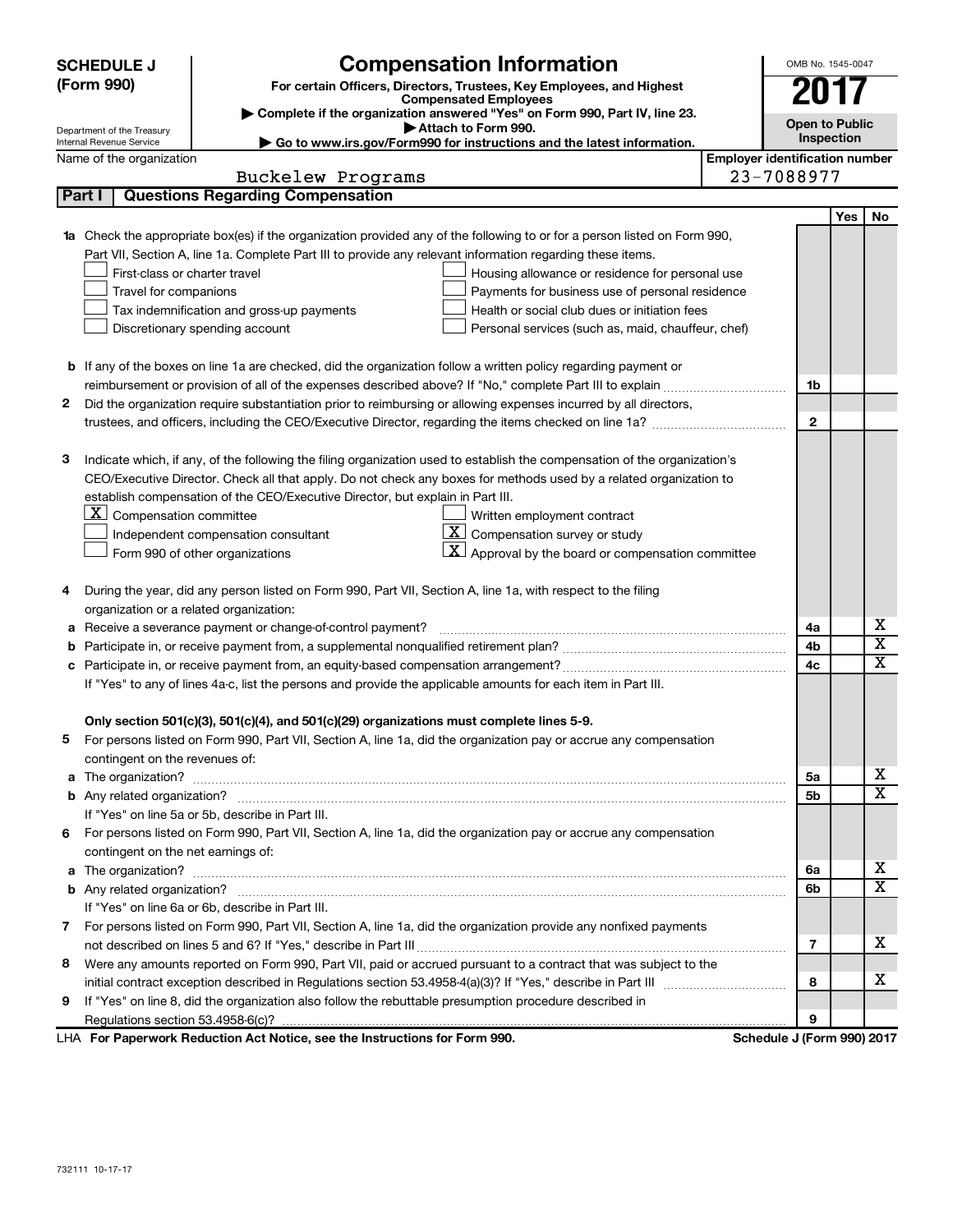### Part II | Officers, Directors, Trustees, Key Employees, and Highest Compensated Employees. Use duplicate copies if additional space is needed.

For each individual whose compensation must be reported on Schedule J, report compensation from the organization on row (i) and from related organizations, described in the instructions, on row (ii). Do not list any individuals that aren't listed on Form 990, Part VII.

Note: The sum of columns (B)(i)-(iii) for each listed individual must equal the total amount of Form 990, Part VII, Section A, line 1a, applicable column (D) and (E) amounts for that individual.

|                                |                             | (B) Breakdown of W-2 and/or 1099-MISC compensation |                                           | (C) Retirement and<br>other deferred | (D) Nontaxable<br>benefits | (E) Total of columns        | (F) Compensation<br>in column (B)         |
|--------------------------------|-----------------------------|----------------------------------------------------|-------------------------------------------|--------------------------------------|----------------------------|-----------------------------|-------------------------------------------|
| (A) Name and Title             | (i) Base<br>compensation    | (ii) Bonus &<br>incentive<br>compensation          | (iii) Other<br>reportable<br>compensation | compensation                         |                            | $(B)(i)$ - $(D)$            | reported as deferred<br>on prior Form 990 |
| Tamara Player<br>(1)<br>(i)    | 179,612.                    | $\overline{0}$ .                                   | $\overline{0}$ .                          | $\overline{0}$ .                     | 9,876.                     | 189,488.                    | $\overline{0}$ .                          |
| $\vert$ (ii)<br>$\mathtt{CEO}$ | $\overline{\mathfrak{o}}$ . | $\overline{0}$ .                                   | $\overline{0}$ .                          | $\overline{0}$ .                     | $\overline{0}$ .           | $\overline{\mathfrak{o}}$ . | $\overline{0}$ .                          |
| (i)                            |                             |                                                    |                                           |                                      |                            |                             |                                           |
| $\vert$ (ii)                   |                             |                                                    |                                           |                                      |                            |                             |                                           |
| (i)                            |                             |                                                    |                                           |                                      |                            |                             |                                           |
| (ii)                           |                             |                                                    |                                           |                                      |                            |                             |                                           |
| (i)                            |                             |                                                    |                                           |                                      |                            |                             |                                           |
| (ii)                           |                             |                                                    |                                           |                                      |                            |                             |                                           |
| $(\sf{i})$                     |                             |                                                    |                                           |                                      |                            |                             |                                           |
| (ii)                           |                             |                                                    |                                           |                                      |                            |                             |                                           |
| $(\sf{i})$                     |                             |                                                    |                                           |                                      |                            |                             |                                           |
| (ii)                           |                             |                                                    |                                           |                                      |                            |                             |                                           |
| $(\sf{i})$                     |                             |                                                    |                                           |                                      |                            |                             |                                           |
| (ii)                           |                             |                                                    |                                           |                                      |                            |                             |                                           |
| $(\sf{i})$                     |                             |                                                    |                                           |                                      |                            |                             |                                           |
| (ii)                           |                             |                                                    |                                           |                                      |                            |                             |                                           |
| (i)                            |                             |                                                    |                                           |                                      |                            |                             |                                           |
| (ii)                           |                             |                                                    |                                           |                                      |                            |                             |                                           |
| $(\sf{i})$<br>(ii)             |                             |                                                    |                                           |                                      |                            |                             |                                           |
| $(\sf{i})$                     |                             |                                                    |                                           |                                      |                            |                             |                                           |
| (ii)                           |                             |                                                    |                                           |                                      |                            |                             |                                           |
| $(\sf{i})$                     |                             |                                                    |                                           |                                      |                            |                             |                                           |
| (ii)                           |                             |                                                    |                                           |                                      |                            |                             |                                           |
| (i)                            |                             |                                                    |                                           |                                      |                            |                             |                                           |
| (ii)                           |                             |                                                    |                                           |                                      |                            |                             |                                           |
| (i)                            |                             |                                                    |                                           |                                      |                            |                             |                                           |
| (ii)                           |                             |                                                    |                                           |                                      |                            |                             |                                           |
| $(\sf{i})$                     |                             |                                                    |                                           |                                      |                            |                             |                                           |
| (ii)                           |                             |                                                    |                                           |                                      |                            |                             |                                           |
| $(\sf{i})$                     |                             |                                                    |                                           |                                      |                            |                             |                                           |
| (ii)                           |                             |                                                    |                                           |                                      |                            |                             |                                           |

**Schedule J (Form 990) 2017**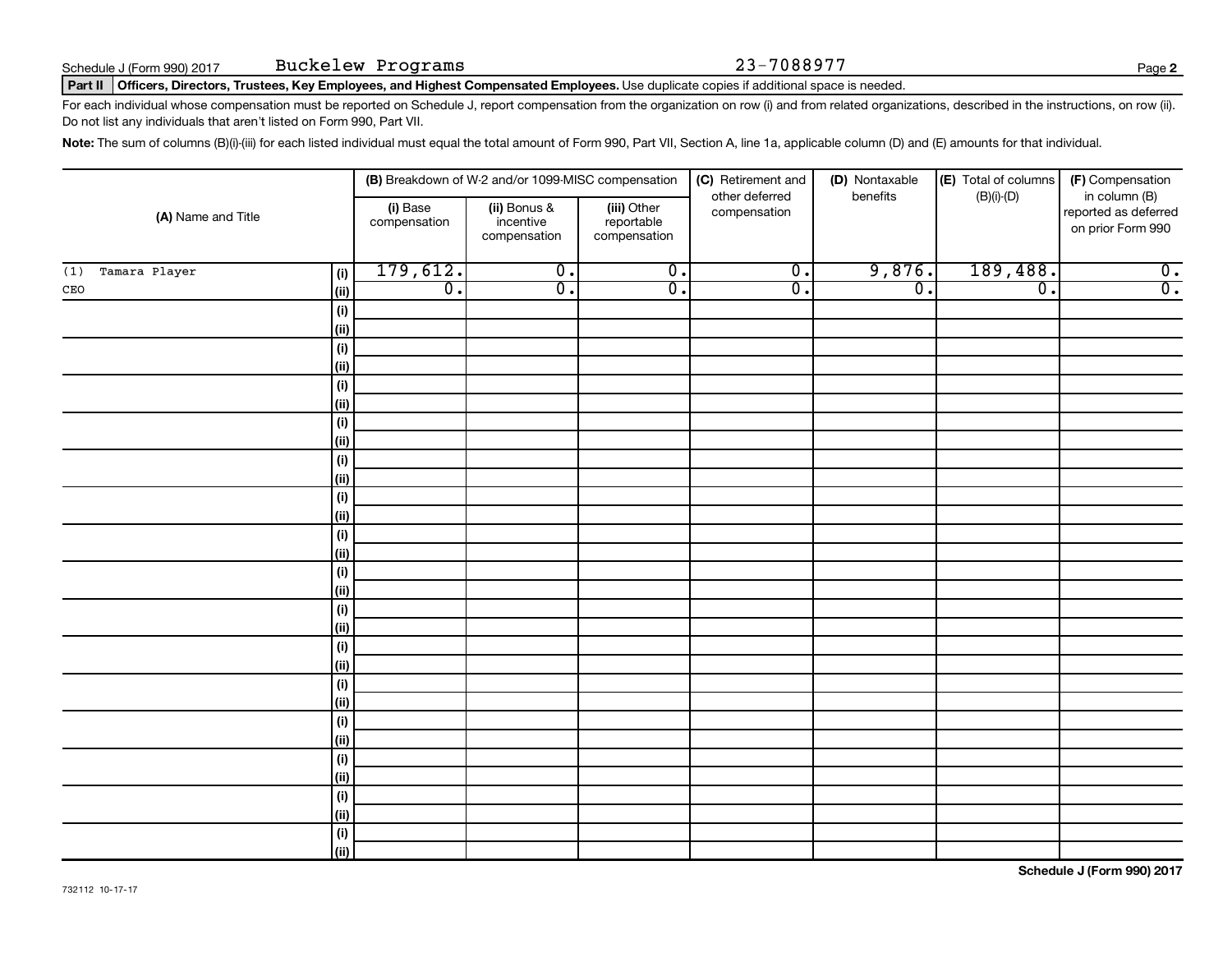### **Part III Supplemental Information**

Provide the information, explanation, or descriptions required for Part I, lines 1a, 1b, 3, 4a, 4b, 4c, 5a, 5b, 6a, 6b, 7, and 8, and for Part II. Also complete this part for any additional information.

Part I, Line 3:

Buckelew Programs strives to attract and retain the highest quality,

dedicated leadership talent to the Chief Executive Officer (CEO) position.

Using periodic salary surveys provided by the Director of Human Resources,

the Executive Committee will review and recommend the salary and benefits

for the CEO. Annually, after the completion of the CEO's performance

evaluation, the Executive Committee shall review and revise the CEO's

compensation package as is deemed appropriate. The Executive Committee

shall make a recommendation of the CEO's compensation package to the Board

of Directors. The recommendation shall include:

A) Specific terms of the compensation package

B) The recommendation date

C) The names of the members of the committee who reviewed and recommended

the compensation package

D) The rationale used in making the compensation decision

E) Any disclosures of conflict of interest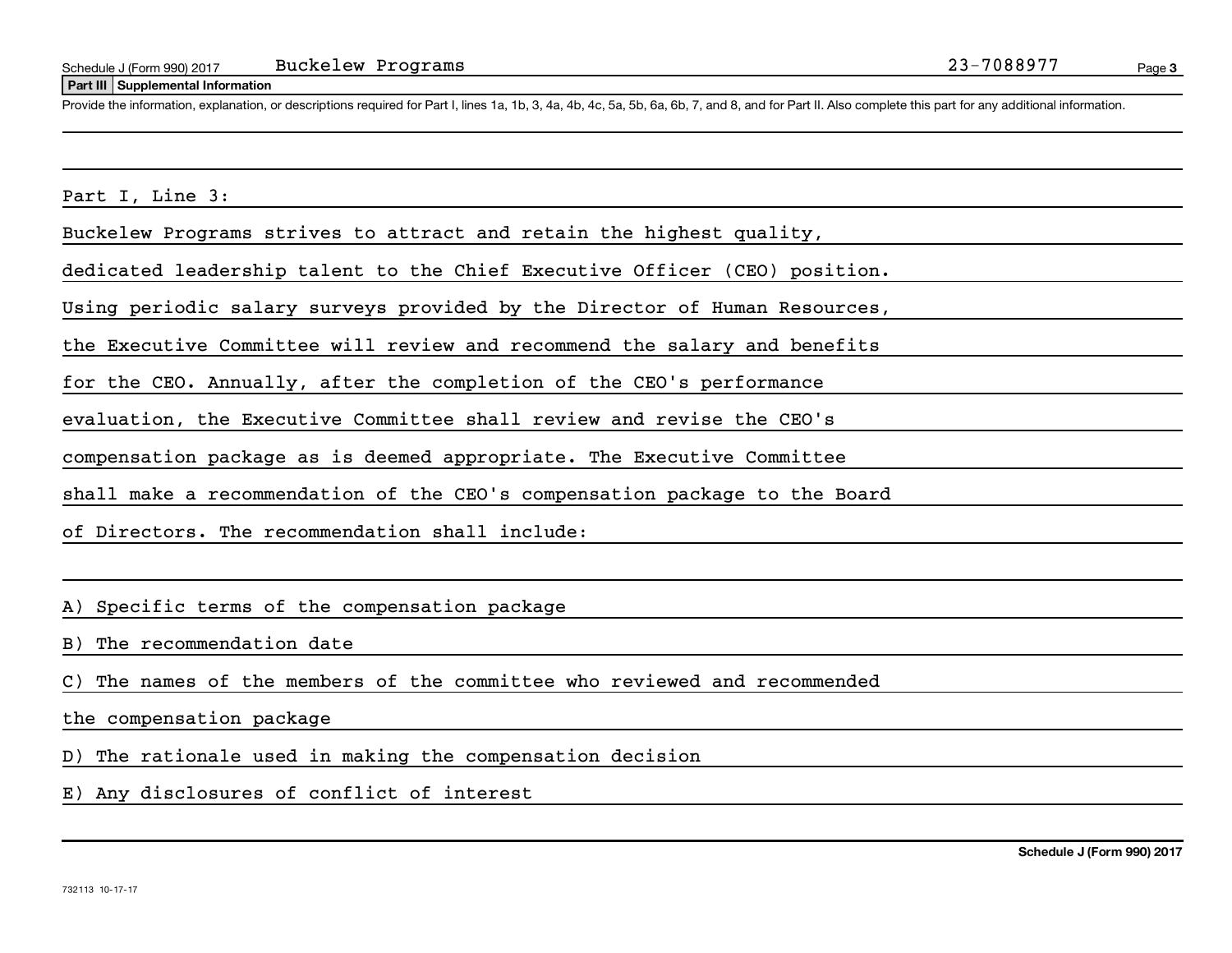**Part III Supplemental Information**

Provide the information, explanation, or descriptions required for Part I, lines 1a, 1b, 3, 4a, 4b, 4c, 5a, 5b, 6a, 6b, 7, and 8, and for Part II. Also complete this part for any additional information.

The policy and procedures for the compensation of the Chief Financial

Officer (CFO) are consistent with the policy and procedures of the

compensation of the CEO. Buckelew Programs routinely conducts salary

surveys, which are an integral part of the process for the determination of

compensation throughout the organization.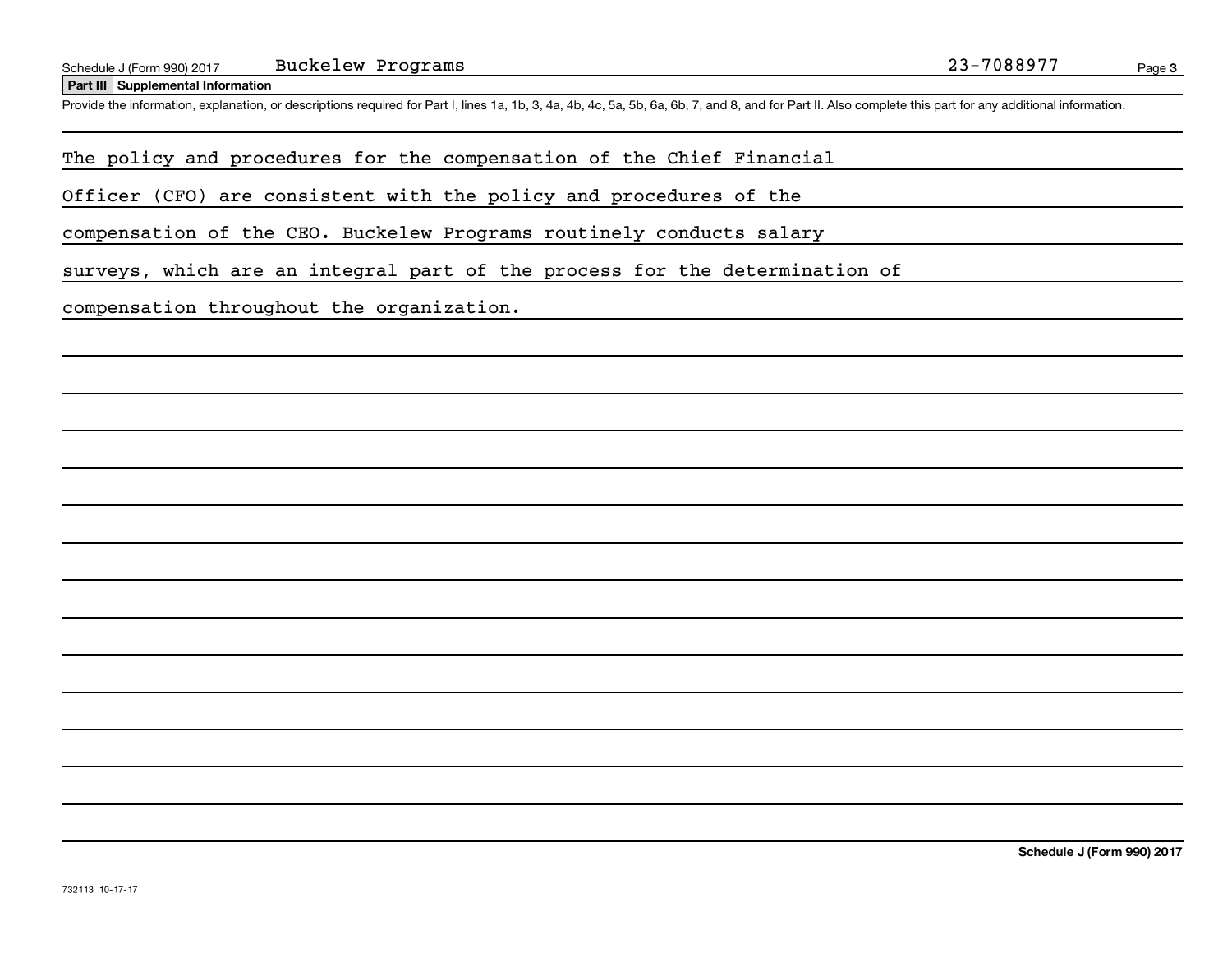## **SCHEDULE M (Form 990)**

## ◆ Complete if the organizations answered "Yes" on Form 990, Part IV, lines 29 or 30.<br>▶ Complete if the organizations answered "Yes" on Form 990, Part IV, lines 29 or 30. **Noncash Contributions**

OMB No. 1545-0047

**Employer identification number**

Department of the Treasury Internal Revenue Service

**Attach to Form 990.** J

 **Go to www.irs.gov/Form990 for the latest information.** J

**Open To Public Inspection**

Name of the organization

## Buckelew Programs 23-7088977

| Part I | <b>Types of Property</b>                                                                                                       |                               |                                      |                                                                                                      |                                                              |     |    |
|--------|--------------------------------------------------------------------------------------------------------------------------------|-------------------------------|--------------------------------------|------------------------------------------------------------------------------------------------------|--------------------------------------------------------------|-----|----|
|        |                                                                                                                                | (a)<br>Check if<br>applicable | (b)<br>Number of<br>contributions or | (c)<br>Noncash contribution<br>amounts reported on<br>items contributed Form 990, Part VIII, line 1g | (d)<br>Method of determining<br>noncash contribution amounts |     |    |
| 1.     |                                                                                                                                |                               |                                      |                                                                                                      |                                                              |     |    |
| 2      |                                                                                                                                |                               |                                      |                                                                                                      |                                                              |     |    |
| З      | Art - Fractional interests                                                                                                     |                               |                                      |                                                                                                      |                                                              |     |    |
| 4      | Books and publications                                                                                                         |                               |                                      |                                                                                                      |                                                              |     |    |
| 5      | Clothing and household goods                                                                                                   |                               |                                      |                                                                                                      |                                                              |     |    |
| 6      | Cars and other vehicles                                                                                                        |                               |                                      |                                                                                                      |                                                              |     |    |
| 7      |                                                                                                                                |                               |                                      |                                                                                                      |                                                              |     |    |
| 8      |                                                                                                                                |                               |                                      |                                                                                                      |                                                              |     |    |
| 9      | Securities - Publicly traded                                                                                                   |                               |                                      |                                                                                                      |                                                              |     |    |
| 10     | Securities - Closely held stock                                                                                                |                               |                                      |                                                                                                      |                                                              |     |    |
| 11     | Securities - Partnership, LLC, or                                                                                              |                               |                                      |                                                                                                      |                                                              |     |    |
|        | trust interests                                                                                                                |                               |                                      |                                                                                                      |                                                              |     |    |
| 12     |                                                                                                                                |                               |                                      |                                                                                                      |                                                              |     |    |
| 13     | Qualified conservation contribution -                                                                                          |                               |                                      |                                                                                                      |                                                              |     |    |
|        |                                                                                                                                |                               |                                      |                                                                                                      |                                                              |     |    |
| 14     | Qualified conservation contribution - Other                                                                                    |                               |                                      |                                                                                                      |                                                              |     |    |
| 15     |                                                                                                                                |                               |                                      |                                                                                                      |                                                              |     |    |
| 16     | Real estate - Commercial                                                                                                       |                               |                                      |                                                                                                      |                                                              |     |    |
| 17     |                                                                                                                                |                               |                                      |                                                                                                      |                                                              |     |    |
| 18     |                                                                                                                                |                               |                                      |                                                                                                      |                                                              |     |    |
| 19     |                                                                                                                                |                               |                                      |                                                                                                      |                                                              |     |    |
| 20     | Drugs and medical supplies                                                                                                     |                               |                                      |                                                                                                      |                                                              |     |    |
| 21     |                                                                                                                                |                               |                                      |                                                                                                      |                                                              |     |    |
| 22     |                                                                                                                                |                               |                                      |                                                                                                      |                                                              |     |    |
| 23     |                                                                                                                                |                               |                                      |                                                                                                      |                                                              |     |    |
| 24     |                                                                                                                                |                               |                                      |                                                                                                      |                                                              |     |    |
| 25     | (Vacation<br>Other $\blacktriangleright$                                                                                       | $\overline{\textbf{x}}$       | 1                                    | 30,000.                                                                                              |                                                              |     |    |
| 26     | ( Other)<br>Other $\blacktriangleright$                                                                                        | $\overline{\textbf{x}}$       | 1                                    | 6,091.                                                                                               |                                                              |     |    |
| 27     | Other $\blacktriangleright$                                                                                                    |                               |                                      |                                                                                                      |                                                              |     |    |
| 28     | Other $\blacktriangleright$                                                                                                    |                               |                                      |                                                                                                      |                                                              |     |    |
| 29     | Number of Forms 8283 received by the organization during the tax year for contributions                                        |                               |                                      |                                                                                                      |                                                              |     |    |
|        | for which the organization completed Form 8283, Part IV, Donee Acknowledgement [10001]                                         |                               |                                      | 29                                                                                                   |                                                              |     |    |
|        |                                                                                                                                |                               |                                      |                                                                                                      |                                                              | Yes | No |
|        | 30a During the year, did the organization receive by contribution any property reported in Part I, lines 1 through 28, that it |                               |                                      |                                                                                                      |                                                              |     |    |
|        | must hold for at least three years from the date of the initial contribution, and which isn't required to be used for          |                               |                                      |                                                                                                      |                                                              |     |    |
|        |                                                                                                                                |                               |                                      |                                                                                                      | <b>30a</b>                                                   |     | х  |
|        | <b>b</b> If "Yes," describe the arrangement in Part II.                                                                        |                               |                                      |                                                                                                      |                                                              |     |    |
| 31     | Does the organization have a gift acceptance policy that requires the review of any nonstandard contributions?                 |                               |                                      |                                                                                                      |                                                              | 31  | х  |
|        | 32a Does the organization hire or use third parties or related organizations to solicit, process, or sell noncash              |                               |                                      |                                                                                                      |                                                              |     |    |
|        | contributions?                                                                                                                 |                               |                                      |                                                                                                      | 32a                                                          |     | х  |
|        | <b>b</b> If "Yes," describe in Part II.                                                                                        |                               |                                      |                                                                                                      |                                                              |     |    |

**33** If the organization didn't report an amount in column (c) for a type of property for which column (a) is checked, describe in Part II.

**For Paperwork Reduction Act Notice, see the Instructions for Form 990. Schedule M (Form 990) 2017** LHA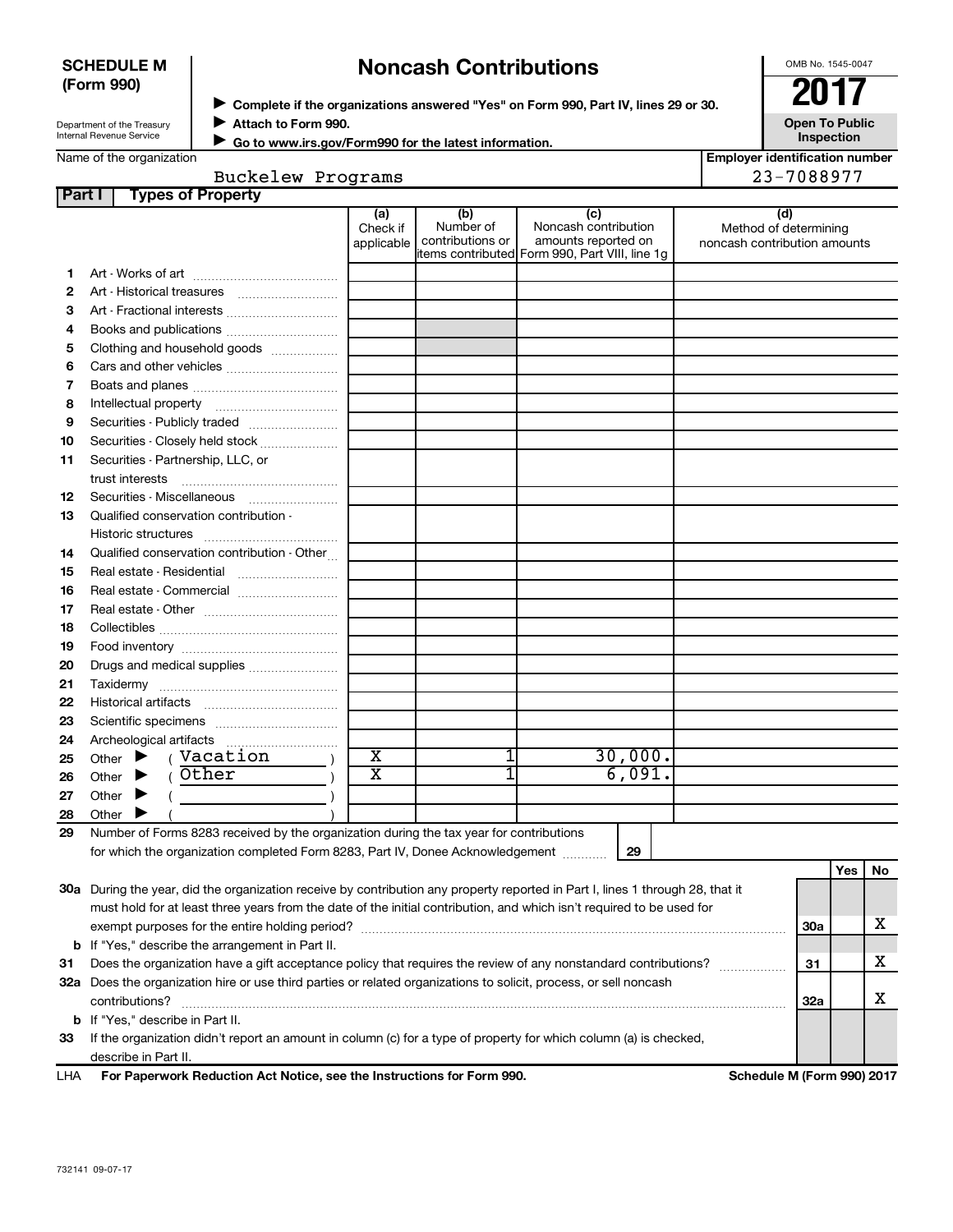|  |  |  |  | Schedule M (Form 990) 2017 Buckelew Programs | 23-7088977 | Page |  |
|--|--|--|--|----------------------------------------------|------------|------|--|
|--|--|--|--|----------------------------------------------|------------|------|--|

Provide the information required by Part I, lines 30b, 32b, and 33, and whether the organization is reporting in Part I, column (b), the number of contributions, the number of items received, or a combination of both. Also complete this part for any additional information. **Part II Supplemental Information.** 

Schedule M, Part I, Column (b):

The number of donations reported is based on the number of donors.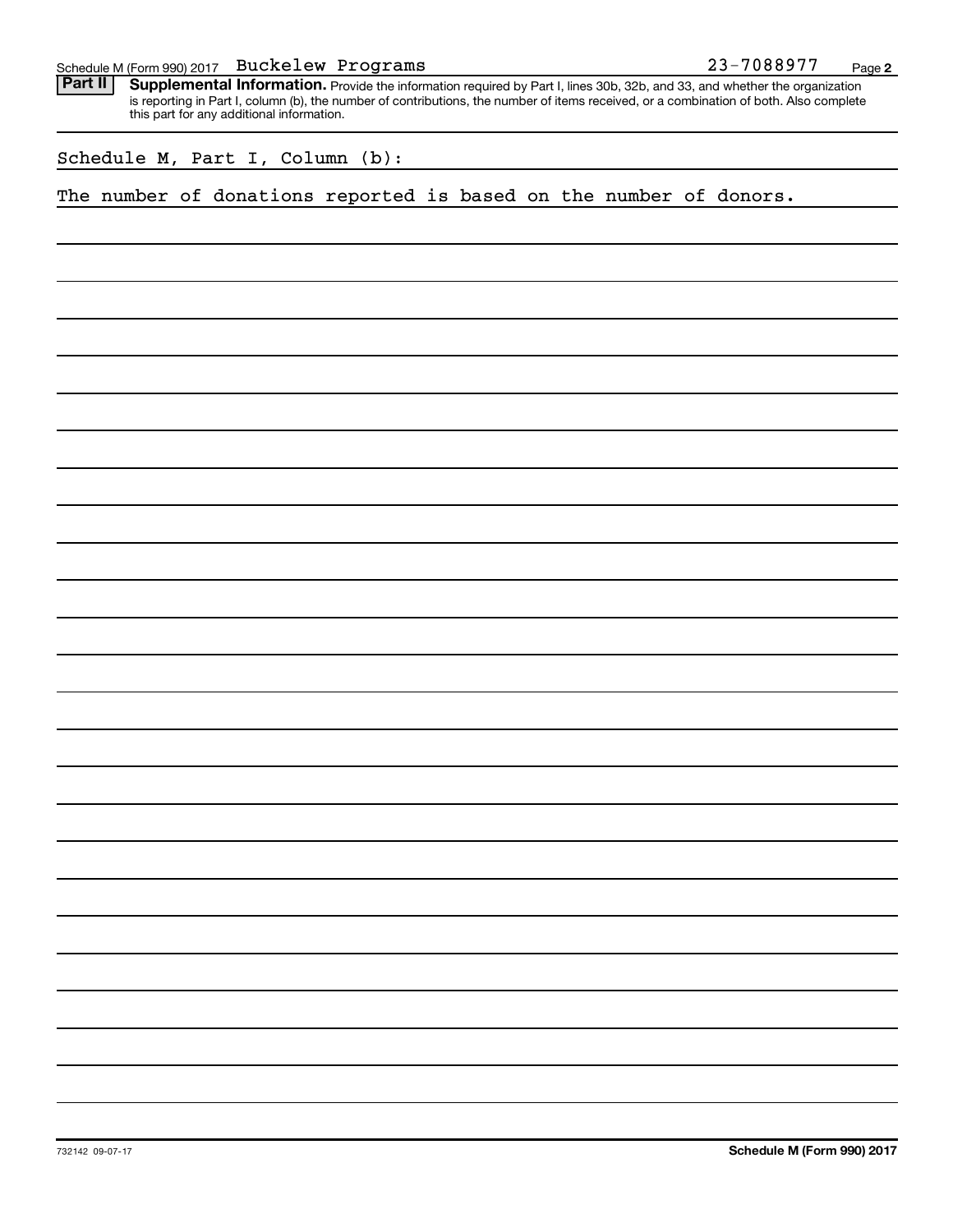**(Form 990 or 990-EZ)**

Name of the organization



Buckelew Programs

Form 990, Part I, Line 1, Description of Organization Mission:

and support services that enhance quality of life.

Form 990, Part III, Line 4a, Program Service Accomplishments:

Buckelew Programs' Helen Vine Recovery Center is a licensed 26-bed co-ed residential detoxification program in San Rafael that provides welcoming, recovery-oriented detox services to individuals with alcohol and drug addiction issues and co-occurring psychiatric problems. In 2018, the program moved into a new facility. With the support of staff, 933 clients took their first steps towards sobriety. Over 75% of the clients were referred to long-term treatment, sober living, and other housing or outpatient services.

Buckelew Program's Counseling Services include individual and group psychotherapy, mental health screening, and in-home bi-lingual parenting support.

Buckelew Programs' Suicide Prevention & Community Counseling (SP&CC) 24-hour crisis hotline offers immediate and confidential support for people experiencing a suicidal crisis. Part of the North Bay Suicide Prevention Program, the hotline staff includes highly trained volunteers and currently serves Marin, Sonoma, Lake and Mendocino Counties. SP&CC also provides grief counseling and community education. Hotline volunteers answered 17,620 calls from people in crisis.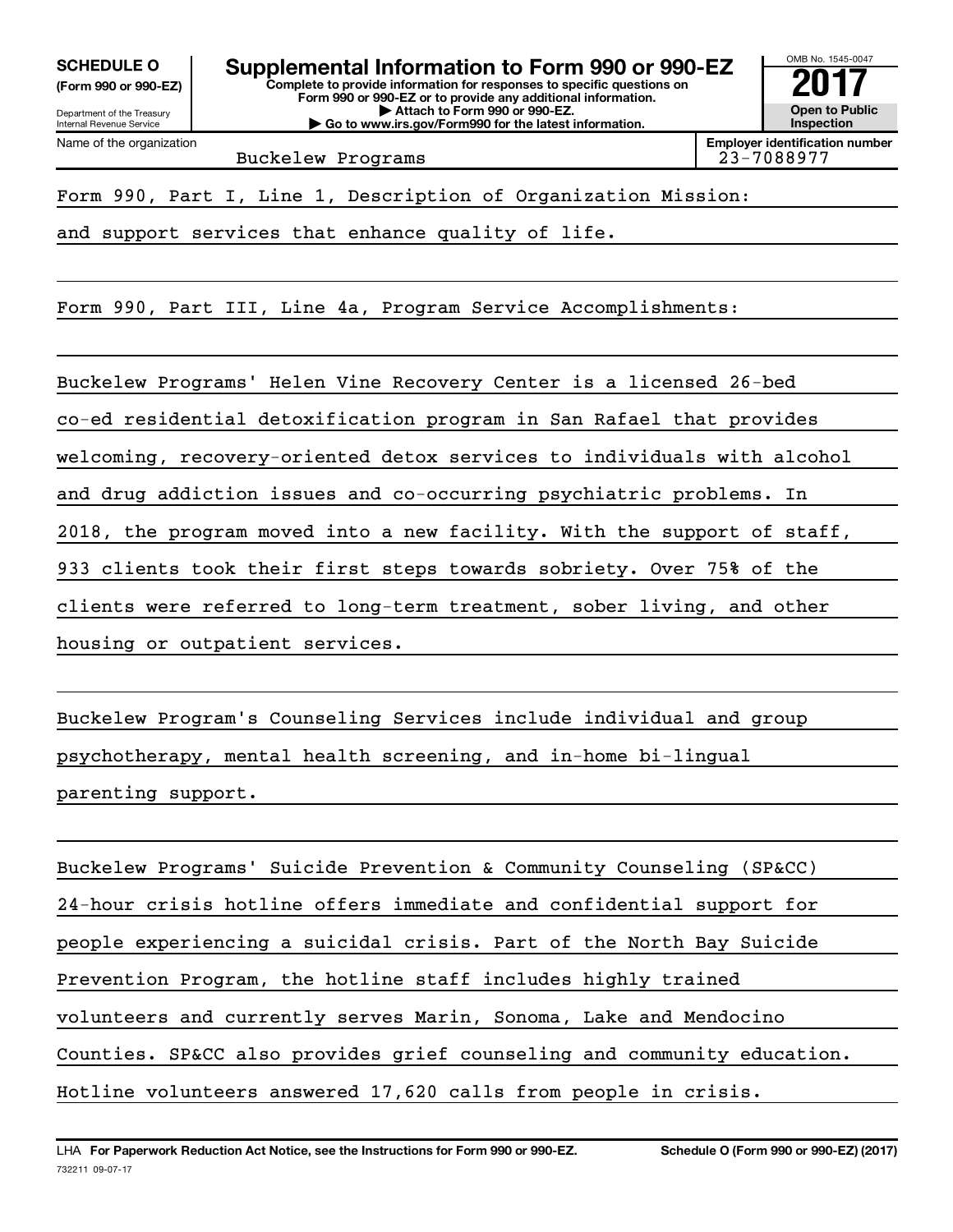| Schedule O (Form 990 or 990-EZ) (2017)                                | Page 2                                              |
|-----------------------------------------------------------------------|-----------------------------------------------------|
| Name of the organization<br>Buckelew Programs                         | <b>Employer identification number</b><br>23-7088977 |
| Buckelew Employment Services partners with employers in Sonoma and    |                                                     |
| Marin Counties to provide job placement, training and employment      |                                                     |
| support to clients with mental health and/or substance use issues.    |                                                     |
| Staff matches clients with the jobs that fit their interest and helps |                                                     |
| develop their skills and confidence.                                  |                                                     |

Buckelew's Sonoma County Family Service Coordination (FSC) Team offers education, support and referral for families and friends of those

living with mental illness. Services are free of charge and open to

anyone in need. The FSC Team provided individual and group support to

over 659 individuals and families.

Form 990, Part VI, Section B, line 11b:

The 990 will be provided to the organization's officers, directors,

trustees, and board committe members before the filing with the IRS.

Form 990, Part VI, Section B, Line 12c:

The policy is published and reviewed annually with all officers, directors, and employees.

Form 990, Part VI, Section B, Line 15:

Part I, Line 3:

Buckelew Programs strives to attract and retain the highest quality,

dedicated leadership talent to the Chief Executive Officer (CEO) position.

Using periodic salary surveys provided by the Director of Human Resources,

the Executive Committee will review and recommend the salary and benefits

for the CEO. Annually, after the completion of the CEO's performance

732212 09-07-17 **Schedule O (Form 990 or 990-EZ) (2017)** evaluation, the Executive Committee shall review and revise the CEO's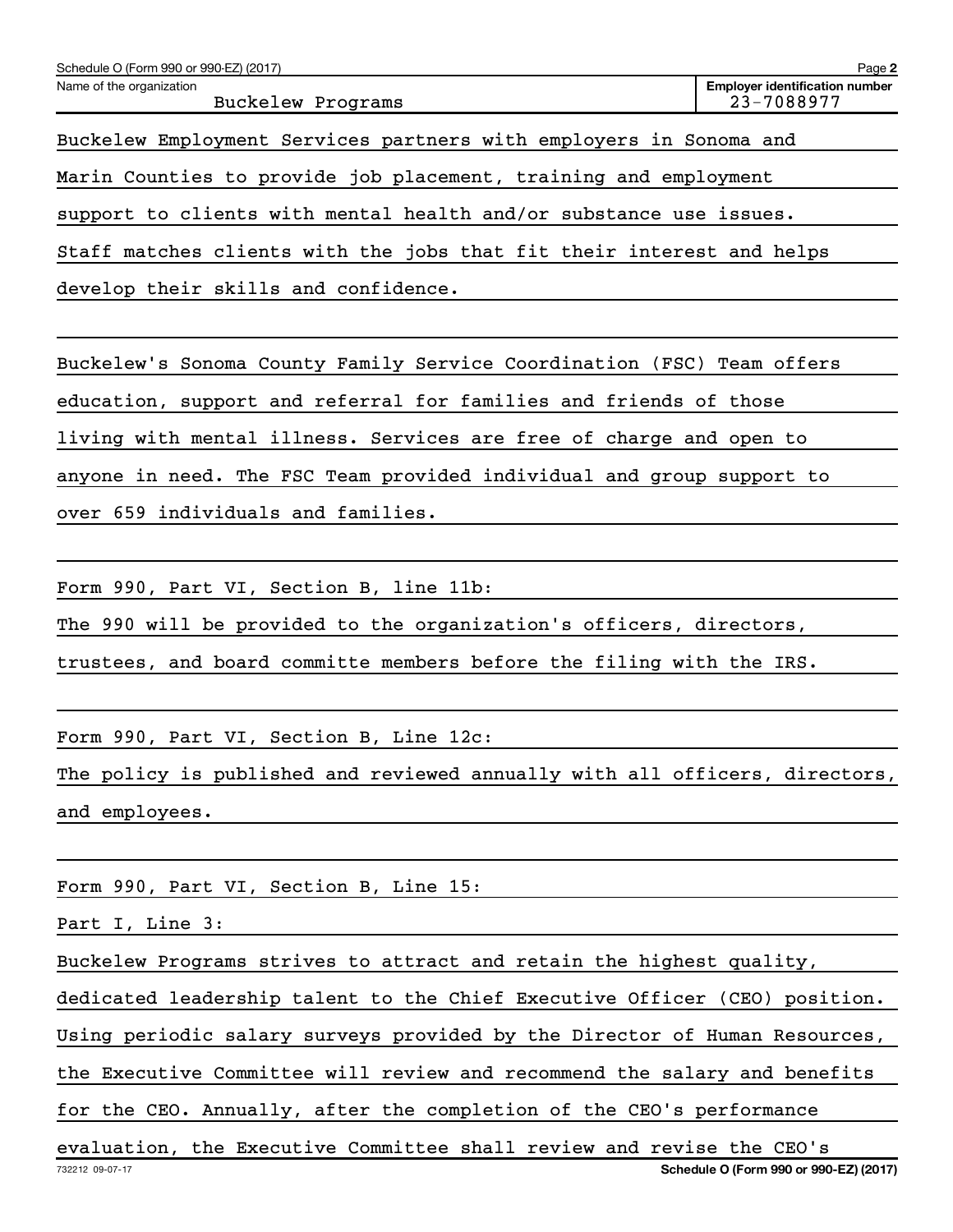| Schedule O (Form 990 or 990-EZ) (2017)                                 | Page 2                                              |
|------------------------------------------------------------------------|-----------------------------------------------------|
| Name of the organization<br>Buckelew Programs                          | <b>Employer identification number</b><br>23-7088977 |
| compensation package as is deemed appropriate. The Executive Committee |                                                     |

shall make a recommendation of the CEO's compensation package to the Board

of Directors. The recommendation shall include:

A) Specific terms of the compensation package

B) The recommendation date

C) The names of the members of the committee who reviewed and recommended

the compensation package

D) The rationale used in making the compensation decision

E) Any disclosures of conflict of interest

The policy and procedures for the compensation of the Chief Financial

Officer (CFO) are consistent with the policy and procedures of the

compensation of the CEO. Buckelew Programs routinely conducts salary

surveys, which are an integral part of the process for the determination of

compensation throughout the organization.

Form 990, Part VI, Section C, Line 19:

Governing documents, conflict of interest policy, and financial statements are available to public upon request.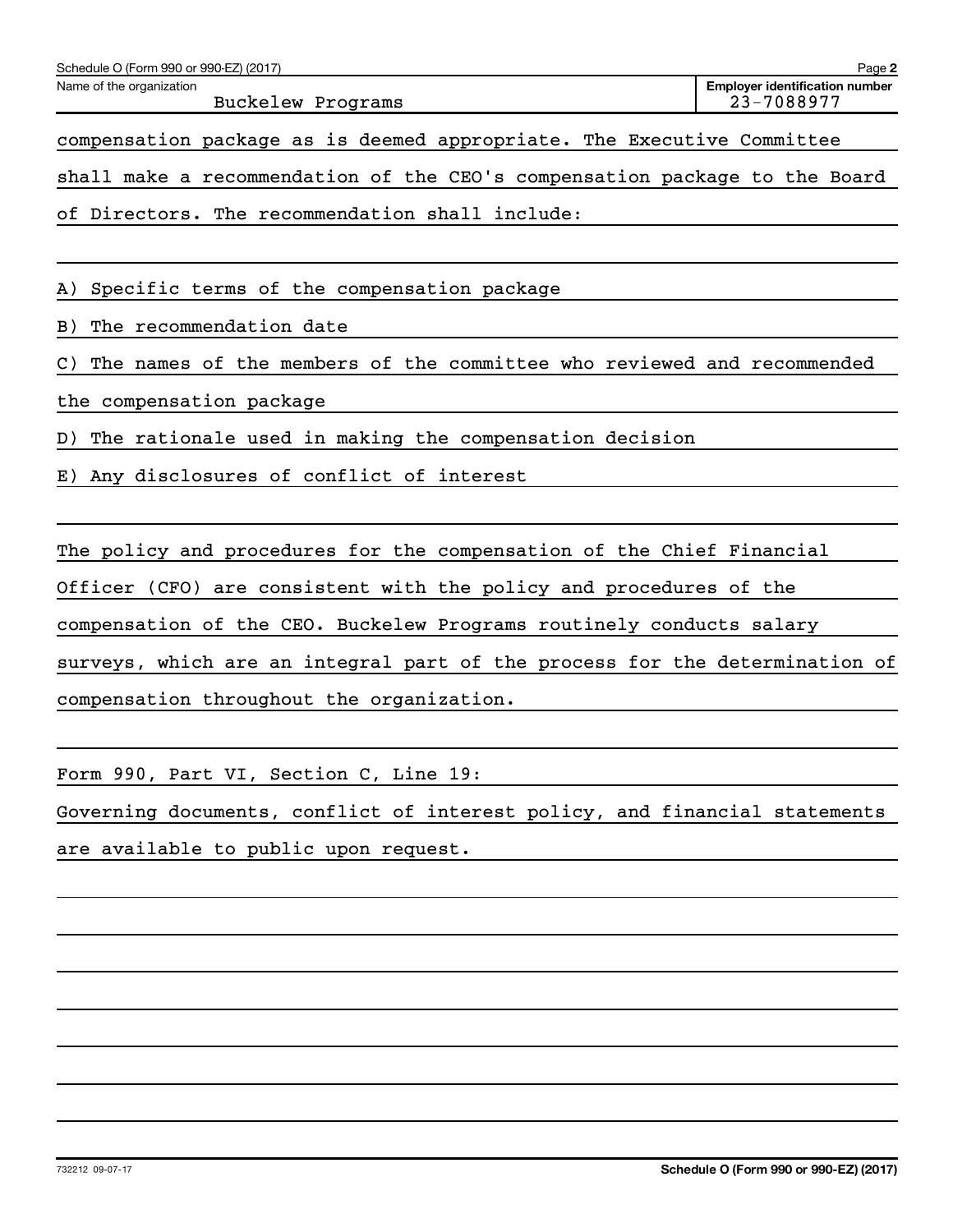| (a)                                     | (b)<br>(c)         |                          | (d)         | (e)                | (f)                | $(g)$<br>Section 512(b)(13) |            |
|-----------------------------------------|--------------------|--------------------------|-------------|--------------------|--------------------|-----------------------------|------------|
| Name, address, and EIN                  | Primary activity   | Legal domicile (state or | Exempt Code | Public charity     | Direct controlling |                             | controlled |
| of related organization                 |                    | foreign country)         | section     | status (if section | entity             | entity?                     |            |
|                                         |                    |                          |             | 501(c)(3))         |                    | <b>Yes</b>                  | No         |
| Buckelew Community Housing Development  |                    |                          |             |                    |                    |                             |            |
| Organization - 68-0440622, 2169 E.      |                    |                          |             |                    |                    |                             |            |
| Francisco, Ste. B, San Rafael, CA 94901 | Low Income Housing | California               | 501(c)(3)   | Line 7             |                    | x                           |            |
| Boulevard Apartments - 55-0836023       |                    |                          |             |                    |                    |                             |            |
| 555 Northgate Drive., No. 200           |                    |                          |             |                    |                    |                             |            |
| San Rafael, CA 94903                    | Low Income Housing | California               | 501(c)(3)   | Line 7             |                    | x                           |            |
| Buckelew Housing $-94-2914667$          |                    |                          |             |                    |                    |                             |            |
| 2169 E. Francisco, Ste. B               |                    |                          |             |                    |                    |                             |            |
| San Rafael, CA 94901                    | Low Income Housing | California               | 501(c)(3)   | Line 7             |                    | X                           |            |
| Henry House $-91-1770649$               |                    |                          |             |                    |                    |                             |            |
| 1822 Manor Drive                        |                    |                          |             |                    |                    |                             |            |
| Santa Rosa, CA 95403                    | Low Income Housing | California               | 501(c)(3)   | Line 7             |                    | x                           |            |

**Part II** Identification of Related Tax-Exempt Organizations. Complete if the organization answered "Yes" on Form 990, Part IV, line 34, because it had one or more related tax-exempt<br>Part II acconizations during the tax ye

## Department of the Treasury Internal Revenue Service

Name of the organization

Buckelew Programs

Name, address, and EIN (if applicable) of disregarded entity

organizations during the tax year.

Part I ldentification of Disregarded Entities. Complete if the organization answered "Yes" on Form 990, Part IV, line 33.

| SCHEDULE R | <b>Related Organizations and Unrelated Partnerships</b>                                          |
|------------|--------------------------------------------------------------------------------------------------|
| (Form 990) | ► Complete if the organization answered "Yes" on Form 990, Part IV, line 33, 34, 35b, 36, or 37. |

▶ Attach to Form 990. **Open to Public** 

**| Go to www.irs.gov/Form990 for instructions and the latest information. Inspection**

**(a) (b) (c) (d) (e) (f)**

foreign country)

**Employer identification number**

entity

Total income | End-of-year assets | Direct controlling

Primary activity **Legal domicile (state or** 

732161 09-11-17 LHA



OMB No. 1545-0047

**2017**<br>Open to Public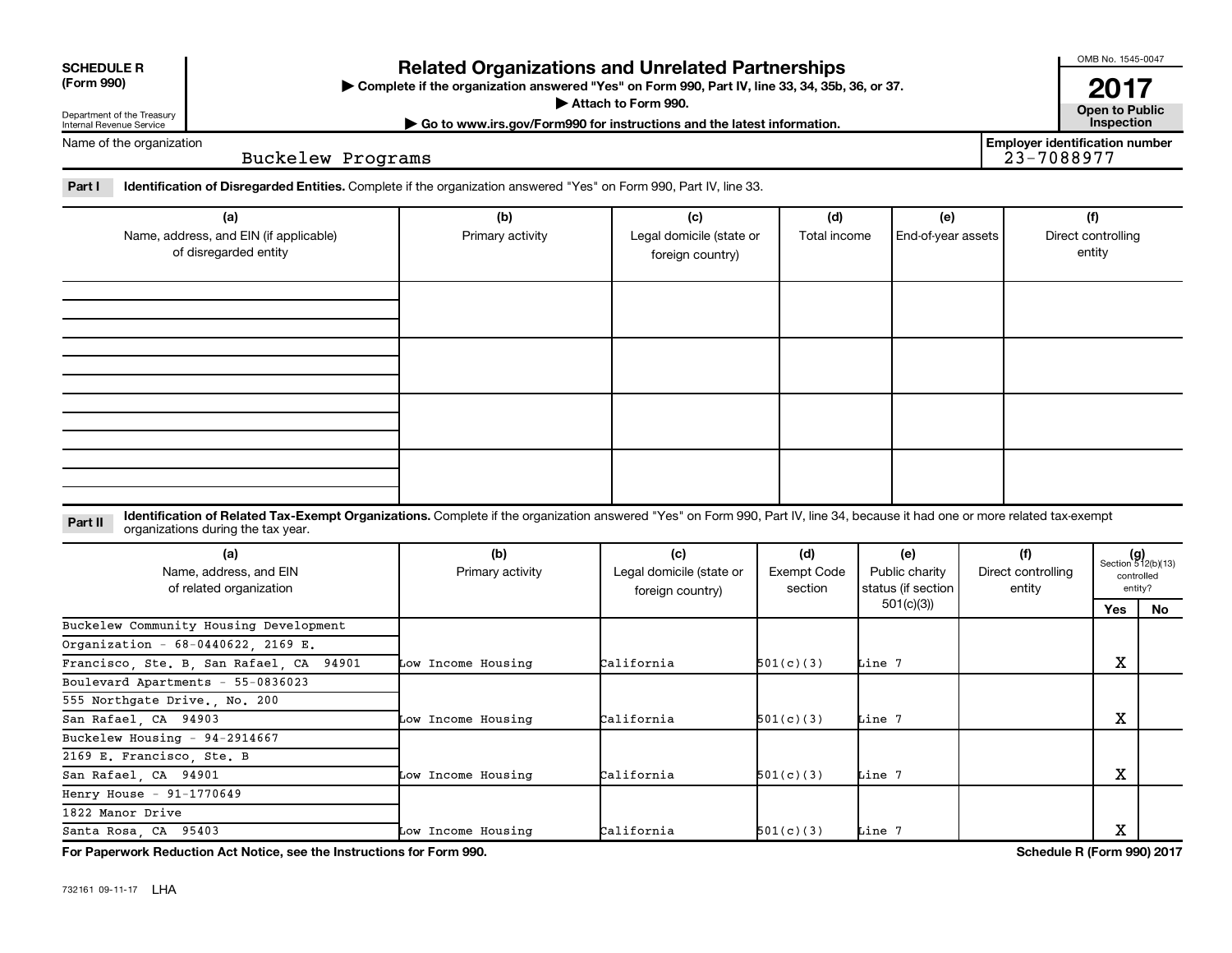Part III Identification of Related Organizations Taxable as a Partnership. Complete if the organization answered "Yes" on Form 990, Part IV, line 34, because it had one or more related<br>Part III International tracted as a p organizations treated as a partnership during the tax year.

| (a)                                                                                                                                                                                                                                                                         | (b)              | (c)                                       | (d)                          | (e)                                                                   | (f)                      | (g)                               |                                  | (h) | (i)                                           | (i) | (k)                                         |
|-----------------------------------------------------------------------------------------------------------------------------------------------------------------------------------------------------------------------------------------------------------------------------|------------------|-------------------------------------------|------------------------------|-----------------------------------------------------------------------|--------------------------|-----------------------------------|----------------------------------|-----|-----------------------------------------------|-----|---------------------------------------------|
| Name, address, and EIN<br>of related organization                                                                                                                                                                                                                           | Primary activity | Legal<br>domicile<br>(state or<br>foreign | Direct controlling<br>entity | Predominant income<br>(related, unrelated,<br>excluded from tax under | Share of total<br>income | Share of<br>end-of-year<br>assets | Disproportionate<br>allocations? |     | Code V-UBI<br>amount in box<br>20 of Schedule |     | General or Percentage<br>managing ownership |
|                                                                                                                                                                                                                                                                             |                  | country)                                  |                              | sections 512-514)                                                     |                          |                                   | Yes                              | No  | K-1 (Form 1065) Yes No                        |     |                                             |
|                                                                                                                                                                                                                                                                             |                  |                                           |                              |                                                                       |                          |                                   |                                  |     |                                               |     |                                             |
|                                                                                                                                                                                                                                                                             |                  |                                           |                              |                                                                       |                          |                                   |                                  |     |                                               |     |                                             |
|                                                                                                                                                                                                                                                                             |                  |                                           |                              |                                                                       |                          |                                   |                                  |     |                                               |     |                                             |
|                                                                                                                                                                                                                                                                             |                  |                                           |                              |                                                                       |                          |                                   |                                  |     |                                               |     |                                             |
|                                                                                                                                                                                                                                                                             |                  |                                           |                              |                                                                       |                          |                                   |                                  |     |                                               |     |                                             |
|                                                                                                                                                                                                                                                                             |                  |                                           |                              |                                                                       |                          |                                   |                                  |     |                                               |     |                                             |
|                                                                                                                                                                                                                                                                             |                  |                                           |                              |                                                                       |                          |                                   |                                  |     |                                               |     |                                             |
|                                                                                                                                                                                                                                                                             |                  |                                           |                              |                                                                       |                          |                                   |                                  |     |                                               |     |                                             |
|                                                                                                                                                                                                                                                                             |                  |                                           |                              |                                                                       |                          |                                   |                                  |     |                                               |     |                                             |
|                                                                                                                                                                                                                                                                             |                  |                                           |                              |                                                                       |                          |                                   |                                  |     |                                               |     |                                             |
|                                                                                                                                                                                                                                                                             |                  |                                           |                              |                                                                       |                          |                                   |                                  |     |                                               |     |                                             |
|                                                                                                                                                                                                                                                                             |                  |                                           |                              |                                                                       |                          |                                   |                                  |     |                                               |     |                                             |
|                                                                                                                                                                                                                                                                             |                  |                                           |                              |                                                                       |                          |                                   |                                  |     |                                               |     |                                             |
|                                                                                                                                                                                                                                                                             |                  |                                           |                              |                                                                       |                          |                                   |                                  |     |                                               |     |                                             |
|                                                                                                                                                                                                                                                                             |                  |                                           |                              |                                                                       |                          |                                   |                                  |     |                                               |     |                                             |
|                                                                                                                                                                                                                                                                             |                  |                                           |                              |                                                                       |                          |                                   |                                  |     |                                               |     |                                             |
| Identification of Related Organizations Taxable as a Corporation or Trust. Complete if the organization answered "Yes" on Form 990, Part IV, line 34, because it had one or more related<br>Part IV<br>organizations treated as a corporation or trust during the tax year. |                  |                                           |                              |                                                                       |                          |                                   |                                  |     |                                               |     |                                             |

 $\frac{1}{2}$ 512(b)(13) controlled Legal domicile (state or **(a) (b) (c) (d) (e) (f) (g) (h) (i)** Name, address, and EIN of related organization Primary activity | Legal domicile | Direct controlling entity Type of entity (C corp, S corp, Share of total income Share of end-of-year Percentage ownership

| Name, address, and EIN<br>of related organization | Primary activity | Legal domicile<br>(state or<br>foreign | Direct controlling<br>entity | Type of entity<br>(C corp, S corp,<br>or trust) | Share of total<br>income | Share of<br>end-of-year<br>assets | Percentage<br>ownership | $512(b)(13)$ controlled<br>entity? |
|---------------------------------------------------|------------------|----------------------------------------|------------------------------|-------------------------------------------------|--------------------------|-----------------------------------|-------------------------|------------------------------------|
|                                                   |                  | country)                               |                              |                                                 |                          |                                   |                         | Yes No                             |
|                                                   |                  |                                        |                              |                                                 |                          |                                   |                         |                                    |
|                                                   |                  |                                        |                              |                                                 |                          |                                   |                         |                                    |
|                                                   |                  |                                        |                              |                                                 |                          |                                   |                         |                                    |
|                                                   |                  |                                        |                              |                                                 |                          |                                   |                         |                                    |
|                                                   |                  |                                        |                              |                                                 |                          |                                   |                         |                                    |
|                                                   |                  |                                        |                              |                                                 |                          |                                   |                         |                                    |
|                                                   |                  |                                        |                              |                                                 |                          |                                   |                         |                                    |
|                                                   |                  |                                        |                              |                                                 |                          |                                   |                         |                                    |
|                                                   |                  |                                        |                              |                                                 |                          |                                   |                         |                                    |
|                                                   |                  |                                        |                              |                                                 |                          |                                   |                         |                                    |
|                                                   |                  |                                        |                              |                                                 |                          |                                   |                         |                                    |
|                                                   |                  |                                        |                              |                                                 |                          |                                   |                         |                                    |
|                                                   |                  |                                        |                              |                                                 |                          |                                   |                         |                                    |
|                                                   |                  |                                        |                              |                                                 |                          |                                   |                         |                                    |
|                                                   |                  |                                        |                              |                                                 |                          |                                   |                         |                                    |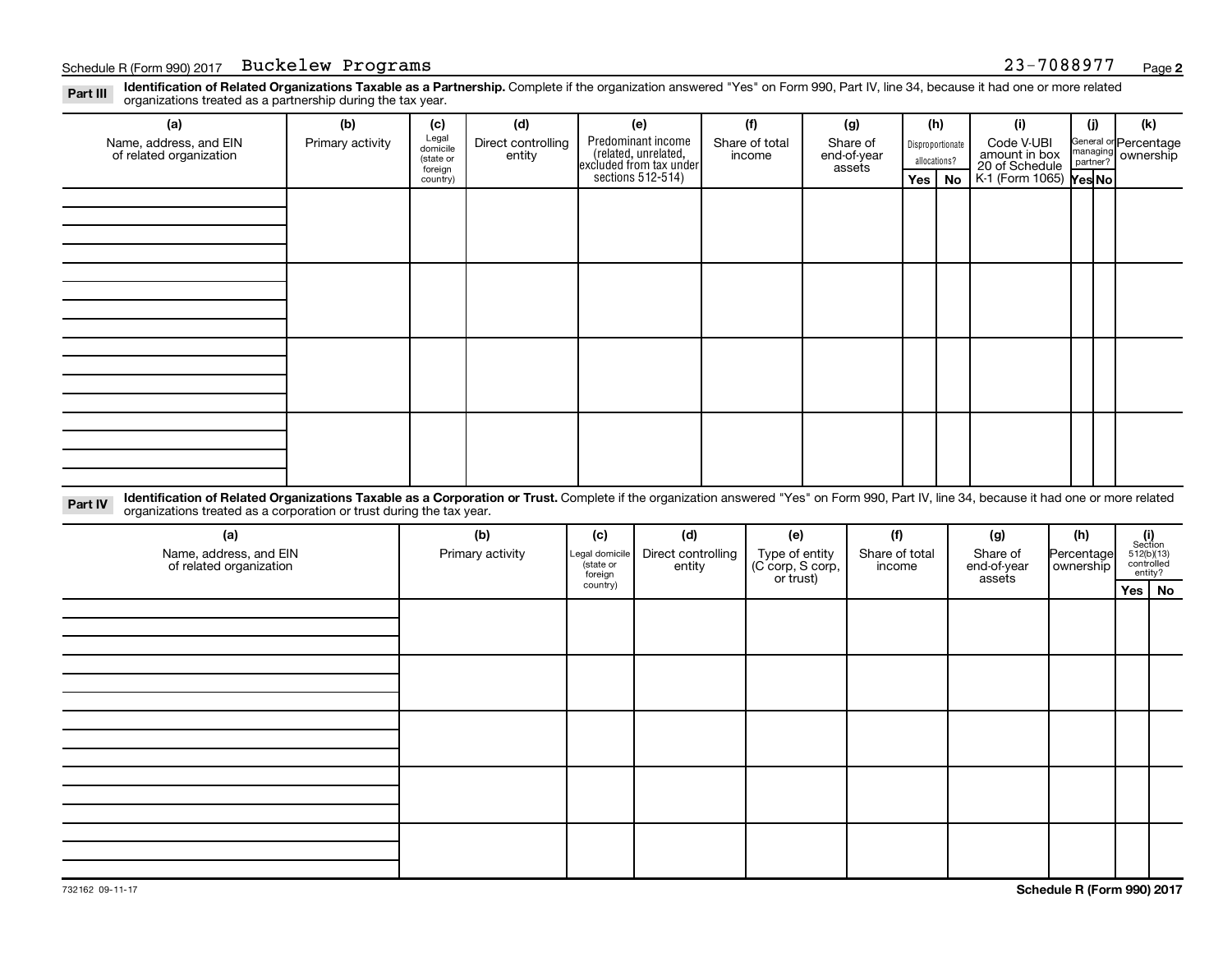## Schedule R (Form 990) 2017 Page Buckelew Programs 23-7088977

Part V Transactions With Related Organizations. Complete if the organization answered "Yes" on Form 990, Part IV, line 34, 35b, or 36.

|  | Note: Complete line 1 if any entity is listed in Parts II, III, or IV of this schedule.                                                                                                                                        |  |  |  |                 | Yes | No                      |  |
|--|--------------------------------------------------------------------------------------------------------------------------------------------------------------------------------------------------------------------------------|--|--|--|-----------------|-----|-------------------------|--|
|  | During the tax year, did the organization engage in any of the following transactions with one or more related organizations listed in Parts II-IV?                                                                            |  |  |  |                 |     |                         |  |
|  |                                                                                                                                                                                                                                |  |  |  | 1a              |     | $\overline{\mathbf{X}}$ |  |
|  |                                                                                                                                                                                                                                |  |  |  | 1 <sub>b</sub>  |     | $\overline{\mathbf{x}}$ |  |
|  |                                                                                                                                                                                                                                |  |  |  | 1c              |     | $\overline{\texttt{x}}$ |  |
|  |                                                                                                                                                                                                                                |  |  |  | 1 <sub>d</sub>  |     | $\overline{\mathbf{x}}$ |  |
|  |                                                                                                                                                                                                                                |  |  |  | 1e              |     | $\overline{\mathbf{x}}$ |  |
|  |                                                                                                                                                                                                                                |  |  |  |                 |     |                         |  |
|  |                                                                                                                                                                                                                                |  |  |  | 1f              |     | X                       |  |
|  | $g$ Sale of assets to related organization(s) with the contraction control of the control of the control of the control of the control of the control of the control of the control of the control of the control of the cont  |  |  |  | 1 <sub>g</sub>  |     | $\overline{\texttt{x}}$ |  |
|  | h Purchase of assets from related organization(s) manufactured and content to content the content of assets from related organization(s) manufactured and content of the content of the content of the content of the content  |  |  |  | 1 <sub>h</sub>  |     | $\overline{\texttt{x}}$ |  |
|  | Exchange of assets with related organization(s) www.assettion.com/www.assettion.com/www.assettion.com/www.assettion.com/www.assettion.com/www.assettion.com/www.assettion.com/www.assettion.com/www.assettion.com/www.assettio |  |  |  | 1i.             |     | $\mathbf x$             |  |
|  |                                                                                                                                                                                                                                |  |  |  | 1j              |     | $\overline{\mathbf{x}}$ |  |
|  |                                                                                                                                                                                                                                |  |  |  |                 |     |                         |  |
|  |                                                                                                                                                                                                                                |  |  |  | 1k              |     | X                       |  |
|  |                                                                                                                                                                                                                                |  |  |  | 11              |     | $\overline{\texttt{x}}$ |  |
|  |                                                                                                                                                                                                                                |  |  |  |                 |     | $\overline{\textbf{x}}$ |  |
|  |                                                                                                                                                                                                                                |  |  |  | 1n              |     | $\overline{\texttt{x}}$ |  |
|  | o Sharing of paid employees with related organization(s) <i>maching machines are machines are machines are machines with related organization</i> (s)                                                                          |  |  |  | 10 <sub>o</sub> |     | $\overline{\mathbf{x}}$ |  |
|  |                                                                                                                                                                                                                                |  |  |  |                 |     |                         |  |
|  |                                                                                                                                                                                                                                |  |  |  | 1p              |     | $\overline{\mathbf{X}}$ |  |
|  |                                                                                                                                                                                                                                |  |  |  | 1q              |     | X                       |  |
|  |                                                                                                                                                                                                                                |  |  |  |                 |     |                         |  |
|  | Other transfer of cash or property to related organization(s) manufactured content to the content of the content of the content of the content of the content of the content of the content of the content of the content of t |  |  |  | 1r              |     | X                       |  |
|  |                                                                                                                                                                                                                                |  |  |  | 1s              |     | X                       |  |
|  | 2 If the answer to any of the above is "Yes," see the instructions for information on who must complete this line, including covered relationships and transaction thresholds.                                                 |  |  |  |                 |     |                         |  |
|  | (b)<br>(d)<br>(c)<br>(a)<br>Name of related organization<br>Amount involved<br>Method of determining amount involved<br>Transaction                                                                                            |  |  |  |                 |     |                         |  |

| Name of related organization | \∾≀<br>Transaction<br>type (a-s) | Amount involved | Method of determining amount involved |
|------------------------------|----------------------------------|-----------------|---------------------------------------|
| (1)                          |                                  |                 |                                       |
| (2)                          |                                  |                 |                                       |
| (3)                          |                                  |                 |                                       |
| (4)                          |                                  |                 |                                       |
| (5)                          |                                  |                 |                                       |
| (6)                          |                                  |                 |                                       |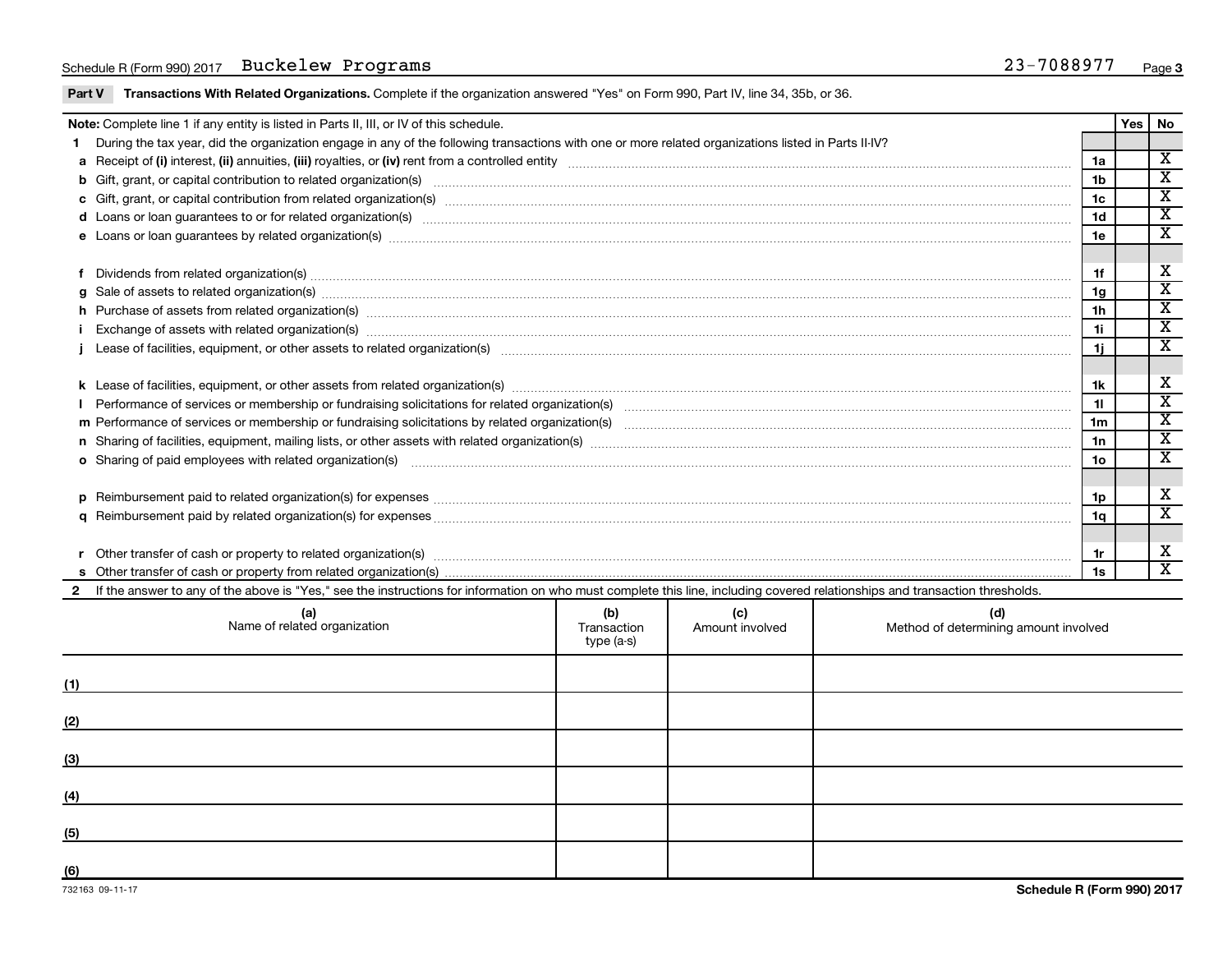## Schedule R (Form 990) 2017 Page Buckelew Programs 23-7088977

Part VI Unrelated Organizations Taxable as a Partnership. Complete if the organization answered "Yes" on Form 990, Part IV, line 37.

Provide the following information for each entity taxed as a partnership through which the organization conducted more than five percent of its activities (measured by total assets or gross revenue) that was not a related organization. See instructions regarding exclusion for certain investment partnerships.

| .                      |                  |                   | .<br>. <del>.</del>                                                                        |                                                          |  |          |             | (h)    |                       |                                                                                                      |        |                |
|------------------------|------------------|-------------------|--------------------------------------------------------------------------------------------|----------------------------------------------------------|--|----------|-------------|--------|-----------------------|------------------------------------------------------------------------------------------------------|--------|----------------|
| (a)                    | (b)              | (c)               | (d)                                                                                        | (e)<br>Are all<br>partners sec.<br>$501(c)(3)$<br>orgs.? |  | (f)      | (g)         |        |                       | (i)                                                                                                  | (j)    | $(\mathsf{k})$ |
| Name, address, and EIN | Primary activity | Legal domicile    | Predominant income<br>(related, unrelated,<br>excluded from tax under<br>sections 512-514) |                                                          |  | Share of | Share of    |        | Dispropor-<br>tionate | Code V-UBI<br>amount in box 20 managing<br>of Schedule K-1<br>(Form 1065)<br>$\overline{Y}_{res}$ No |        |                |
| of entity              |                  | (state or foreign |                                                                                            |                                                          |  | total    | end-of-year |        | allocations?          |                                                                                                      |        |                |
|                        |                  | country)          |                                                                                            | Yes No                                                   |  | income   | assets      | Yes No |                       |                                                                                                      | Yes No |                |
|                        |                  |                   |                                                                                            |                                                          |  |          |             |        |                       |                                                                                                      |        |                |
|                        |                  |                   |                                                                                            |                                                          |  |          |             |        |                       |                                                                                                      |        |                |
|                        |                  |                   |                                                                                            |                                                          |  |          |             |        |                       |                                                                                                      |        |                |
|                        |                  |                   |                                                                                            |                                                          |  |          |             |        |                       |                                                                                                      |        |                |
|                        |                  |                   |                                                                                            |                                                          |  |          |             |        |                       |                                                                                                      |        |                |
|                        |                  |                   |                                                                                            |                                                          |  |          |             |        |                       |                                                                                                      |        |                |
|                        |                  |                   |                                                                                            |                                                          |  |          |             |        |                       |                                                                                                      |        |                |
|                        |                  |                   |                                                                                            |                                                          |  |          |             |        |                       |                                                                                                      |        |                |
|                        |                  |                   |                                                                                            |                                                          |  |          |             |        |                       |                                                                                                      |        |                |
|                        |                  |                   |                                                                                            |                                                          |  |          |             |        |                       |                                                                                                      |        |                |
|                        |                  |                   |                                                                                            |                                                          |  |          |             |        |                       |                                                                                                      |        |                |
|                        |                  |                   |                                                                                            |                                                          |  |          |             |        |                       |                                                                                                      |        |                |
|                        |                  |                   |                                                                                            |                                                          |  |          |             |        |                       |                                                                                                      |        |                |
|                        |                  |                   |                                                                                            |                                                          |  |          |             |        |                       |                                                                                                      |        |                |
|                        |                  |                   |                                                                                            |                                                          |  |          |             |        |                       |                                                                                                      |        |                |
|                        |                  |                   |                                                                                            |                                                          |  |          |             |        |                       |                                                                                                      |        |                |
|                        |                  |                   |                                                                                            |                                                          |  |          |             |        |                       |                                                                                                      |        |                |
|                        |                  |                   |                                                                                            |                                                          |  |          |             |        |                       |                                                                                                      |        |                |
|                        |                  |                   |                                                                                            |                                                          |  |          |             |        |                       |                                                                                                      |        |                |
|                        |                  |                   |                                                                                            |                                                          |  |          |             |        |                       |                                                                                                      |        |                |
|                        |                  |                   |                                                                                            |                                                          |  |          |             |        |                       |                                                                                                      |        |                |
|                        |                  |                   |                                                                                            |                                                          |  |          |             |        |                       |                                                                                                      |        |                |
|                        |                  |                   |                                                                                            |                                                          |  |          |             |        |                       |                                                                                                      |        |                |
|                        |                  |                   |                                                                                            |                                                          |  |          |             |        |                       |                                                                                                      |        |                |
|                        |                  |                   |                                                                                            |                                                          |  |          |             |        |                       |                                                                                                      |        |                |
|                        |                  |                   |                                                                                            |                                                          |  |          |             |        |                       |                                                                                                      |        |                |
|                        |                  |                   |                                                                                            |                                                          |  |          |             |        |                       |                                                                                                      |        |                |
|                        |                  |                   |                                                                                            |                                                          |  |          |             |        |                       |                                                                                                      |        |                |
|                        |                  |                   |                                                                                            |                                                          |  |          |             |        |                       |                                                                                                      |        |                |
|                        |                  |                   |                                                                                            |                                                          |  |          |             |        |                       |                                                                                                      |        |                |
|                        |                  |                   |                                                                                            |                                                          |  |          |             |        |                       |                                                                                                      |        |                |
|                        |                  |                   |                                                                                            |                                                          |  |          |             |        |                       |                                                                                                      |        |                |
|                        |                  |                   |                                                                                            |                                                          |  |          |             |        |                       |                                                                                                      |        |                |
|                        |                  |                   |                                                                                            |                                                          |  |          |             |        |                       |                                                                                                      |        |                |
|                        |                  |                   |                                                                                            |                                                          |  |          |             |        |                       |                                                                                                      |        |                |
|                        |                  |                   |                                                                                            |                                                          |  |          |             |        |                       |                                                                                                      |        |                |
|                        |                  |                   |                                                                                            |                                                          |  |          |             |        |                       |                                                                                                      |        |                |
|                        |                  |                   |                                                                                            |                                                          |  |          |             |        |                       |                                                                                                      |        |                |
|                        |                  |                   |                                                                                            |                                                          |  |          |             |        |                       |                                                                                                      |        |                |
|                        |                  |                   |                                                                                            |                                                          |  |          |             |        |                       |                                                                                                      |        |                |
|                        |                  |                   |                                                                                            |                                                          |  |          |             |        |                       |                                                                                                      |        |                |

**Schedule R (Form 990) 2017**